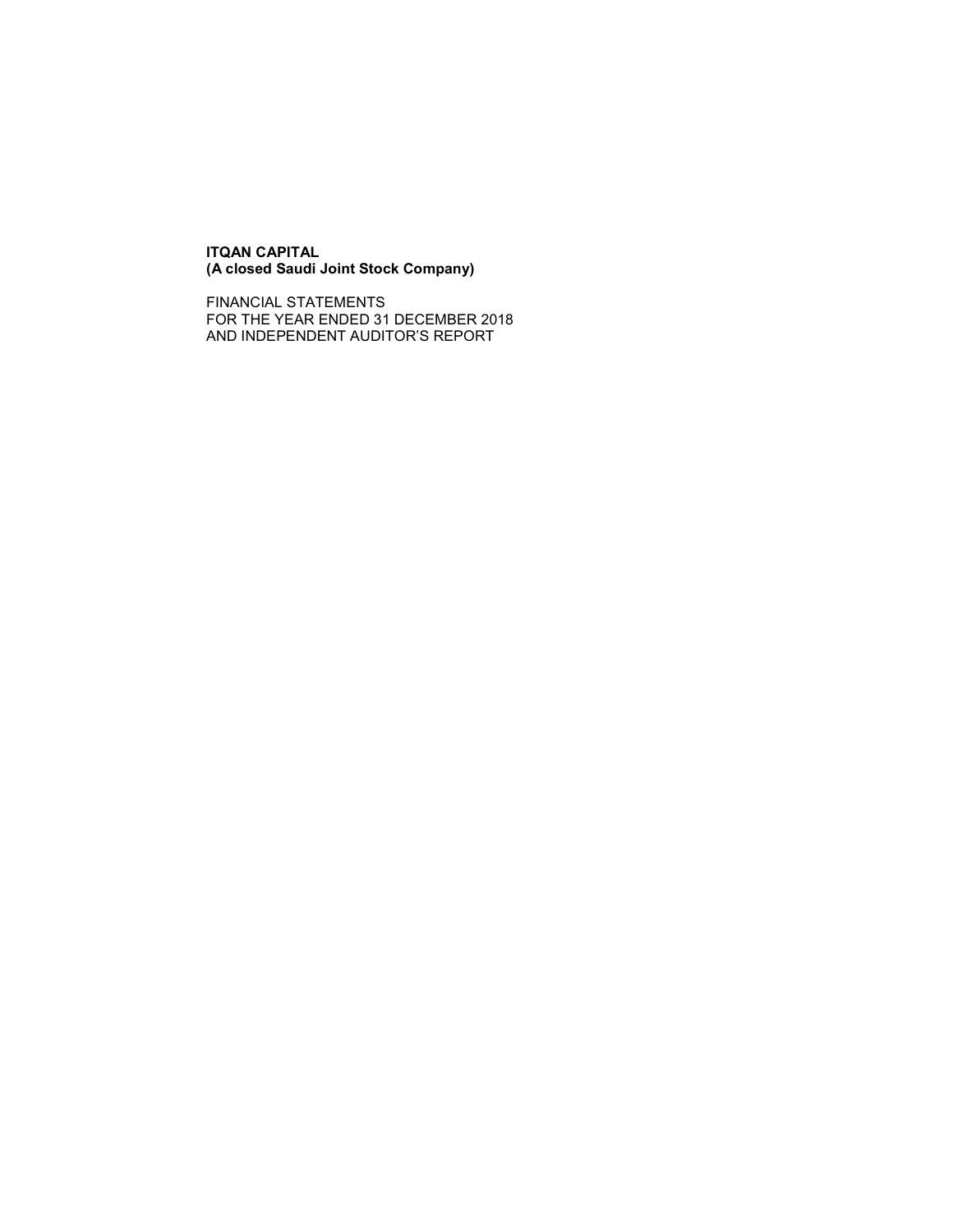# ITQAN CAPITAL (A closed Saudi Joint Stock Company) FINANCIAL STATEMENTS FOR THE YEAR ENDED 31 DECEMBER 2018

| Independent auditor's report                 | $2 - 3$ |
|----------------------------------------------|---------|
| Statement of financial position              | 4       |
| Statement of comprehensive income            | 5       |
| Statement of shareholders' changes in equity | 6       |
| Statement of cash flows                      | 7       |
| Notes to the financial statements            | 8-37    |

Page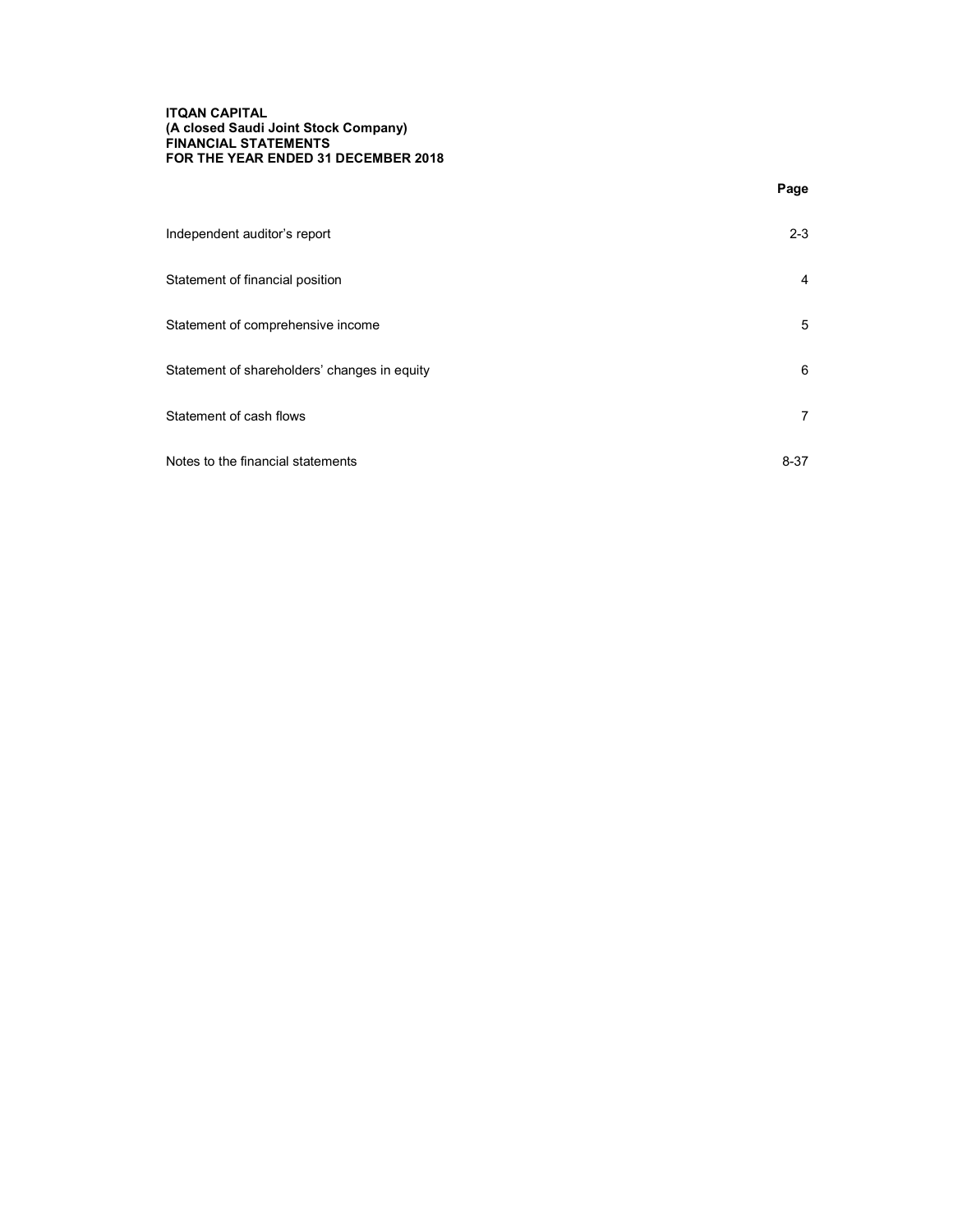

# Independent auditor's report to the shareholders of Itqan **Capital**

# Report on the audit of the financial statements

# Our opinion

In our opinion, the financial statements present fairly, in all material respects, the financial position of Itqan Capital (the "Company") as at 31 December 2018, and its financial performance and its cash flows for the year then ended in accordance with International Financial Reporting Standards, that are endorsed in the Kingdom of Saudi Arabia, and other standards and pronouncements issued by the Saudi Organization for Certified Public Accountants (SOCPA).

# What we have audited

The Company's financial statements comprise:

- the statement of financial position as at 31 December 2018;
- the statement of comprehensive income for the year then ended;
- the statement of changes in shareholders' equity for the year then ended;
- the statement of cash flows for the year then ended; and
- the notes to the financial statements, which include a summary of significant accounting policies.

# Basis for opinion

We conducted our audit in accordance with International Standards on Auditing, that are endorsed in the Kingdom of Saudi Arabia. Our responsibilities under those standards are further described in the Auditor's Responsibilities for the Audit of the Financial Statements section of our report.

We believe that the audit evidence we have obtained is sufficient and appropriate to provide a basis for our opinion.

# Independence

We are independent of the Company in accordance with the code of professional conduct and ethics, endorsed in the Kingdom of Saudi Arabia, that are relevant to our audit of the financial statements and we have fulfilled our other ethical responsibilities in accordance with these requirements.

# Responsibilities of management and those charged with governance for the financial statements

Management is responsible for the preparation and fair presentation of the financial statements in accordance with International Financial Reporting Standards, that are endorsed in the Kingdom of Saudi Arabia and other standards and pronouncements issued by SOCPA, and the applicable requirements of the Regulations for Companies and the Company's Articles of Association, and for such internal control as management determines is necessary to enable the preparation of financial statements that are free from material misstatement, whether due to fraud or error.

In preparing the financial statements, management is responsible for assessing the Company's ability to continue as a going concern, disclosing, as applicable, matters related to going concern and using the going concern basis of accounting unless management either intends to liquidate the Company or to cease operations, or has no realistic alternative but to do so.

Those charged with governance are responsible for overseeing the Company's financial reporting process.

PricewaterhouseCoopers, License No. 25, Jameel Square, P.O. Box 16415, Jeddah 21464, Kingdom of Saudi Arabia T: +966 (12) 610-4400, F: +966 (12) 610-4411, www.pwc.com/middle-east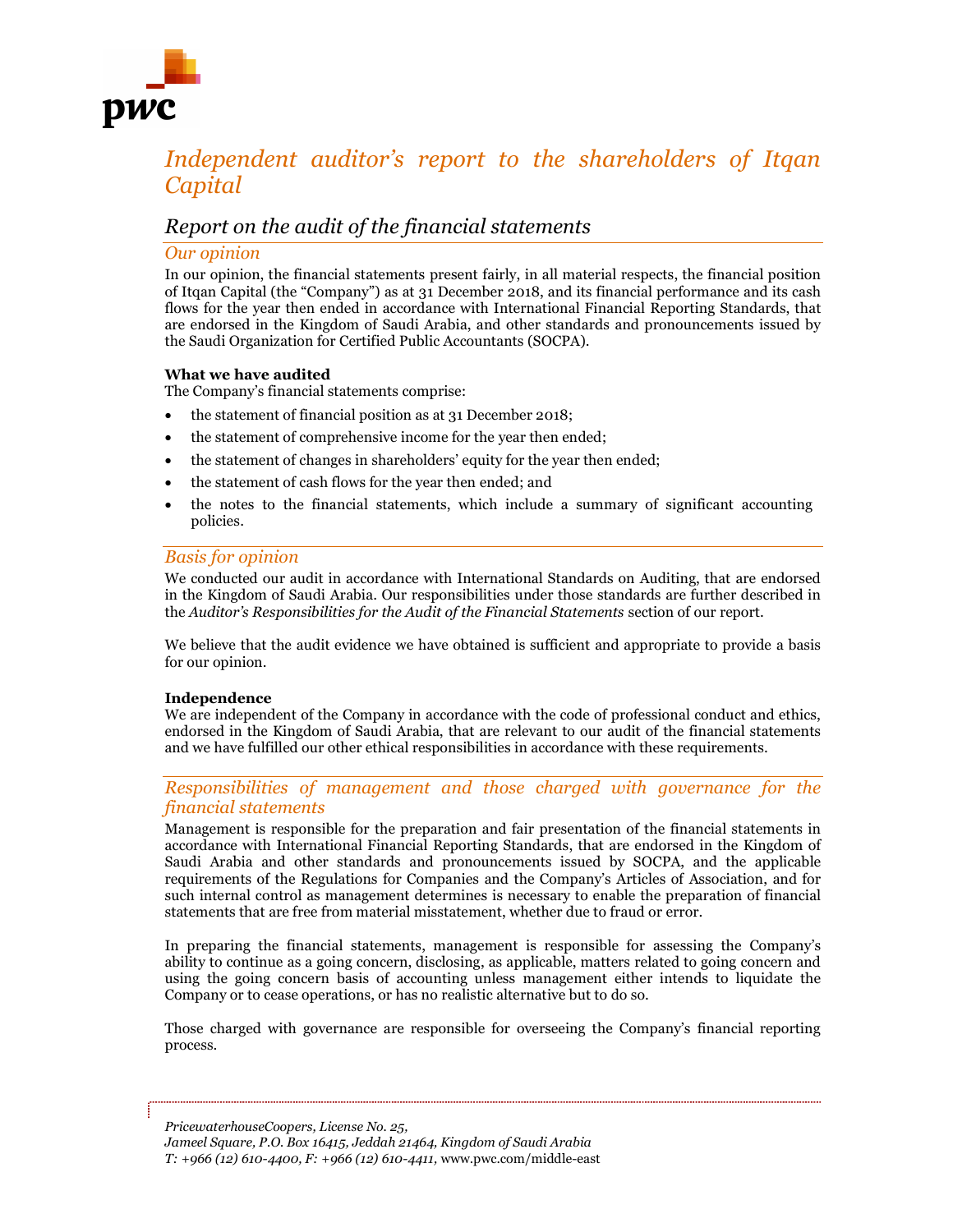

# Independent auditor's report to the shareholders of Itgan Capital (continued)

# Auditor's responsibilities for the audit of the financial statements

Our obiectives are to obtain reasonable assurance about whether the financial statements as a whole are free from material misstatement, whether due to fraud or error, and to issue an auditor's report that includes our opinion. Reasonable assurance is a high level of assurance, but is not a guarantee that an audit conducted in accordance with International Standards on Auditing, that are endorsed in the Kingdom of Saudi Arabia, will always detect a material misstatement when it exists. Misstatements can arise from fraud or error and are considered material if, individually or in the aggregate, they could reasonably be expected to influence the economic decisions of users taken on the basis of these financial statements.

As part of an audit in accordance with International Standards on Auditing, that are endorsed in the Kingdom of Saudi Arabia, we exercise professional judgment and maintain professional skepticism throughout the audit. We also:

- Identify and assess the risks of material misstatement of the financial statements, whether due to fraud or error, design and perform audit procedures responsive to those risks, and obtain audit evidence that is sufficient and appropriate to provide a basis for our opinion. The risk of not detecting a material misstatement resulting from fraud is higher than for one resulting from error, as fraud may involve collusion, forgery, intentional omissions, misrepresentations, or the override of internal control.
- Obtain an understanding of internal control relevant to the audit in order to design audit procedures that are appropriate in the circumstances, but not for the purpose of expressing an opinion on the effectiveness of the Company's internal control.
- Evaluate the appropriateness of accounting policies used and the reasonableness of accounting estimates and related disclosures made by management.
- Conclude on the appropriateness of management's use of the going concern basis of accounting and, based on the audit evidence obtained, whether a material uncertainty exists related to events or conditions that may cast significant doubt on the Company's ability to continue as a going concern. If we conclude that a material uncertainty exists, we are required to draw attention in our auditor's report to the related disclosures in the financial statements or, if such disclosures are inadequate, to modify our opinion. Our conclusions are based on the audit evidence obtained up to the date of our auditor's report. However, future events or conditions may cause the Company to cease to continue as a going concern.
- Evaluate the overall presentation, structure and content of the financial statements, including the disclosures, and whether the financial statements represent the underlying transactions and events in a manner that achieves fair presentation.

We communicate with those charged with governance regarding, among other matters, the planned scope and timing of the audit and significant audit findings, including any significant deficiencies in internal control that we identify during our audit.

PricewaterhouseCoopers

Mufaddal Ali License Number 447

March 20, 2019

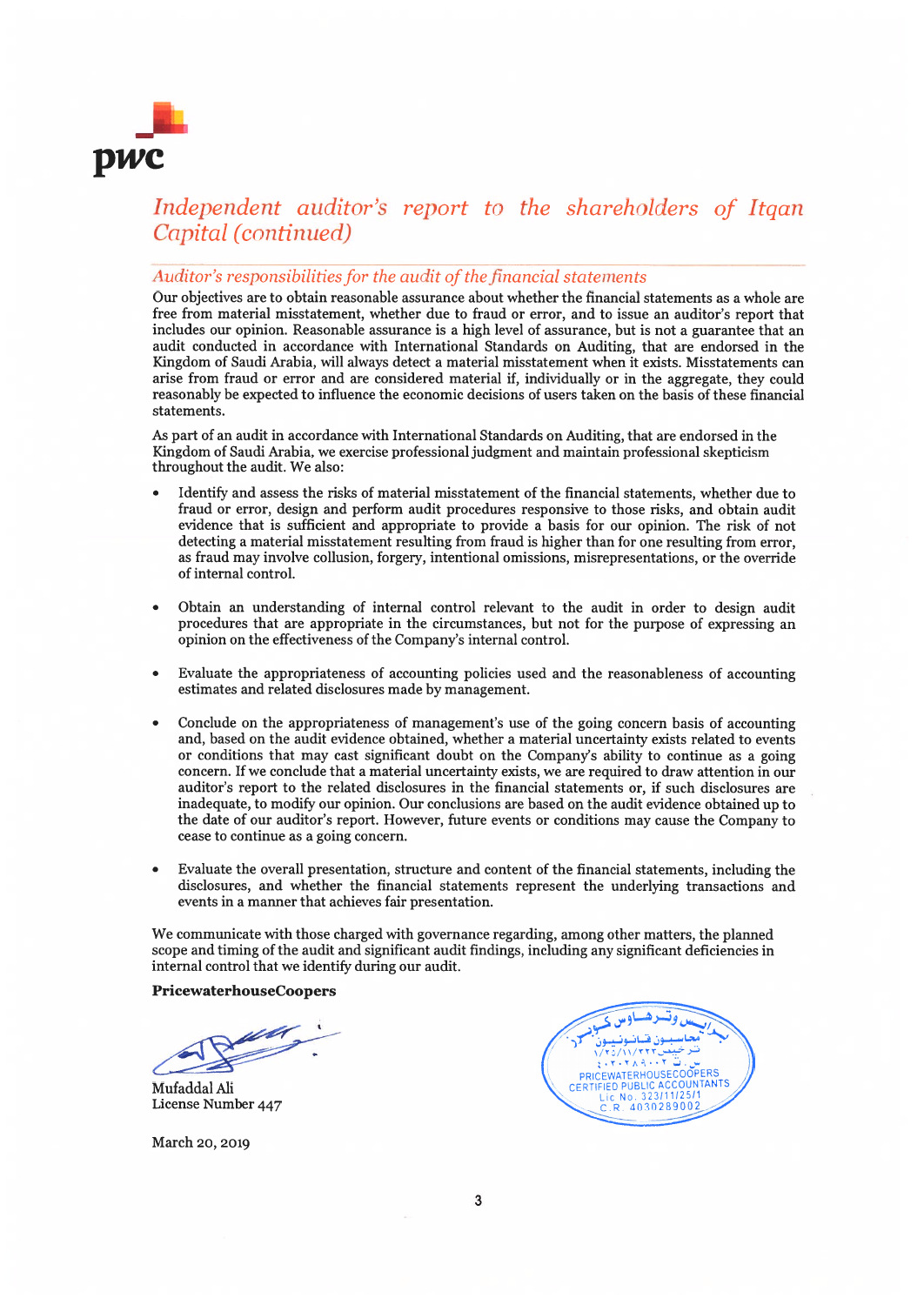# ITQAN CAPITAL (A closed Saudi Joint Stock Company) Statement of financial position

(All amounts in Saudi Riyals unless otherwise stated)

|                                                                 | <b>Note</b> | As at<br>31 December | As at<br>31 December | As at<br>1 January |
|-----------------------------------------------------------------|-------------|----------------------|----------------------|--------------------|
|                                                                 |             | 2018                 | 2017                 | 2017               |
| <b>Assets</b>                                                   |             |                      |                      |                    |
| <b>Non-current assets</b>                                       |             |                      |                      |                    |
| Property and equipment                                          | 7           | 3,957,914            | 10,488,805           | 8,153,357          |
| Investment properties                                           | 9           | 7,280,366            | 3,030,202            | 5,696,072          |
| Financial assets at fair value through                          |             |                      |                      |                    |
| other comprehensive income                                      | 8.2         | 2,223,158            | 2,325,398            | 3,090,157          |
| Financial assets at fair value through                          |             |                      |                      |                    |
| profit or loss                                                  | 8.1         | 51,293,923           | 61,587,359           | 67,398,963         |
| <b>Total non-current assets</b>                                 |             | 64,755,361           | 77,431,764           | 84,338,549         |
| <b>Current assets</b><br>Financial assets at fair value through |             |                      |                      |                    |
| profit or loss                                                  | 8.1         | 6,899,965            | 16,003,196           | 25,745,551         |
| Prepayments and other assets                                    | 10          | 9,375,626            | 9,637,044            | 9,562,086          |
| Cash and cash equivalents                                       | 11          | 1,569,138            | 1,891,404            | 1,462,987          |
| <b>Total current assets</b>                                     |             | 17,844,729           | 27,531,644           | 36,770,624         |
|                                                                 |             |                      |                      |                    |
| <b>Total assets</b>                                             |             | 82,600,090           | 104,963,408          | 121,109,173        |
| <b>Shareholders' equity and liabilities</b>                     |             |                      |                      |                    |
| <b>Shareholders' equity</b>                                     |             |                      |                      |                    |
| Share capital                                                   | 12          | 111,229,140          | 173,417,900          | 173,417,900        |
| Other reserve<br><b>Accumulated losses</b>                      |             | (103, 267)           | (1,027)              | 3,420              |
|                                                                 |             | (34,002,745)         | (73, 332, 974)       | (59, 140, 097)     |
| Total shareholders' equity                                      |             | 77,123,128           | 100,083,899          | 114,281,223        |
| <b>Liabilities</b>                                              |             |                      |                      |                    |
| <b>Non-current liabilities</b>                                  |             |                      |                      |                    |
| Employee benefit obligations                                    | 14          | 743,549              | 670,830              | 1,659,223          |
| <b>Current liabilities</b>                                      |             |                      |                      |                    |
| Trade and other payables                                        | 15          | 4,332,484            | 3,587,926            | 4,369,205          |
| Tax and zakat liabilities                                       | 16          | 400,929              | 620,753              | 799,522            |
| <b>Total current liabilities</b>                                |             | 4,733,413            | 4,208,679            | 5,168,727          |
| <b>Total liabilities</b>                                        |             | 5,476,962            | 4,879,509            | 6,827,950          |
| Total shareholders' equity and<br>liabilities                   |             | 82,600,090           | 104,963,408          | 121,109,173        |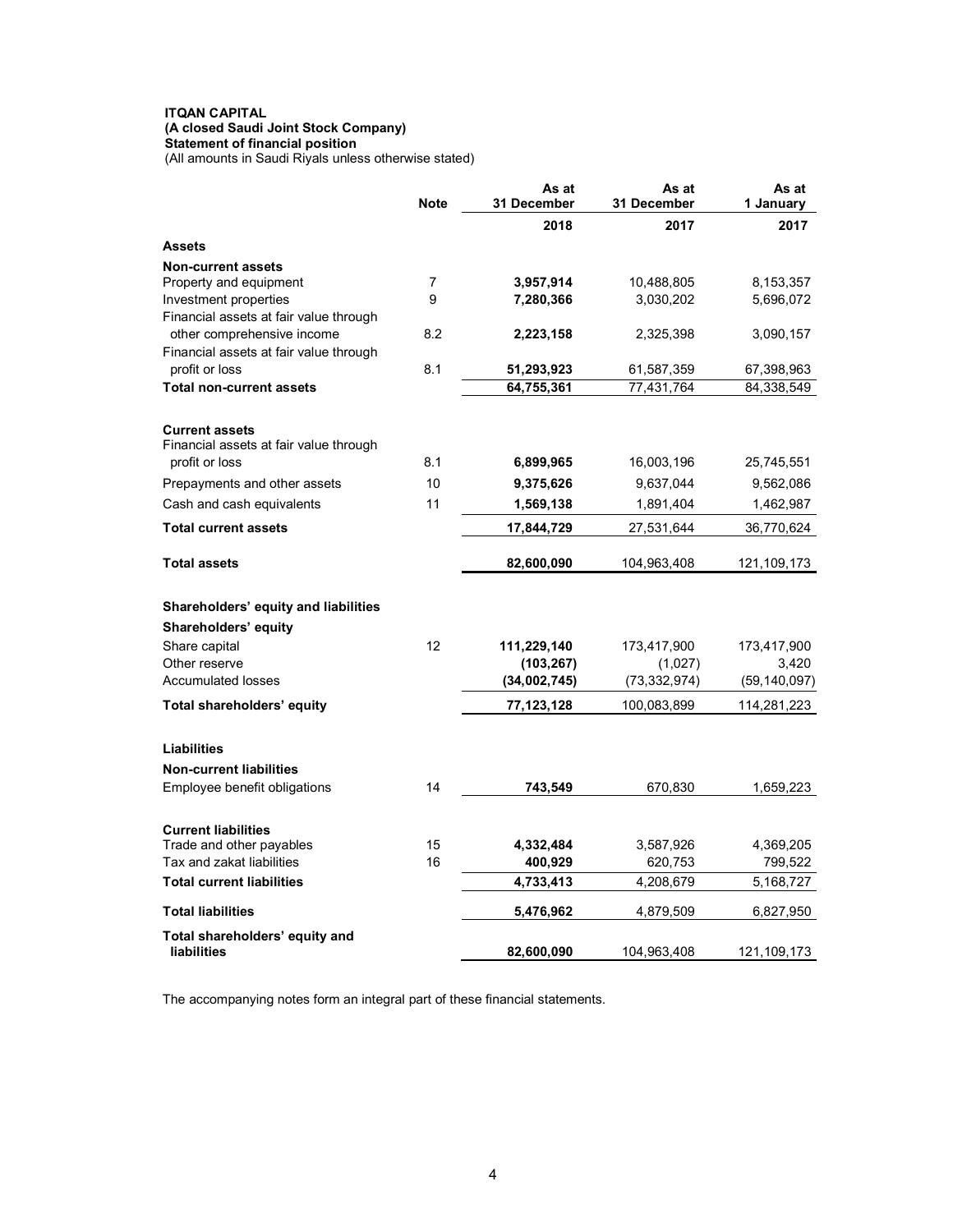# ITQAN CAPITAL (A closed Saudi Joint Stock Company) Statement of comprehensive income (All amounts in Saudi Riyals unless otherwise stated)

|                                                                                       |             | Year ended 31 December |                |  |
|---------------------------------------------------------------------------------------|-------------|------------------------|----------------|--|
|                                                                                       | <b>Note</b> | 2018                   | 2017           |  |
|                                                                                       |             |                        |                |  |
| Revenue                                                                               |             |                        |                |  |
| Income from services                                                                  | 5           | 2,010,715              | 1,965,923      |  |
| Income from investment funds                                                          |             | 150,675                | 290,274        |  |
| Dividends income                                                                      |             | 1,218,710              | 838,886        |  |
| Net changes in fair value of financial assets at fair<br>value through profit or loss |             | (10,097,341)           | (4,229,439)    |  |
| Other operating income, net                                                           |             | 63,655                 | 101,928        |  |
|                                                                                       |             | (6,653,586)            | (1,032,428)    |  |
| <b>Expenses</b>                                                                       |             |                        |                |  |
| Salaries and wages                                                                    |             | (9,091,543)            | (8,970,694)    |  |
| Rents                                                                                 |             | (313, 890)             | (391, 857)     |  |
| Depreciation                                                                          |             | (234, 719)             | (331, 443)     |  |
| General and administrative expenses                                                   | 6           | (3,636,852)            | (3,389,923)    |  |
| <b>Total operating expenses</b>                                                       |             | (13, 277, 004)         | (13,083,917)   |  |
| <b>Net operating losses</b>                                                           |             | (19,930,590)           | (14, 116, 345) |  |
| Other income                                                                          |             | 36,600                 | 330,734        |  |
| Impairment losses on investment properties                                            |             | (2, 155, 890)          |                |  |
| Loss before zakat and income tax                                                      |             | (22,049,880)           | (13,785,611)   |  |
| Zakat expense                                                                         |             | (424, 305)             | (620, 717)     |  |
| Income tax expense                                                                    |             |                        |                |  |
| Loss for the year                                                                     |             | (22, 474, 185)         | (14, 406, 328) |  |
| Other comprehensive income                                                            |             |                        |                |  |
| Items that may be reclassified to profit or loss                                      |             |                        |                |  |
| Changes in the fair value of debt instruments at fair                                 |             |                        |                |  |
| value through other comprehensive income                                              |             | (102, 240)             | (4, 447)       |  |
| <u>Items that will not be reclassified to profit or loss</u>                          |             |                        |                |  |
| (Loss) / gain on remeasurements of employee benefits<br>obligations                   |             | (384,346)              | 213,451        |  |
| Other comprehensive (loss) income for the year                                        |             | (486, 586)             | 209,004        |  |
| Total comprehensive loss for the year                                                 |             | (22, 960, 771)         | (14, 197, 324) |  |
|                                                                                       |             |                        |                |  |
| Loss per share                                                                        |             |                        |                |  |
| From loss for the year                                                                | 23          | (1.93)                 | (0.83)         |  |
| Weighted average number of shares outstanding                                         |             |                        |                |  |
| during the year                                                                       |             | 11,641,154             | 17,341,790     |  |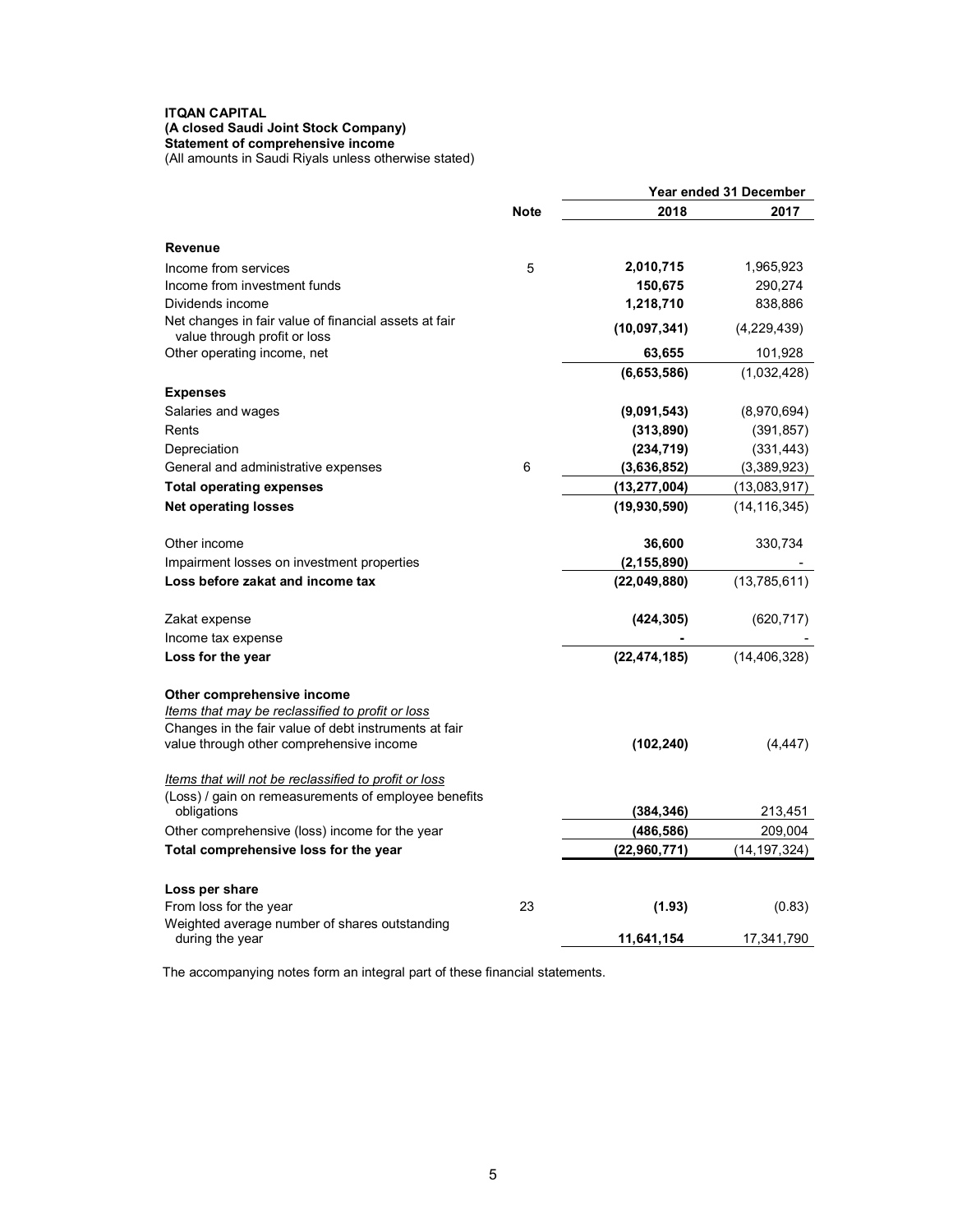# ITQAN CAPITAL (A closed Saudi Joint Stock Company) Statement of changes in shareholders' equity (All amounts in Saudi Riyals unless otherwise stated)

|                                                          |                         | Other reserve<br>– FVOCI |                              |                |
|----------------------------------------------------------|-------------------------|--------------------------|------------------------------|----------------|
|                                                          | <b>Share</b><br>capital | financial<br>assets      | <b>Accumulated</b><br>losses | Total          |
| At 1 January 2017                                        | 173,417,900             | 3,420                    | (59, 140, 097)               | 114,281,223    |
| Loss for the year                                        |                         |                          | (14, 406, 328)               | (14, 406, 328) |
| Other comprehensive loss for the year                    |                         | (4,447)                  | 213,451                      | 209,004        |
| Total comprehensive loss for the year                    |                         | (4, 447)                 | (14,192,877)                 | (14,197,324)   |
| At 31 December 2017                                      | 173,417,900             | (1,027)                  | (73, 332, 974)               | 100,083,899    |
| Loss for the year                                        |                         |                          | (22, 474, 185)               | (22, 474, 185) |
| Other comprehensive loss for the year                    |                         | (102,240)                | (384, 346)                   | (486,586)      |
| Total comprehensive loss for the year                    |                         | (102, 240)               | (22, 858, 531)               | (22,960,771)   |
| Transactions with owners in their<br>capacity as owners: |                         |                          |                              |                |
| Capital reduction                                        | (62,188,760)            |                          | 62,188,760                   |                |
| At 31 December 2018                                      | 111,229,140             | (103,267)                | (34,002,745)                 | 77,123,128     |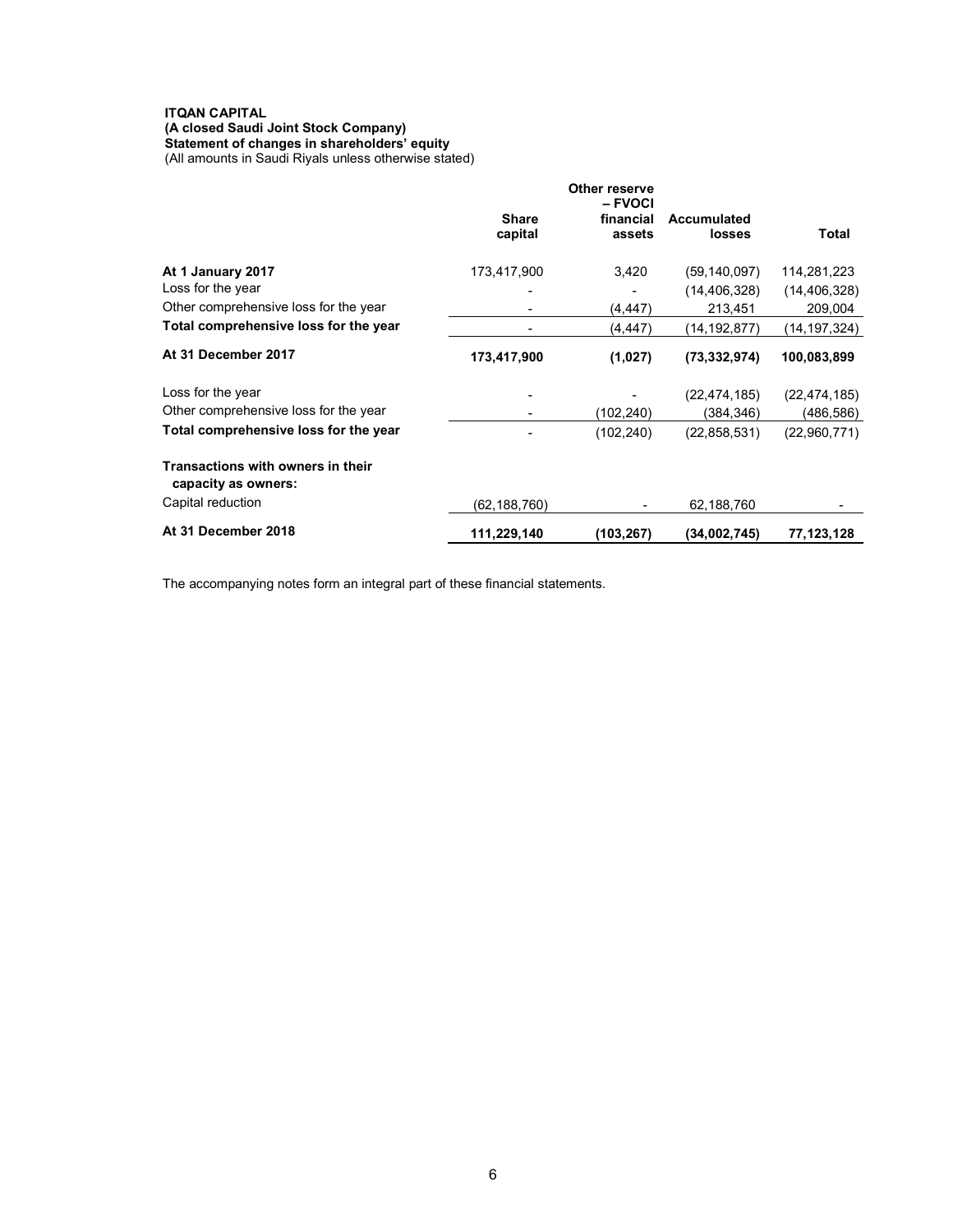# ITQAN CAPITAL (A closed Saudi Joint Stock Company) Statement of cash flows

(All amounts in Saudi Riyals unless otherwise stated)

|                                                                                            |             | Year ended 31 December |                |  |
|--------------------------------------------------------------------------------------------|-------------|------------------------|----------------|--|
|                                                                                            | <b>Note</b> | 2018                   | 2017           |  |
| Cash flow from operating activities                                                        |             |                        |                |  |
| Loss before zakat and income tax                                                           |             | (22,049,880)           | (13,785,611)   |  |
| Adjustments for non-cash items                                                             |             |                        |                |  |
| Depreciation                                                                               | 7,9         | 311,805                | 389,621        |  |
| Current service cost and interest cost of employees'                                       |             |                        |                |  |
| termination benefits                                                                       | 14          | 185,503                | 172,737        |  |
| Net changes in fair value of financial assets at fair value                                |             |                        |                |  |
| through profit or loss                                                                     | 8           | 10,097,341             | 4,229,439      |  |
| Impairment losses on investment properties                                                 | 9           | 2,155,890              |                |  |
| Changes in working capital                                                                 |             |                        |                |  |
| Prepayments and other assets                                                               | 10          | 261,418                | (74, 958)      |  |
| Trade and other payables                                                                   | 15          | 744,558                | (781, 279)     |  |
| Employees' termination benefits paid                                                       | 14          | (497, 130)             | (947, 679)     |  |
| Zakat and income tax paid                                                                  | 16          | (644, 129)             | (799, 486)     |  |
| Net cash outflow from operating activities                                                 |             | (9,434,624)            | (11, 597, 216) |  |
| Cash flow from investing activities                                                        |             |                        |                |  |
| Purchase of property and equipment                                                         | 7           | (186, 968)             | (59, 199)      |  |
| Investments in financial assets at fair value through profit<br>or loss                    | 8           | (1, 100, 000)          | (15, 943, 213) |  |
| Proceeds from sale of financial assets at fair value through                               |             |                        |                |  |
| profit or loss                                                                             | 8           | 10,399,326             | 27, 267, 733   |  |
| Proceeds from sale of financial assets at fair value through<br>other comprehensive income | 8           |                        | 760,312        |  |
| Net cash inflow from investing activities                                                  |             | 9,112,358              | 12,025,633     |  |
|                                                                                            |             |                        |                |  |
| Net change in cash and cash equivalents                                                    |             | (322, 266)             | 428,417        |  |
| Cash and cash equivalents at beginning of year                                             |             | 1,891,404              | 1,462,987      |  |
| Cash and cash equivalents at end of year                                                   | 11          | 1,569,138              | 1,891,404      |  |
| Supplemental non cash flow information                                                     |             |                        |                |  |
| Capital reduction                                                                          | 12          | (62, 188, 760)         |                |  |
| Change in fair value of financial assets at fair value                                     |             |                        |                |  |
| through other comprehensive income                                                         | 8           | (102, 240)             | (4, 447)       |  |
| Transferred from property and equipment to investment                                      |             |                        |                |  |
| properties                                                                                 | 7           | 6,483,140              |                |  |
| Transferred from investment properties to property and<br>equipment                        | 9           |                        | 2,607,692      |  |
|                                                                                            |             |                        |                |  |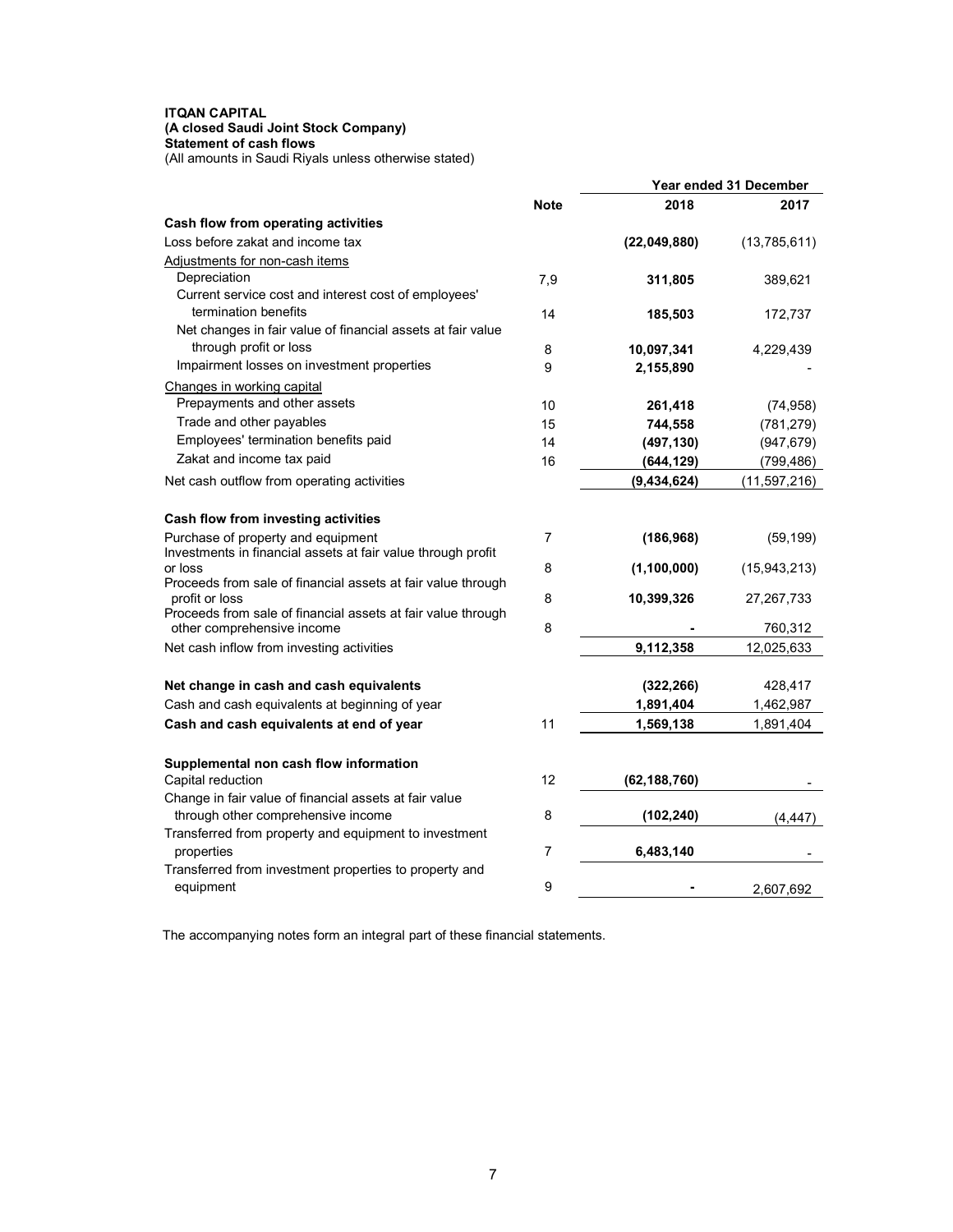# 1 General information

Itqan Capital ("the Company") is a Closed Saudi Joint Stock Company registered in the Kingdom of Saudi Arabia under commercial registration No. 4030167335 dated 16 Safar 1428H (corresponding to 6 March 2007) and the Capital Market Authority (CMA) license number 37-07058 according to the decision of the authority number 9-17- 2007 dated 21 Rabi Awal 1428H (corresponding to 9 April 2007). The Company was permitted to commence operation on 23 Rabi Thani 1429H (corresponding to 29 April 2008). The Company is located in Jeddah, Al-Shati District, Corniche Road, P.O.Box 8021 Postal code 21482.

The objectives of the Company are as follows:

- Establishing/managing of investment funds/portfolios.
- Arranging services.
- Custody services for the administrative arrangements and procedures related to the investment funds and portfolio management.
- Acting as principal.
- Providing consultancy on securities.

All investment products provided by the Company are in accordance with the Islamic Shari'a and certified by the Company's Shari'a consultant.

The financial statements have been approved by the Board of Directors on 20 March 2019 (corresponding to 13 Rajab 1440H)

# 2 Summary of significant accounting policies

#### 2.1 Basis of preparation

#### (a) Statement of compliance

These financial statements of the Company have been prepared in compliance with International Financial Reporting Standards that are endorsed in the Kingdom of Saudi Arabia ("IFRS") and other standards and pronouncements issued by Saudi Organization for Certified Public Accountants ("SOCPA").

# (b) First time adoption of IFRS

For all periods up to and including the year ended 31 December 2017, the Company prepared its financial statements in accordance with local generally accepted accounting principles as issued by SOCPA ("previous GAAP"). These are the first annual financial statements for the year ended 31 December 2018 in accordance with IFRS and other standards and pronouncements issued by SOCPA.

In preparing the financial statements, the Company's opening statement of financial position was prepared as at 1 January 2017 which is the Company's date of transition to IFRS, in compliance with IFRS 1 "First time adoption of International Financial Reporting Standards" ("IFRS 1") that are endorsed in the Kingdom of Saudi Arabia and other standards and pronouncements issued by SOCPA. Explanations of how the transition to IFRS has affected the reported amounts of statement of financial position, statements of comprehensive income, changes in equity and cash flows of the Company are provided in Note 4.

# (c) Accounting convention / Basis of measurement

These financial statements are prepared under the historical cost convention except for the measurement of financial asset at fair value through profit or loss which are measured at fair value as explained in the relevant accounting policies.

# (d) New and amended standards adopted by the Company

# (i) IFRS 15 - Revenue from contracts with customers

The Company has adopted IFRS 15 using the full retrospective method with the effect of applying this standard recognized at the date of transition to IFRS (i.e. 1 January 2017). The application of IFRS 15 does not have any significant impact on the financial statements of the Company.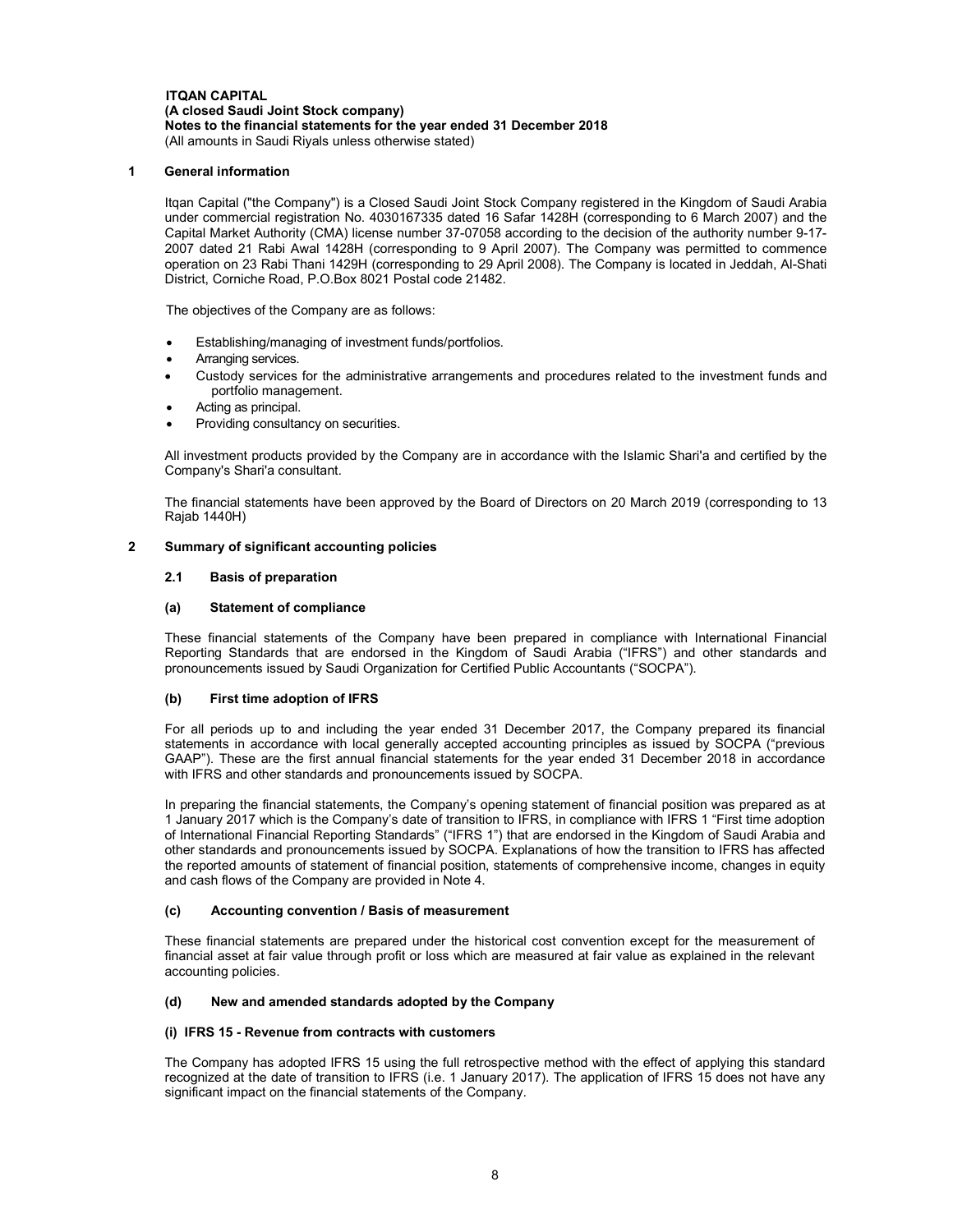# 2 Summary of significant accounting policies (continued)

# 2.1 Basis of preparation (continued)

# (ii) IFRS 9 - Financial instruments

IFRS 9 replaces the provisions of IAS 39 that relate to the recognition, classification and measurement of financial assets and financial liabilities, derecognition of financial instruments, impairment of financial assets and hedge accounting. The Company has adopted IFRS 9 with the effect of applying this standard recognized at the date of initial application (i.e. 1 January 2018). The Company has restated the comparative information for prior periods with respect to the classification and measurement (including impairment) requirements, as part of IFRS adoption. However, the adoption of IFRS 9 did not have any significant impact on the measurement and recognition of the financial instruments on the financial statements except for the change in the classification of the financial instruments as listed below and in Note 4.

The following table shows changes in classification and measurement in accordance with IAS 39 and IFRS 9 for the Company's financial assets and financial liabilities as of 1 January 2018:

|                                                                                               | Original<br>classification<br>under IAS 39          | New<br>classification<br>under IFRS 9                                             | Original<br>measurement<br><b>Inder IAS 39</b> | <b>New</b><br>measurement<br>under IFRS 9                | Original<br>carrying<br>amount<br>under IAS 39 | New carrying<br>lamount<br>under IFRS 9 |
|-----------------------------------------------------------------------------------------------|-----------------------------------------------------|-----------------------------------------------------------------------------------|------------------------------------------------|----------------------------------------------------------|------------------------------------------------|-----------------------------------------|
| <b>Financial assets</b>                                                                       |                                                     |                                                                                   |                                                |                                                          |                                                |                                         |
| Investments at fair value <sup>l</sup> Available for<br>through other<br>comprehensive income | sale                                                | Financial<br>assets at fair<br>value through<br>other<br>comprehensiv<br>e income | Available for<br>sale                          | Fair value<br>through other<br>comprehensiv<br>le income | 2,325,398                                      | 2,325,398                               |
| Investments at fair value lFinancial assets lFinancial<br>through profit or loss              | at fair value<br>through profit<br>or loss          | assets at fair<br>value through<br>profit or loss                                 | Fair value<br>through profit<br>or loss        | Fair value<br>through profit<br>or loss                  | 77,590,555                                     | 77,590,555                              |
| Other receivables                                                                             | Loans and<br>receivables<br>Loans and               | Financial<br>assets at<br>Financial<br>assets at                                  | amortized cost Amortized cost                  | Amortized cost                                           | 9,421,990                                      | 9,421,990                               |
| Cash and cash equivalen receivables                                                           |                                                     |                                                                                   | amortized cost Amortized cost                  | Amortized cost                                           | 1,891,404                                      | 1,891,404                               |
| <b>Financial liabilities</b>                                                                  |                                                     |                                                                                   |                                                |                                                          |                                                |                                         |
| Trade and other<br>payables                                                                   | Other financial<br>liabilities at<br>amortized cost | Financial<br>liabilities at                                                       | amortized cost Amortized cost Amortized cost   |                                                          | 3,587,926                                      | 3,587,926                               |

#### Impact of the new impairment model

The Company has determined that the application of IFRS 9's impairment requirements at 1 January 2018 has not resulted in a material difference to impairment allowance. The accounting policies relating to revenue from contracts with customers and classification and measurement of financial assets and financial liabilities, impairment of financial assets are disclosed in the notes below

#### (e) Standards and interpretations issued but not yet applied by the Company

The following are the new standards and interpretations, which are either not yet effective or early adopted up to the date of issuance of the Company's financial statements or applicable in preparing the financial statements.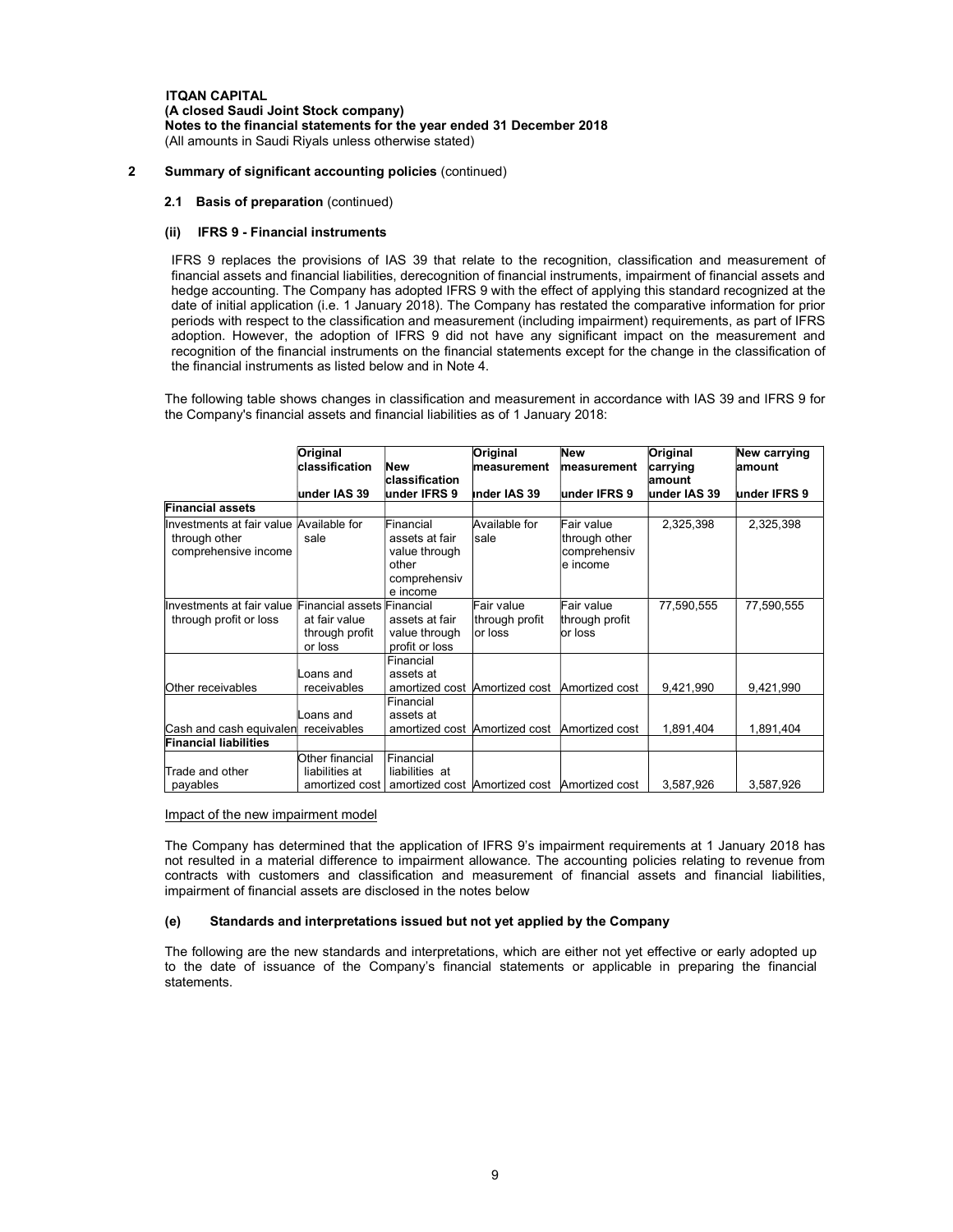# 2 Summary of significant accounting policies (continued)

#### 2.1 **Basis of preparation** (continued)

#### IFRS 16 – Leases

Under IFRS 16, a lessee is required to:

- Recognize all right-of-use assets and lease liabilities, with the exception of short term (under twelve months) and low value leases, on the statement of financial position. The liability is initially measured at the present value of future lease payments for the lease term. This includes variable lease payments that depend on an index or rate but excludes other variable lease payments. The right-of-use (RoU) assets reflects the lease liability, initial direct cost, any lease payments made before the commencement date of the lease, less any lease incentives and, where applicable, provisions for dismantling and restoration.
- Recognize the depreciation of the right-of-use assets and interest on lease liabilities in the statement of profit or loss over the lease term and
- separate the total amount of cash paid into a principal portion (presented within financing activities) and an interest portion (which the Company presents in operating activities) in the statement of cash flows.

Under IFRS 16, a contract is, or contains, a lease if the contract conveys the right to control the use of an identified asset for a period in exchange for a consideration.

The Company intends to apply the standard from its mandatory adoption date of 1 January 2019. The Company has not yet determined the expected IFRS 16 implementation impact on assets, liabilities, and equity with sufficient certainty to disclose amounts at this stage as the impact assessment is in process.

At the end of 2018, the following main policy choices have been made and form the basis for the Company's IFRS 16 implementation and application work:

IFRS 16 transition choices:

- IFRS 16 will be implemented with the cumulative effect of initially recognizing the standard as an adjustment to the opening retained earnings at the date of initial application, and without restatement of prior periods' reported figures (the "modified retrospective method").
- Contracts already classified either as leases under IAS 17 or as non-lease service arrangements will maintain their respective classifications upon the implementation of IFRS 16.
- Leases with a less than 12 months remaining lease term at year-end 2018 will not be reflected as leases under IFRS 16.
- RoU assets will be for most contracts initially reflected at an amount equal to the corresponding lease liability.
- Short term leases (less than 12 months) and leases of low value assets will not be reflected in the statement of financial position, but will be expensed as incurred.
- Non-lease components within lease contracts will be accounted for separately for all underlying classes of assets, and reflected in the relevant expense category as incurred.

 There are no other relevant IFRS or IFRS Interpretations Committee interpretations that are not yet effective that would be expected to have a material impact on the Company's financial statements.

#### 2.2 Revenue

Revenue is income arising in the course of the Company's ordinary activities. Revenue is recognised in the amount of transaction price. Transaction price is the amount of consideration to which the Company expects to be entitled in exchange for transferring control over promised goods or services to a customer, excluding the amounts collected on behalf of third parties.

Revenue is recognised, when (or as) the Company satisfies the performance obligations as specified in the contract with the customer (buyer), when the seller has transferred to the customer control over the promised goods and services, either:

- at a point in time or
- over a time basis equivalent to the stage of completion of the service.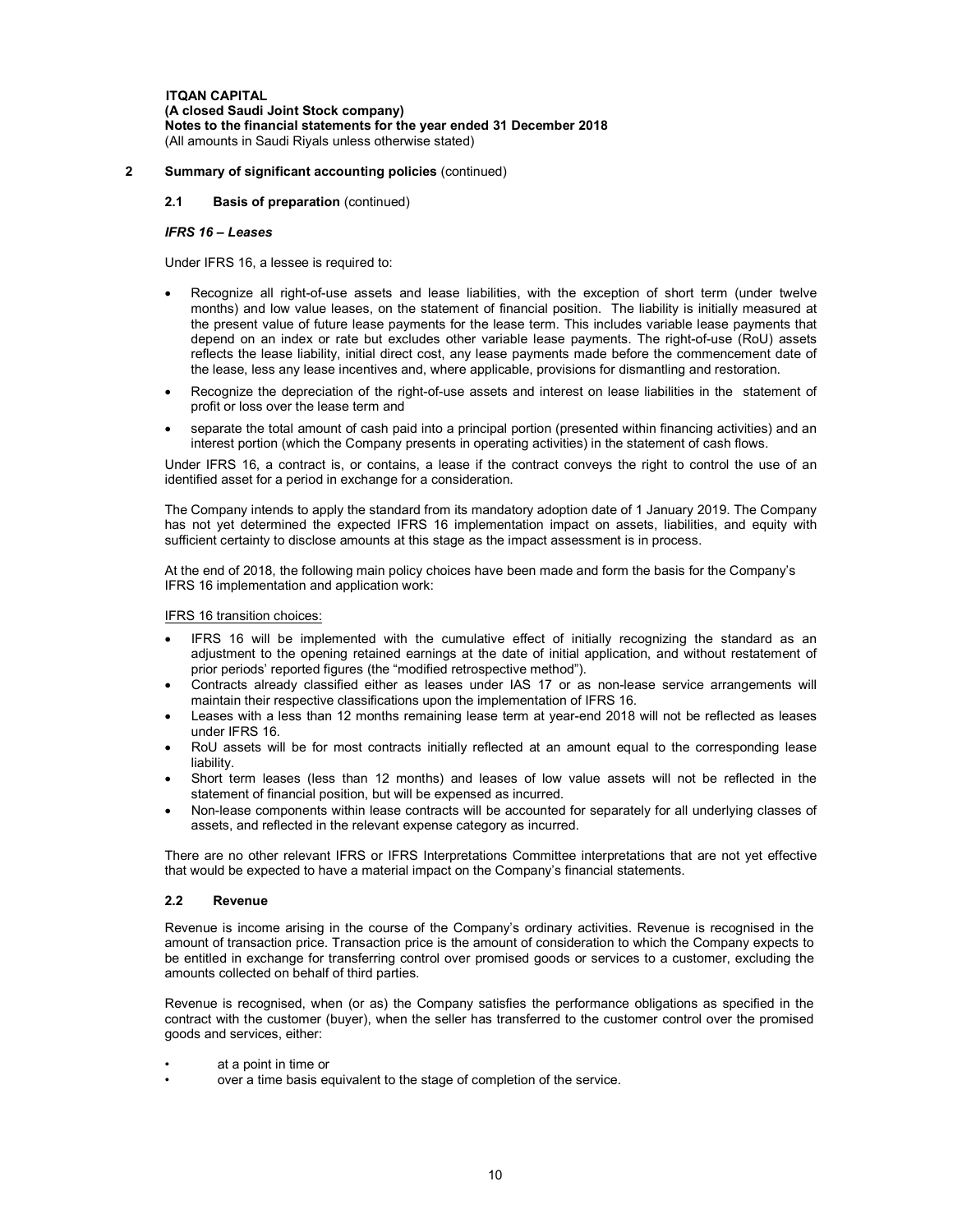# 2 Summary of significant accounting policies (continued)

# 2.2 Revenue (continued)

# Revenue from rendering of services

Revenue from services is recognized in the accounting period in which the services are rendered. Revenue is recognized when the performance obligation is satisfied i.e. upon receiving the completion certificate from the customer.

Revenue is measured based on the consideration specified in a contract with a customer. The Company recognizes revenue when it transfers control over a product or services to a customer and when the specific criteria have been met for each of the Company's activities. The Company bases its estimates of return on historical results, taking into consideration the type of customer, the type of transaction and the specifics of each arrangement.

# 2.3 Foreign currencies

# (a) Functional and presentation currency

Items included in the financial statements of the Company are measured using the currency of the primary economic environment in which the entity operates ("the functional currency"). The financial statements are presented in "Saudi Riyals", which is the Company's presentation as well as functional currency of the entity.

# (b) Transactions and balances

Foreign currency transactions are translated into Saudi Riyals using the exchange rates prevailing at the dates of the transactions. Foreign exchange gains and losses resulting from the settlement of such transactions and from the translation at the period-end exchange rates of monetary assets and liabilities denominated in foreign currencies other than Saudi Riyals are recognized in the profit or loss.

Foreign exchange gains and losses that relate to borrowings are presented in the profit or loss, within finance costs. All other foreign exchange gains and losses are presented in the statement of profit or loss on a net basis within other gains/ (losses).

Non-monetary items that are measured at fair value in a foreign currency are translated using the exchange rates at the date when the fair value was determined. Translation differences on assets and liabilities carried at fair value are reported as part of the fair value gain or loss. For example, translation differences on nonmonetary assets and liabilities such as equities held at fair value through profit or loss are recognised in profit or loss as part of the fair value gain or loss and translation differences on non-monetary assets such as equities classified as at fair value through other comprehensive income are recognised in other comprehensive income.

# 2.4 Operating leases

A lease is classified as an operating lease if it does not transfer substantially all the risks and rewards incidental to ownership of the asset or assets subject to the lease arrangement. Payments made under operating leases are charged to the profit or loss on a straight-line basis over the period of the lease. When an operating lease is terminated before the lease period has expired, any payment required to be made to the lessor by way of penalty, net of anticipated rental income (if any), is recognised as an expense in the period in which termination takes place

# 2.5 Zakat and income tax

The Company is subject to zakat and income tax in accordance with the regulations of the General Authority of Zakat and Tax (the "GAZT"). Zakat, for the Company, is calculated based on higher of approximate zakat base and adjusted profit and charged to profit or loss. Income tax on the share of the adjusted profit related to the foreign shareholders in the subsidiaries, is charged to profit or loss. Additional amounts, if any, are accounted for when determined to be required for payment.

Income tax based on the applicable income tax rate is adjusted by changes in deferred tax assets and liabilities attributable to temporary differences and to unused tax losses.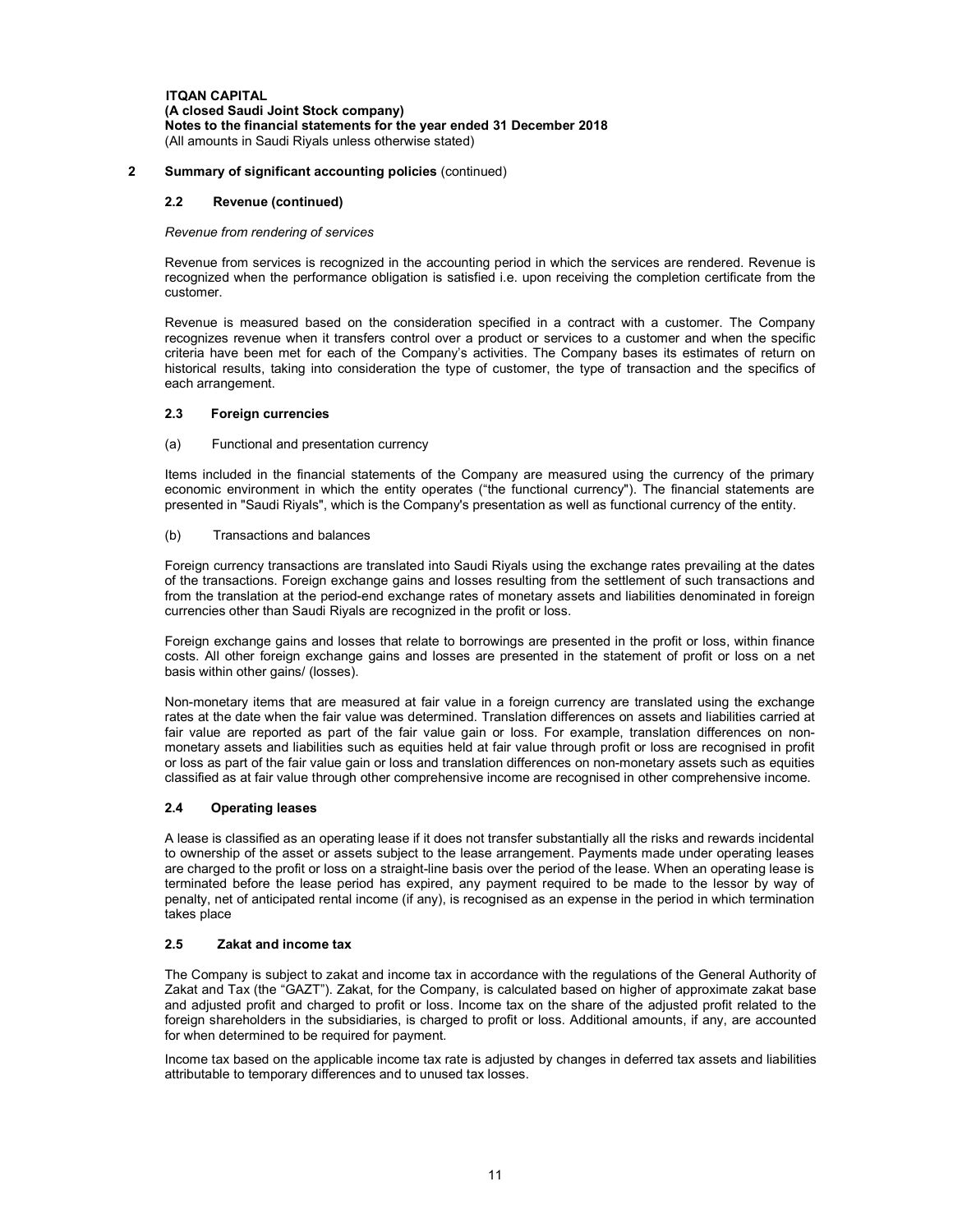# 2 Summary of significant accounting policies (continued)

# 2.5 Zakat and income tax (continued)

Deferred income tax is not accounted for if it arises from initial recognition of an asset or liability in a transaction other than a business combination that at the time of the transaction affects neither accounting nor taxable profit or loss. Deferred income tax is determined using tax rates (and laws) that have been enacted or substantially enacted by the end of the reporting period and are expected to apply when the related deferred income tax asset is realised or the deferred income tax liability is settled. Deferred tax assets are recognised only if it is probable that future taxable amounts will be available to utilise those temporary differences and losses. Deferred tax assets and liabilities are offset when there is a legally enforceable right to offset current tax assets and liabilities and when the deferred tax balances relate to the same taxation authority. Current tax assets and tax liabilities are offset where the entity has a legally enforceable right to offset and intends either to settle on a net basis, or to realise the asset and settle the liability simultaneously.

# 2.6 Financial income

Financial income is measured using the effective interest rate, which is the rate that exactly discounts the estimated future cash receipts through the expected life of the financial asset or a shorter period, where appropriate, to the net carrying amount of the financial asset.

# 2.7 Property and equipment

Property and equipment are stated at historical cost less accumulated depreciation and accumulated impairment losses, if any. Historical cost includes expenditure that is directly attributable to the acquisition of the items.

Subsequent costs are included in the asset's carrying amount or recognised as a separate asset, as appropriate, only when it is probable that future economic benefits associated with the item will flow to the Company and the cost of the item can be measured reliably. The carrying amount of any component accounted for as a separate asset is derecognised when replaced. All other repairs and maintenance are charged to profit or loss during the reporting period in which they are incurred.

Depreciation is calculated on property and equipment so as to allocate its cost, less estimated residual value, on a straight line basis over the estimated useful lives of the assets. Land is not depreciated.

Depreciation is charged to the statement of profit or loss over the following estimated economic useful lives:

|           |                               | <b>Years</b>   |
|-----------|-------------------------------|----------------|
| $\bullet$ | Equipment                     | 5 years        |
| $\bullet$ | Computers and software        | $3 - 6$ years  |
| $\bullet$ | <b>Furniture and fixtures</b> | $3 - 10$ years |
| $\bullet$ | Motor vehicles                | 4 years        |
| $\bullet$ | <b>Building</b>               | 33 years       |

The assets' residual values and useful lives are reviewed, and adjusted if appropriate, at the end of each reporting period. An asset's carrying amount is written down immediately to its recoverable amount if the asset's carrying amount is greater than its estimated recoverable amount.

Gains and losses on disposals are determined by comparing proceeds with carrying amount. These are included in profit or loss. Major spare parts qualify for recognition as property and equipment when the Company expects to use them during more than one year. Transfers are made to relevant operating assets category as and when such items are available for use.

Assets in the course of construction or development are capitalised in the capital work-in-progress account. The asset under construction or development is transferred to the appropriate category in property and equipment, once the asset is in a location and / or condition necessary for it to be capable of operating in the manner intended by management. The cost of an item of capital work-in-progress comprises its purchase price, construction / development costs and any other directly attributable costs to the construction or acquisition of an item of capital work-in-progress intended by management. Capital work-in-progress is not depreciated.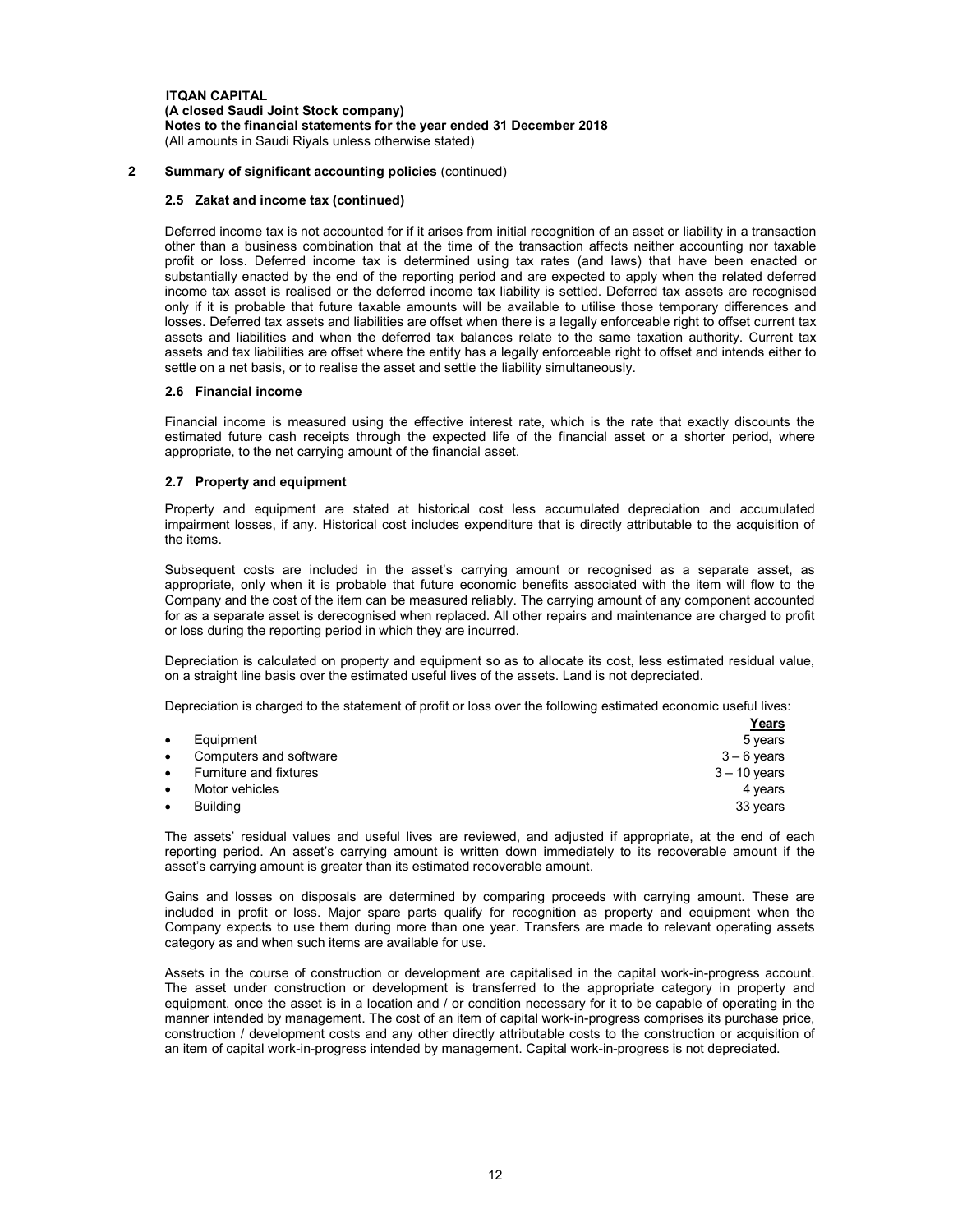# 2 Summary of significant accounting policies (continued)

#### 2.8 Financial instruments

#### (a) Financial assets

(i) Classification

From 1 January 2018, the Company classifies its financial assets in the following measurement categories:

- those to be measured subsequently at fair value (either through OCI, or through profit or loss), and
- those to be measured at amortised cost.

The classification depends on the Company's business model for managing the financial assets and the contractual terms of the cash flows.

For assets measured at fair value, gains and losses will either be recorded in profit or loss or OCI. For investments in equity instruments that are not held for trading, this will depend on whether the Company has made an irrevocable election at the time of initial recognition to account for the equity investment at fair value through other comprehensive income (FVOCI).

#### (i) Recognition and derecognition

Regular way purchases and sales of financial assets are recognised on trade-date, the date on which the Company commits to purchase or sell the asset. Financial assets are derecognised when the rights to receive cash flows from the financial assets have expired or have been transferred and the company has transferred substantially all the risks and rewards of ownership.

#### (ii) Measurement

At initial recognition, the Company measures a financial asset at its fair value plus, in the case of a financial asset not at fair value through profit or loss (FVPL), transaction costs that are directly attributable to the acquisition of the financial asset. Transaction costs of financial assets carried at FVPL are expensed in profit or loss.

Financial assets with embedded derivatives are considered in their entirety when determining whether their cash flows are solely payment of principal and interest.

# Debt instruments

Subsequent measurement of debt instruments depends on the Company's business model for managing the asset and the cash flow characteristics of the asset. There are three measurement categories into which the Company classifies its debt instruments:

- Amortised cost: Assets that are held for collection of contractual cash flows where those cash flows represent solely payments of principal and interest are measured at amortised cost. Interest income from these financial assets is included in finance income using the effective interest rate method. Any gain or loss arising on derecognition is recognised directly in profit or loss and presented in other gains/(losses) together with foreign exchange gains and losses. Impairment losses are presented as separate line item in the statement of profit or loss.
- FVOCI: Assets that are held for collection of contractual cash flows and for selling the financial assets, where the assets' cash flows represent solely payments of principal and interest, are measured at FVOCI. Movements in the carrying amount are taken through OCI, except for the recognition of impairment gains or losses, interest income and foreign exchange gains and losses which are recognised in profit or loss. When the financial asset is derecognised, the cumulative gain or loss previously recognised in OCI is reclassified from equity to profit or loss and recognised in other gains/(losses). Interest income from these financial assets is included in finance income using the effective interest rate method. Foreign exchange gains and losses are presented in other gains/(losses) and impairment expenses are presented as separate line item in the statement of profit or loss.
- FVPL: Assets that do not meet the criteria for amortised cost or FVOCI are measured at FVPL. A gain or loss on a debt investment that is subsequently measured at FVPL is recognised in profit or loss and presented net within other gains/(losses) in the period in which it arises.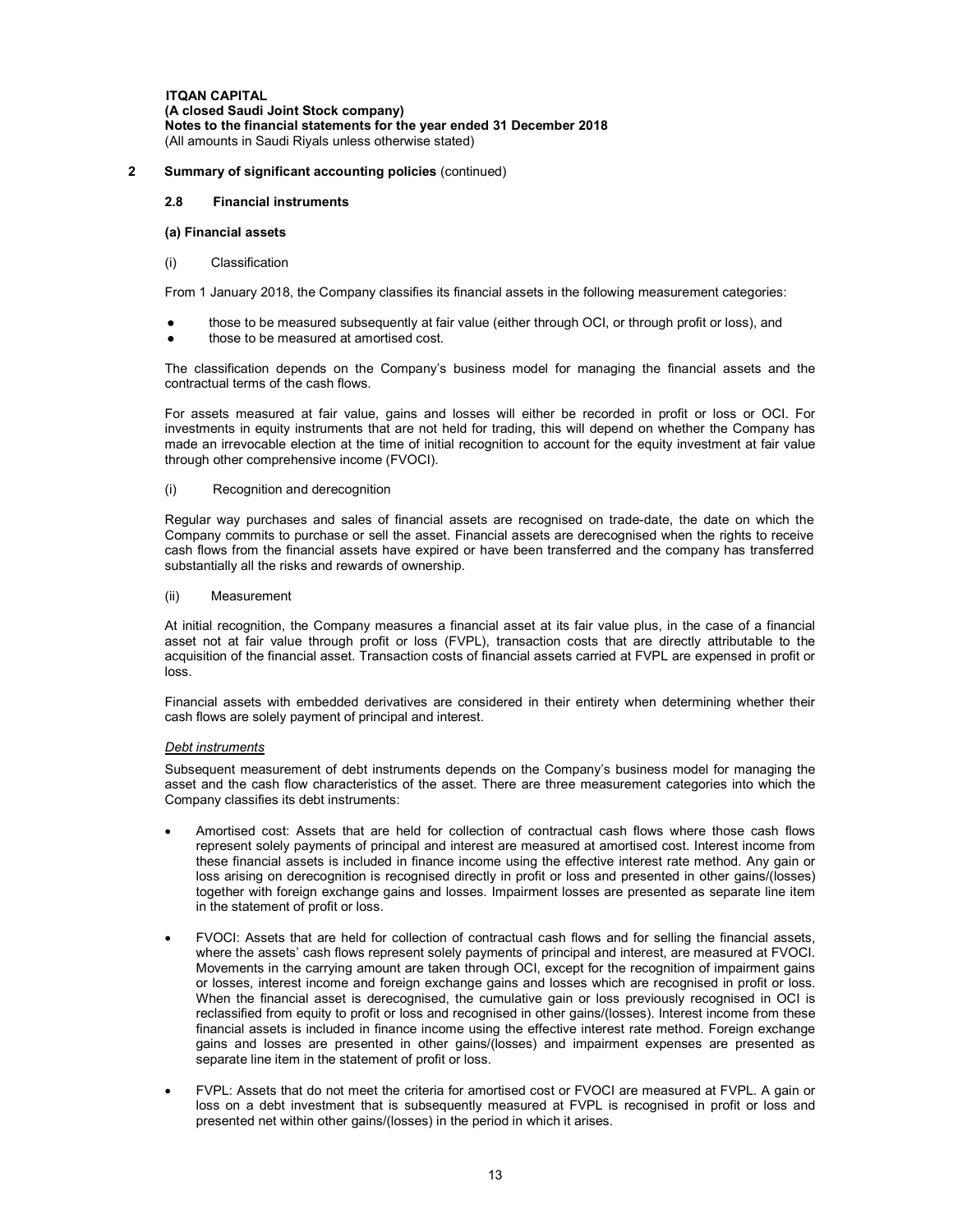# 2 Summary of significant accounting policies (continued)

#### 2.8 Financial instruments (continued)

#### **Equity instruments**

The Company subsequently measures all equity investments at fair value. Where the Company's management has elected to present fair value gains and losses on equity investments in OCI, there is no subsequent reclassification of fair value gains and losses to profit or loss following the derecognition of the investment. Dividends from such investments continue to be recognised in profit or loss as other income when the Company's right to receive payments is established.

Changes in the fair value of financial assets at FVPL are recognised in other gains/(losses) in the statement of comprehensive income as applicable. Impairment losses (and reversal of impairment losses) on equity investments measured at FVOCI are not reported separately from other changes in fair value.

#### (iii) Impairment

From 1 January 2018, the Company assesses on a forward looking basis the expected credit losses (ECL) associated with its debt instruments carried at amortised cost and FVOCI. The impairment methodology applied depends on whether there has been a significant increase in credit risk.

For trade receivables, the Company applies the simplified approach permitted by IFRS 9, which requires expected lifetime losses to be recognised from initial recognition of the receivables. The Company uses a provision matrix in the calculation of the expected credit losses on financial assets to estimate the lifetime expected credit losses, applying certain provision rates to respective contractual past due aging buckets. The provision matrix was developed considering probability of default and loss given default which were derived from historical data of the Company and are adjusted to reflect the expected future outcome which includes macro-economic factors such as inflation and gross domestic product growth rate.

# (b) Financial liabilities

Financial liabilities are recognised initially on the trade date, which is the date that the Company becomes a party to the contractual provisions of the instrument. The Company classifies non-derivative financial liabilities as 'financial liabilities at amortized cost'. Such financial liabilities are recognised initially at fair value plus any directly attributable transaction costs. Subsequent to initial recognition, these financial liabilities are measured at amortised cost using the EIR method.

The Company derecognises a financial liability when its contractual obligations are discharged, cancelled or expired.

Borrowings are initially recognised at fair value, net of transaction costs incurred. Borrowings are subsequently measured at amortised cost.

Any difference between the proceeds (net of transaction costs) and the redemption amount is recognised in profit or loss over the period of the borrowings using the effective interest method. Fees paid on the establishment of loan facilities are recognised as transaction costs of the loan to the extent that it is probable that some or all of the facility will be drawn down. In this case, the fee is deferred until the draw down occurs

# **Offseting**

Financial assets and liabilities are offset and the net amount is presented in the statement of financial position when, and only when, the Company has a legal right to offset the amounts and intends either to settle on a net basis or to realise the asset and settle the liability simultaneously.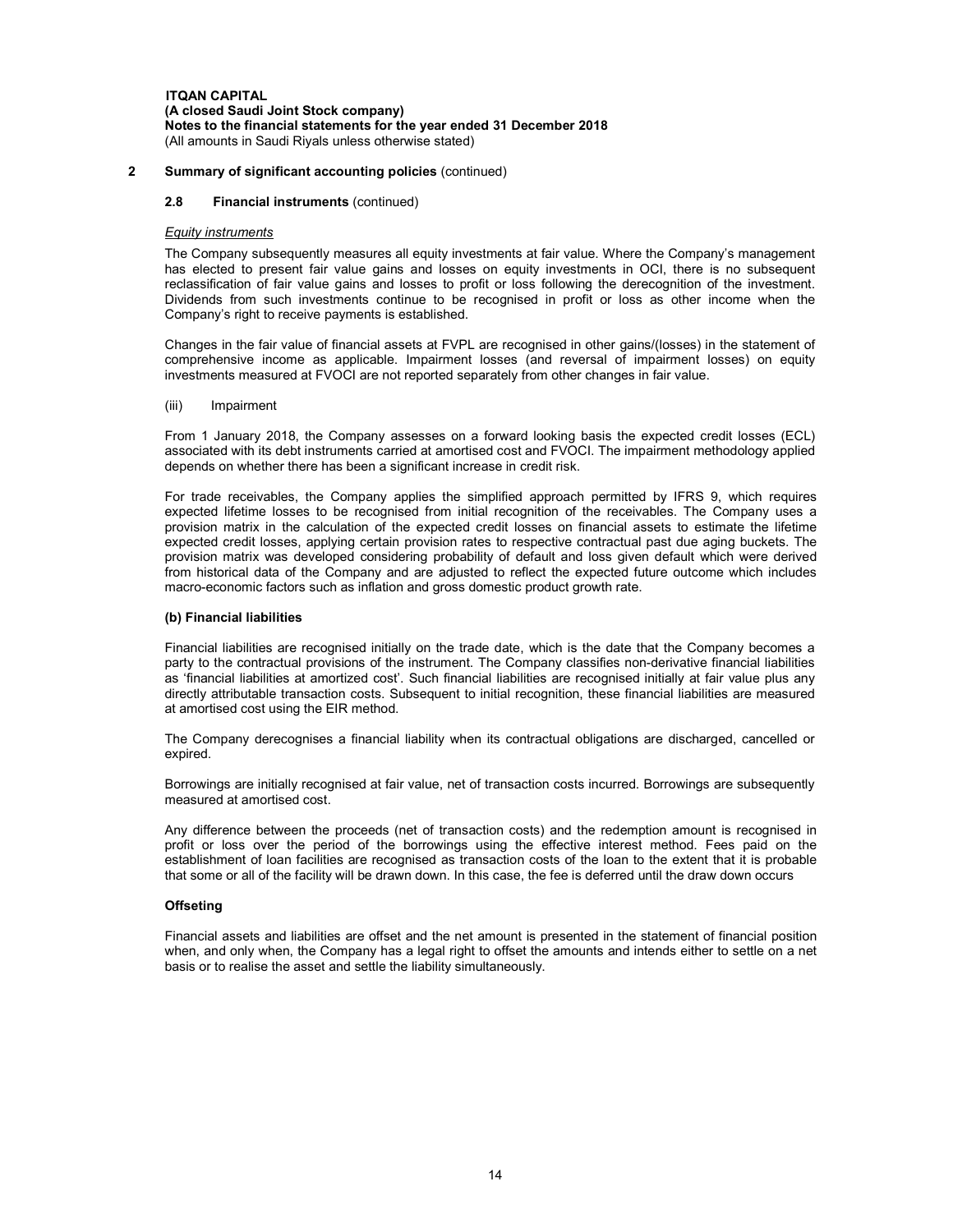# 2 Summary of significant accounting policies (continued)

# 2.9 Impairment of non-financial assets

The carrying amounts of the Company's non-financial assets (other than goodwill and intangible assets with indefinite useful lives, if any which are tested at least annually for impairment), are reviewed at each reporting date to determine whether there is any indication of impairment. If any such indication exists, then the asset's recoverable amount is estimated.

Impairment exists when the carrying value of an asset or cash generating unit ("CGU") exceeds the recoverable amount, which is the higher of the fair value less costs of disposal and value in use. The fair value less costs of disposal is arrived based on available data from binding sales transactions at arm's length, for similar assets. The value in use is arrived based on a discounted cash flow (DCF) model, whereby the future expected cash flows discounted using a pre- tax discount rate that reflects current market assessments of the time value of money and risks specific to the asset.

Impairment losses are recognised in profit or loss. Impairment losses recognised in respect of CGUs are allocated first to reduce the carrying amount of goodwill, if any, allocated to the units, and then to reduce the carrying amounts of the other assets in the unit (group of units) on a pro rata basis.

# 2.10 Trade receivables

Trade receivables are amounts due from customers for products sold and services performed in the ordinary course of business. If collection is expected in one year or less, they are classified as current assets. If not, they are presented as non-current assets. Trade receivables are recognized initially at fair value and subsequently measured at amortised cost using the effective interest method, less provision for impairment. Subsequent recoveries of amount previously written-off are credited to profit or loss against "Selling and distribution expenses".

Trade receivables are amounts due from customers for the services performed in the ordinary course of business. If collection is expected in one year or less, they are classified as current assets. If not, they are presented as non-current assets. Trade receivables are recognized initially at fair value and subsequently measured at amortised cost using the effective interest method, less provision for impairment. Subsequent recoveries of amount previously written-off are credited to profit or loss against "General and administrative expenses".

# 2.11 Cash and cash equivalents

Cash and cash equivalents include cash in hand, deposits held at call with banks and other highly liquid investments with original maturities of three months or less from the date of acquisition.

While cash and cash equivalents are also subject to the impairment requirements of IFRS 9, the identified impairment loss was immaterial.

# 2.12 Share capital

Ordinary shares are classified as equity. Transaction costs directly attributable to the issue of new shares are shown in equity as a deduction from the proceeds.

# 2.13 Trade payables

These amounts represent liabilities for goods and services provided to the Company prior to the end of financial year which are unpaid. The amounts are unsecured and are usually paid within 30 days of recognition. Trade and other payables are presented as current liabilities unless payment is not due within 12 months after the reporting period. They are recognised initially at their fair value and subsequently measured at amortised cost using the effective interest method.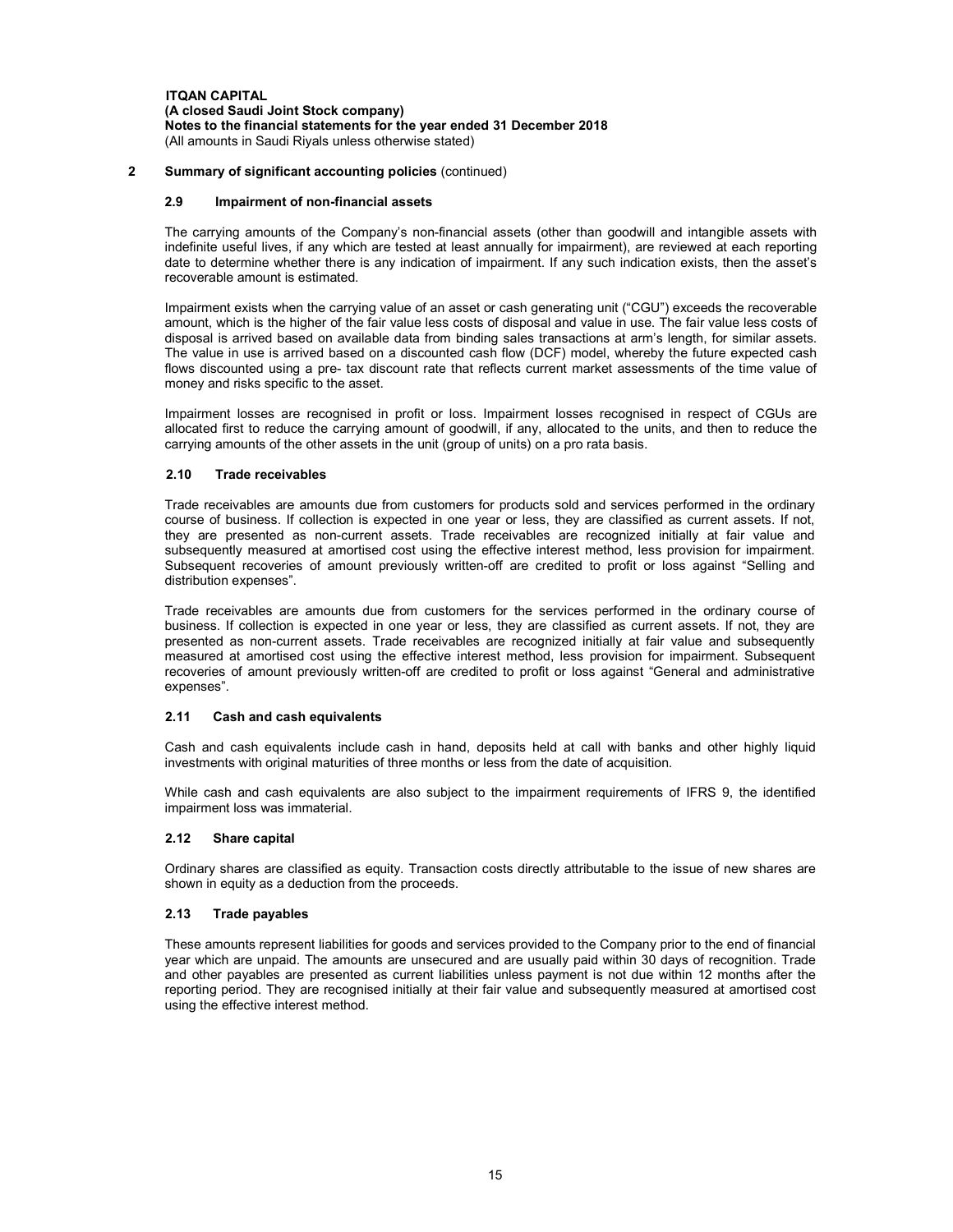# 2 Summary of significant accounting policies (continued)

# 2.14 Provisions

Provisions for legal claims, service warranties and make good obligations are recognised when the company has a present legal or constructive obligation as a result of past events, it is probable that an outflow of resources will be required to settle the obligation and the amount can be reliably estimated. Provisions are not recognised for future operating losses.

Where there are a number of similar obligations, the likelihood that an outflow will be required in settlement is determined by considering the class of obligations as a whole. A provision is recognised even if the likelihood of an outflow with respect to any one item included in the same class of obligations may be small.

Provisions are measured at the present value of management's best estimate of the expenditure required to settle the present obligation at the end of the reporting period. The discount rate used to determine the present value is a pre-tax rate that reflects current market assessments of the time value of money and the risks specific to the liability. The increase in the provision due to the passage of time is recognised as interest expense.

# 2.15 Employee benefit obligations

#### Short term employee benefits

Short term employee benefits are expensed as the related services are provided. A liability is recognised for the amount expected to be paid if the Company has a present legal or constructive obligation to pay this amount as a result of past service provided by the employee and the obligation can be estimated reliably.

#### Post-employment benefits

#### Defined benefit plans

The Company operates a single post-employment benefit scheme of defined benefit plan, driven by the Labor Laws and Workman Laws of the Kingdom of Saudi Arabia, which is based on most recent salary and number of service years. End of service payments are based on employees' final salaries and allowances and their cumulative years of service, as stated in the Labor Law of Saudi Arabia.

The Company's obligation under employee end of service benefit plan is accounted for as an unfunded defined benefit plan and is calculated by estimating the amount of future benefit that employees have earned in the current and prior periods and discounting that amount. The calculation of defined benefit obligations is performed annually by a qualified actuary using the projected unit credit method. Re-measurements of the defined benefit liability, which comprise actuarial gains and losses are recognised immediately in other comprehensive income. The Company determines the interest expense on the defined benefit liability for the period by applying the discount rate used to measure the defined benefit obligation at the beginning of the annual period to the then defined benefit liability, taking into account any changes in the defined benefit liability during the period as a result of benefit payments. Interest expense and other expenses related to defined benefit plans are recognised in profit or loss.

# 2.16 Investment properties

Investment properties comprise of property held for capital appreciation, long-term rental yields or both, and are carried at cost less accumulated depreciation and accumulated impairment losses, if any. Investment properties also include property that is being constructed or developed for future use as investment properties. In addition, land, if any held for undetermined use is classified as investment properties and is not depreciated. When the development of investment properties commences, it is classified as "Assets under construction" until development is complete, at which time it is transferred to the respective category, and depreciated using straight-line method at rates calculated to reduce the cost of assets to their estimated residual value over their expected useful lives of 33 years.

Maintenance and normal repairs which do not materially extend the estimated useful life of an asset are charged to the statement of profit or loss as and when incurred.

Gains and losses on disposals are determined by comparing proceeds with the carrying amount. These are recognized and presented separately within other income (expenses) - net in the statement of profit or loss.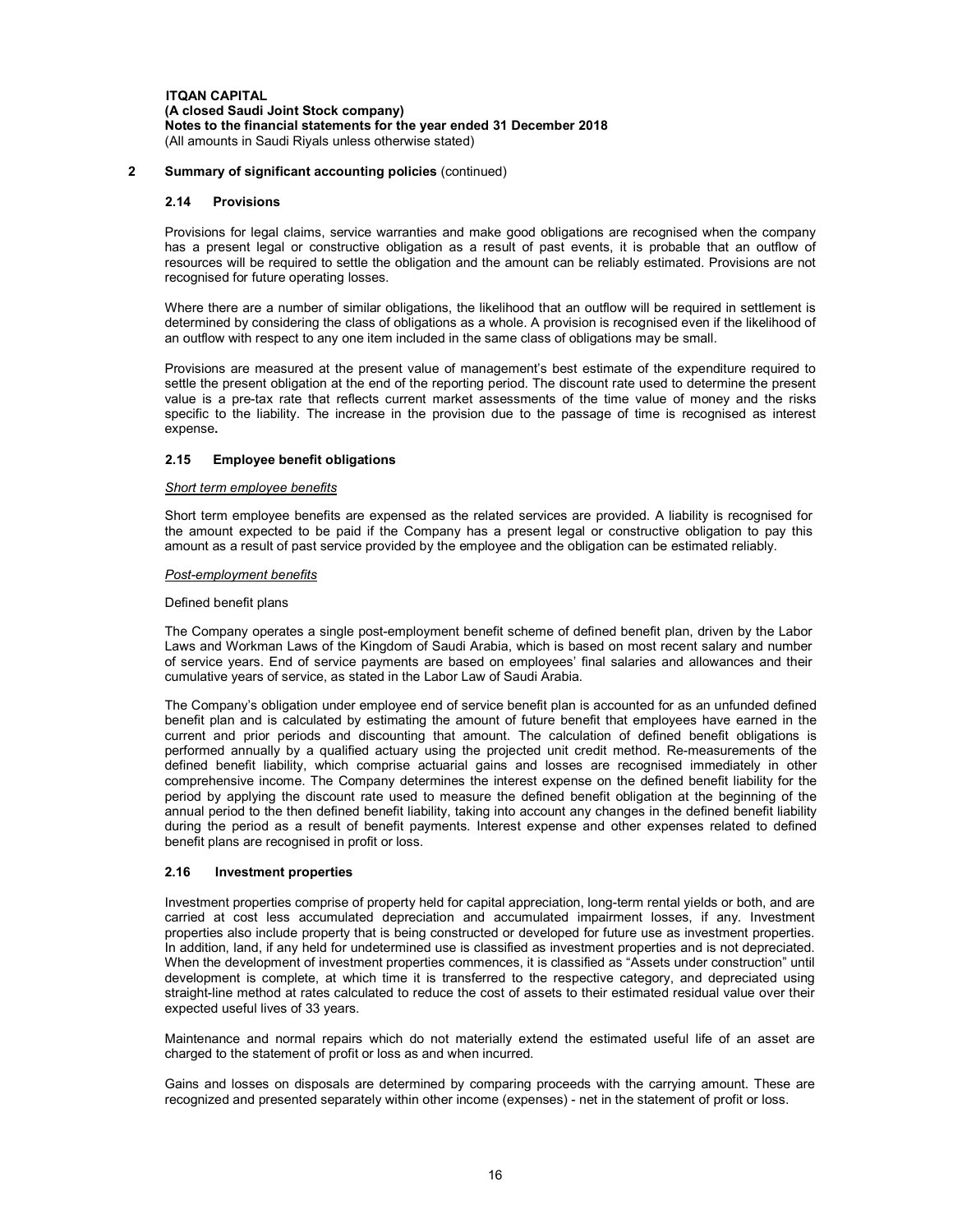# 3 Critical accounting estimates and judgments

The preparation of the Company's financial statements requires management to make judgments, estimates and assumptions that affect the reported amounts of revenues, expenses, assets, liabilities and accompanying disclosures. Uncertainty about these assumptions and estimates could result in outcomes that require a material adjustment to the carrying amount of the asset or liability affected in future periods.

The key assumptions concerning the future and other key sources of estimation uncertainty at the reporting date, that have a significant risk of causing a material adjustment to the carrying amounts of assets and liabilities within the next financial period, are described below. The Company based its assumptions and estimates on parameters available when the consolidated financial statements was prepared.

Existing circumstances and assumptions about future developments, however, may change due to market changes or circumstances arising beyond the control of the Company. Such changes are reflected in the assumptions when they occur.

Information about estimates and judgments made in applying accounting policies that could potentially have an effect on the amounts recognised in the financial statements, are discussed below:

#### (a) Useful lives and residual values of property and equipment

The management determines the estimated useful lives and residual values of property and equipment for calculating depreciation. This estimate is determined after considering expected usage of the assets or physical wear and tear and expected proceeds on disposal of the respective assets. Management reviews the useful lives and residual values annually and future depreciation charges are adjusted where management believes the useful lives and residual values differ from previous estimates.

#### (b) Employee benefits – defined benefit plan

Employee benefits represent the employee termination benefits. The level of benefits provided depends on members' length of service and their salary in the final years leading up to retirement. The cost of postemployment defined benefits are the present value of the related obligation, as determined using projected unit credit method. The present value of the defined benefit obligation is determined by discounting the estimated future cash flows using the interest rates or high quality corporate bonds that are denominated in the currency in which the benefits will be paid, and that have a term approximating the terms of the related obligation.

Where there is no deep market in such bonds, then market rates on government bonds are used or the rates from international bond markets are used which are adjusted for the country risk premium. Since there is no deep corporate bonds or government bonds in Saudi Arabia, the discount rate was selected using the yield available on Citi Pension Liability Index (CPLI) of the duration equal to the duration of the liability and adjusted for the country risk premium. An actuarial valuation involves making various assumptions which may differ from actual developments in the future. These include the determination of the discount rate, future salary increases, and withdrawal before normal retirement age, mortality rates, etc. Due to the complexity of the valuation, the underlying assumptions and its long-term nature, a defined benefit obligation is sensitive to changes in these assumptions.

All assumptions are reviewed at each reporting date. The parameter most subject to change is the discount rate. With respect to determining the appropriate discount rate, yield and duration of high quality bonds obligation, as designated by an internationally acknowledged rating agency, and extrapolated as needed along the yield curve to correspond with the expected term of the defined benefit obligation. Please see Note 14 for assumptions used.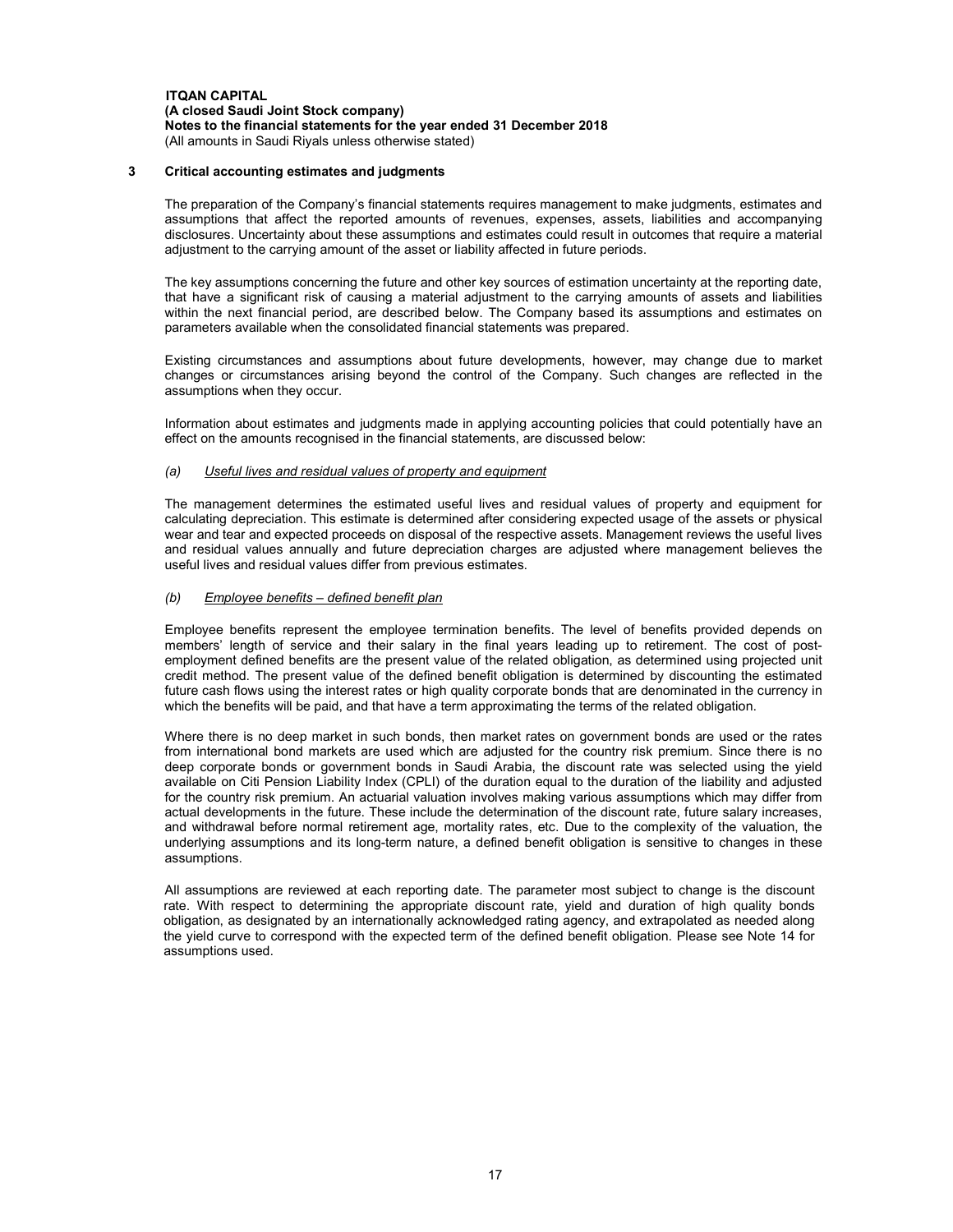# 4 First time adoption of IFRS

These financial statements for the year ended 31 December 2018 are the first financial statements the Company has prepared in compliance with International Financial Reporting Standards ("IFRS") and other pronouncements an issued by SOCPA in the Kingdom of Saudi Arabia under the guidelines provided in IFRS "First time adoption of International Financial Reporting Standards". For periods up to and including the year ended 31 December 2017, the Company prepared its financial statements in accordance with the previous GAAP.

Accordingly, the Company has prepared financial statements that comply with IFRS as endorsed by SOCPA as at and for the year ended 31 December 2018, together with the comparative statement of financial position as at and for the year ended 31 December 2017. In preparing the financial statements, the Company's opening statement of financial position was prepared as at 1 January 2017, which is the Company's date of transition to IFRS. This note explains the principal adjustments made by the Company in restating its previous GAAP financial statements.

#### 4.1 Reconciliation of equity as at 1 January 2017 (date of transition to IFRS)

|                                                              | <b>Balances as</b><br>per previous<br>GAAP as at 1 | Impact of<br>transition to | <b>Balances as</b><br>per IFRS<br>as at 1 January |
|--------------------------------------------------------------|----------------------------------------------------|----------------------------|---------------------------------------------------|
|                                                              | January 2017                                       | <b>IFRS</b>                | 2017                                              |
| <b>Assets</b>                                                |                                                    |                            |                                                   |
| <b>Non-current assets</b>                                    |                                                    |                            |                                                   |
| Property and equipment                                       | 8,153,357                                          |                            | 8,153,357                                         |
| Investment properties                                        | 5,696,072                                          |                            | 5,696,072                                         |
| Investments available for sale                               | 3,090,157                                          | (3,090,157)                |                                                   |
| Financial assets at fair value through other                 |                                                    |                            |                                                   |
| comprehensive income                                         |                                                    | 3,090,157                  | 3,090,157                                         |
| Financial assets at fair value through profit or loss        | 67,398,963                                         |                            | 67,398,963                                        |
| <b>Total non-current assets</b>                              | 84,338,549                                         |                            | 84,338,549                                        |
| <b>Current assets</b>                                        |                                                    |                            |                                                   |
| Financial assets at fair value through profit or loss        | 25,745,551                                         |                            | 25,745,551                                        |
| Prepayments and other assets                                 | 9,562,086                                          |                            | 9,562,086                                         |
| Cash and cash equivalents                                    | 1,462,987                                          |                            | 1,462,987                                         |
| <b>Total current assets</b>                                  | 36,770,624                                         | $\overline{\phantom{0}}$   | 36,770,624                                        |
| <b>Total assets</b>                                          | 121, 109, 173                                      |                            | 121,109,173                                       |
|                                                              |                                                    |                            |                                                   |
| Shareholders' equity and liabilities<br>Shareholders' equity |                                                    |                            |                                                   |
| Share capital                                                | 173,417,900                                        |                            | 173,417,900                                       |
| Other reserve                                                | (149, 150)                                         | 152,570                    | 3,420                                             |
| <b>Accumulated losses</b>                                    | (59, 150, 822)                                     | 10,725                     | (59, 140, 097)                                    |
| Total shareholders' equity                                   | 114, 117, 928                                      | 163,295                    | 114,281,223                                       |
|                                                              |                                                    |                            |                                                   |
| Liabilities                                                  |                                                    |                            |                                                   |
| <b>Non-current liabilities</b>                               |                                                    |                            |                                                   |
| Employee benefit obligations                                 | 1,822,518                                          | (163, 295)                 | 1,659,223                                         |
| <b>Current liabilities</b>                                   |                                                    |                            |                                                   |
| Trade and other payables                                     | 4,369,205                                          |                            | 4,369,205                                         |
| Tax and zakat liabilities                                    | 799,522                                            |                            | 799,522                                           |
| <b>Total current liabilities</b>                             | 5,168,727                                          |                            | 5,168,727                                         |
| <b>Total liabilities</b>                                     | 6,991,245                                          | (163, 295)                 | 6,827,950                                         |
| Total shareholders' equity and liabilities                   | 121, 109, 173                                      |                            | 121,109,173                                       |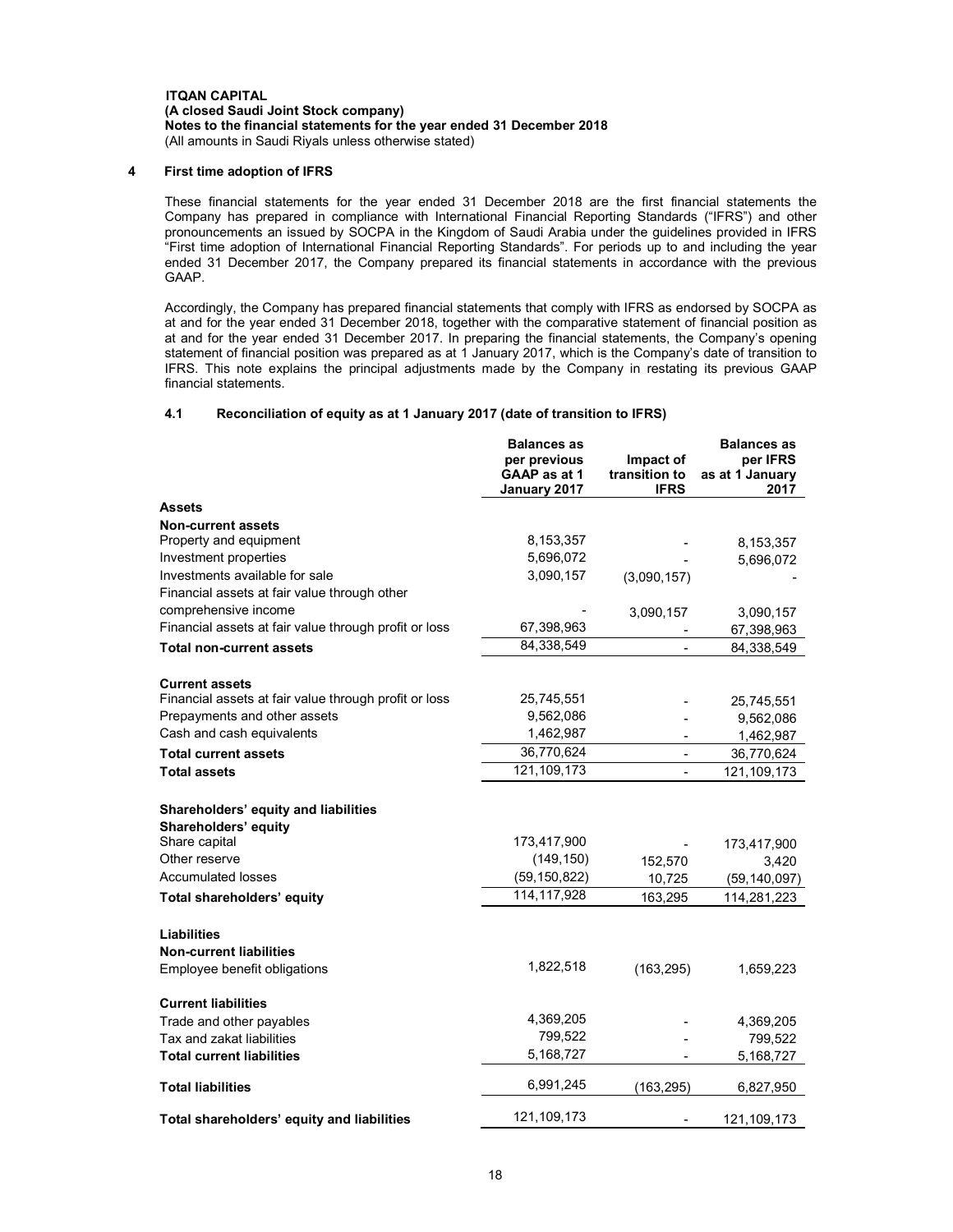# 4 First time adoption of IFRS (continued)

# 4.2 Reconciliation of statement of financial position as at 31 December 2017

|                                                       | <b>Balances as</b><br>per previous<br>GAAP as at 31<br>December 2017 | Impact of<br>transition to<br><b>IFRS</b> | <b>Balances as</b><br>per IFRS as at<br>31 December<br>2017 |
|-------------------------------------------------------|----------------------------------------------------------------------|-------------------------------------------|-------------------------------------------------------------|
| <b>Assets</b>                                         |                                                                      |                                           |                                                             |
| <b>Non-current assets</b>                             |                                                                      |                                           |                                                             |
| Property and equipment                                | 10,488,805                                                           |                                           | 10,488,805                                                  |
| Investment properties                                 | 3,030,202                                                            |                                           | 3,030,202                                                   |
| Investments available for sale                        | 2,325,398                                                            | (2,325,398)                               |                                                             |
| Financial assets at fair value through other          |                                                                      |                                           |                                                             |
| comprehensive income                                  |                                                                      | 2,325,398                                 | 2,325,398                                                   |
| Financial assets at fair value through profit or loss | 61,587,359                                                           |                                           | 61,587,359                                                  |
| <b>Total non-current assets</b>                       | 77,431,764                                                           | ÷,                                        | 77,431,764                                                  |
| <b>Current assets</b>                                 |                                                                      |                                           |                                                             |
| Financial assets at fair value through profit or loss | 16,003,196                                                           |                                           | 16,003,196                                                  |
| Prepayments and other assets                          | 9,637,044                                                            |                                           | 9,637,044                                                   |
| Cash and cash equivalents                             | 1,891,404                                                            |                                           | 1,891,404                                                   |
| <b>Total current assets</b>                           | 27,531,644                                                           |                                           | 27,531,644                                                  |
| <b>Total assets</b>                                   | 104,963,408                                                          |                                           | 104,963,408                                                 |
|                                                       |                                                                      |                                           |                                                             |
| Shareholders' equity and liabilities                  |                                                                      |                                           |                                                             |
| Shareholders' equity                                  |                                                                      |                                           |                                                             |
| Share capital                                         | 173,417,900                                                          |                                           | 173,417,900                                                 |
| Other reserve                                         | (1,027)                                                              |                                           | (1,027)                                                     |
| <b>Accumulated losses</b>                             | (73, 767, 562)                                                       | 434,588                                   | (73, 332, 974)                                              |
| Total shareholders' equity                            | 99,649,311                                                           | 434,588                                   | 100,083,899                                                 |
| <b>Liabilities</b>                                    |                                                                      |                                           |                                                             |
| <b>Non-current liabilities</b>                        |                                                                      |                                           |                                                             |
| Employee benefit obligations                          | 1,105,418                                                            | (434, 588)                                | 670,830                                                     |
| <b>Current liabilities</b>                            |                                                                      |                                           |                                                             |
|                                                       |                                                                      |                                           |                                                             |
| Trade and other payables                              | 3,587,926                                                            |                                           | 3,587,926                                                   |
| Tax and zakat liabilities                             | 620,753                                                              |                                           | 620,753                                                     |
| <b>Total current liabilities</b>                      | 4,208,679                                                            |                                           | 4,208,679                                                   |
| <b>Total liabilities</b>                              | 5,314,097                                                            | (434,588)                                 | 4,879,509                                                   |
| Total shareholders' equity and liabilities            | 104,963,408                                                          |                                           | 104,963,408                                                 |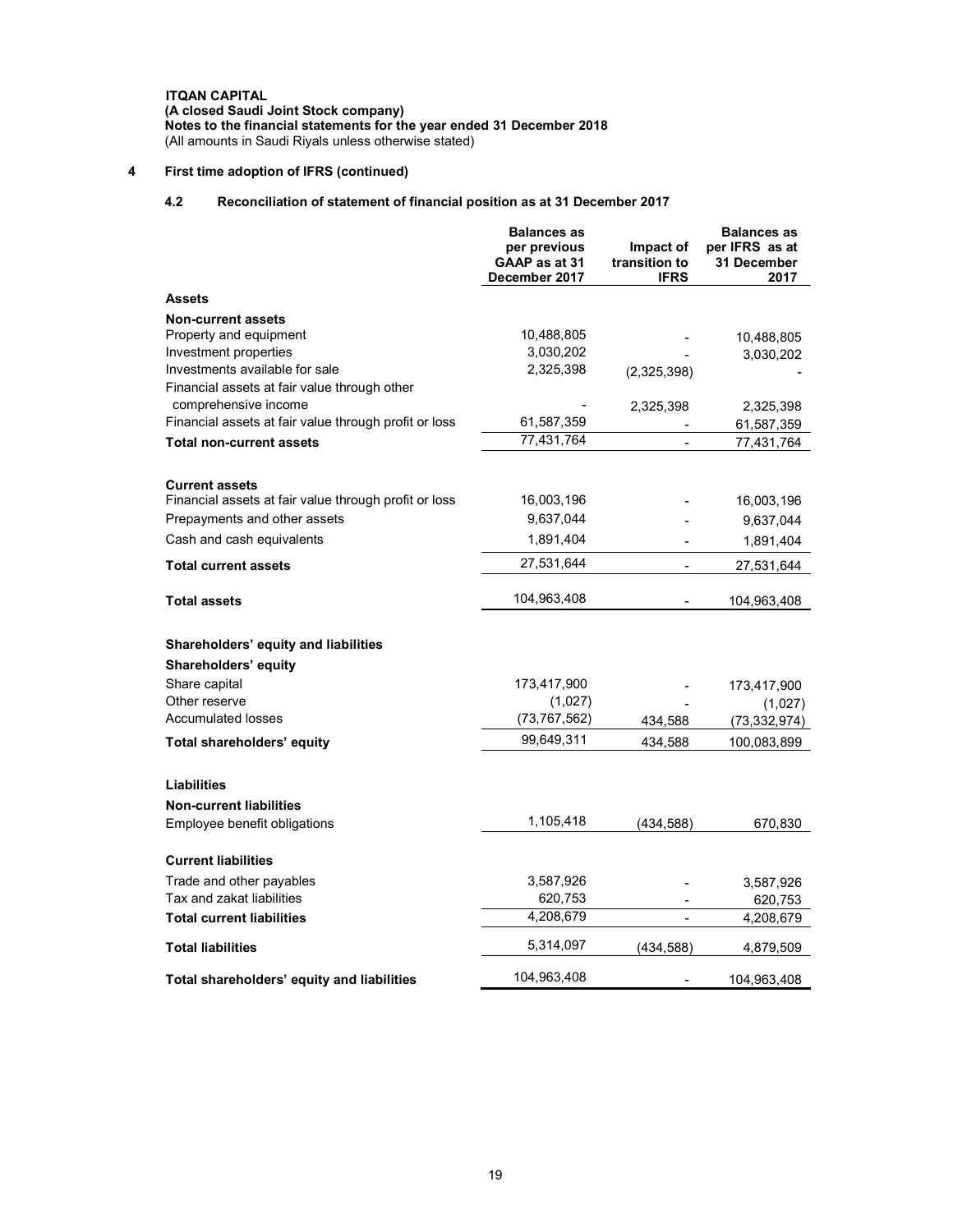# 4 First time adoption of IFRS (continued)

4.3 Impact of IFRS transition on the statement of comprehensive income for the year ended 31 December 2017

|                                                                                                                                                | <b>Amounts as per</b><br>previous GAAP<br>for the year<br>ended 31<br>December 2017 | Impact of<br>transition to<br><b>IFRS</b> | Amounts as per<br><b>IFRS</b> for the<br>year ended 31<br>December 2017 |
|------------------------------------------------------------------------------------------------------------------------------------------------|-------------------------------------------------------------------------------------|-------------------------------------------|-------------------------------------------------------------------------|
|                                                                                                                                                |                                                                                     |                                           |                                                                         |
| Income from services                                                                                                                           | 1,965,923                                                                           |                                           | 1,965,923                                                               |
| Income from investment funds                                                                                                                   | 528,273                                                                             |                                           | 528,274                                                                 |
| Dividends income                                                                                                                               | 838,886                                                                             |                                           | 838,886                                                                 |
| Net change in fair value of financial assets at fair                                                                                           |                                                                                     |                                           |                                                                         |
| value through profit or loss                                                                                                                   | (4,620,008)                                                                         | 152,570                                   | (4, 467, 439)                                                           |
| Other operating income, net                                                                                                                    | 101,928                                                                             |                                           | 101,928                                                                 |
| <b>Operating losses, net</b>                                                                                                                   | (1, 184, 998)                                                                       | 152,570                                   | (1,032,428)                                                             |
| <b>Expenses</b>                                                                                                                                |                                                                                     |                                           |                                                                         |
| Salaries and wages                                                                                                                             | (9,028,536)                                                                         | 57,842                                    | (8,970,694)                                                             |
| Rents                                                                                                                                          | (391, 857)                                                                          |                                           | (391, 857)                                                              |
| Depreciation                                                                                                                                   | (331, 443)                                                                          |                                           | (331, 443)                                                              |
| General and administrative expenses                                                                                                            | (3,389,923)                                                                         |                                           | (3,389,923)                                                             |
| <b>Total operating expenses</b>                                                                                                                | (13, 141, 759)                                                                      | 57,842                                    | (13,083,917)                                                            |
| Other income                                                                                                                                   | 330,734                                                                             |                                           | 330,734                                                                 |
| Impairment losses on investment properties                                                                                                     |                                                                                     |                                           |                                                                         |
| Loss before zakat and income tax                                                                                                               | (13,996,023)                                                                        | 210,412                                   | (13, 785, 611)                                                          |
| Zakat expense                                                                                                                                  |                                                                                     | (620, 717)                                | (620, 717)                                                              |
| income tax expense                                                                                                                             |                                                                                     |                                           |                                                                         |
| Loss for the year                                                                                                                              | (13,996,023)                                                                        | (410, 305)                                | (14, 406, 328)                                                          |
| Other comprehensive income                                                                                                                     |                                                                                     |                                           |                                                                         |
| Items that may be reclassified to profit or loss<br>Changes in the fair value of debt instruments at<br>fair value through other comprehensive |                                                                                     |                                           |                                                                         |
| income                                                                                                                                         |                                                                                     | (4, 447)                                  | (4, 447)                                                                |
| Items that will not be reclassified to profit or loss<br>(Loss) / gain on remeasurements of employee                                           |                                                                                     |                                           |                                                                         |
| benefits obligations                                                                                                                           |                                                                                     | 213,451                                   | 213,451                                                                 |
| Other comprehensive income for the year                                                                                                        |                                                                                     | 209,004                                   | 209,004                                                                 |
| Total comprehensive loss for the year                                                                                                          | (13,996,023)                                                                        | (201, 301)                                | (14, 197, 324)                                                          |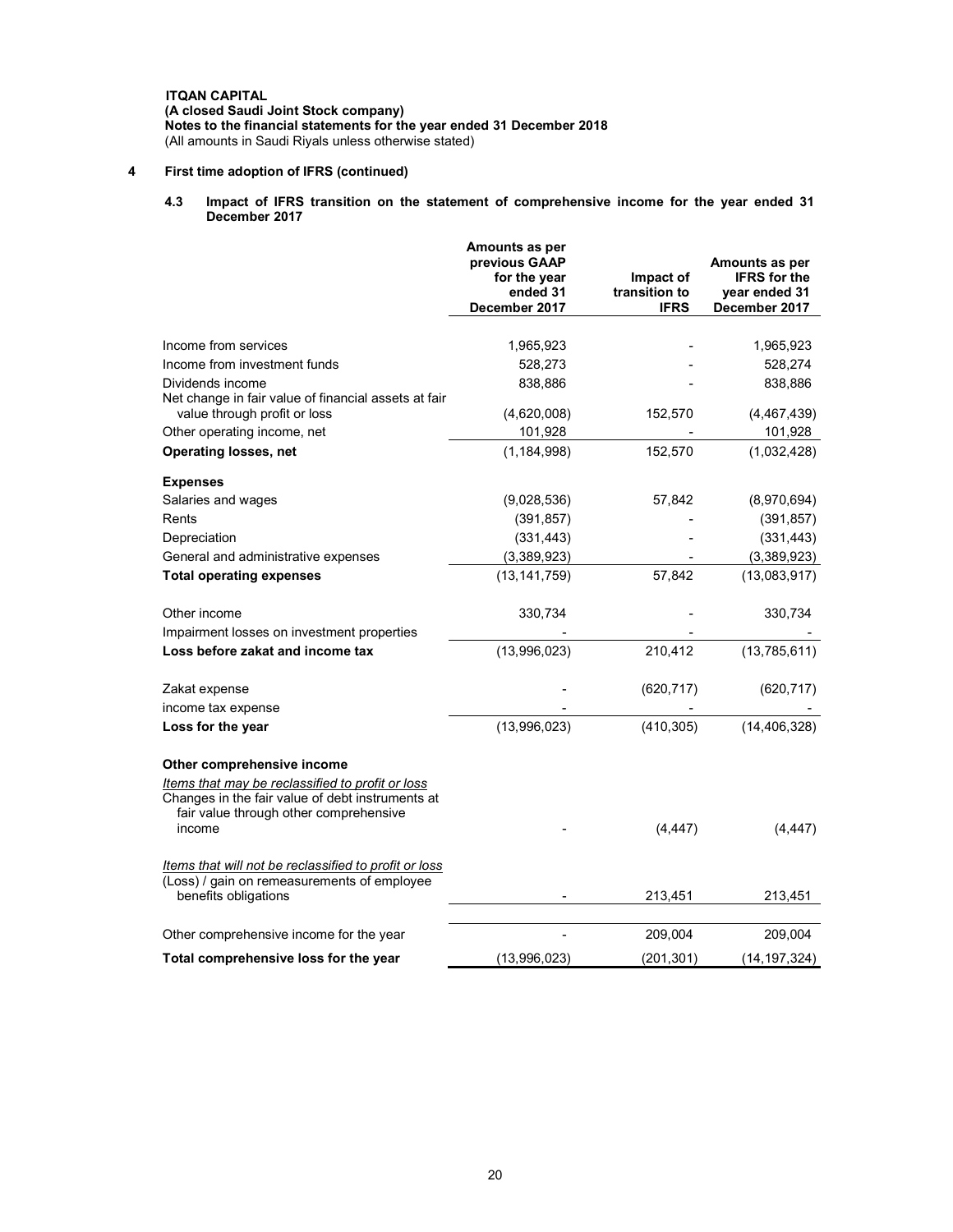# 4 First time adoption of IFRS (continued)

# 4.4 Impact of IFRS transition on the statement of cash flows for the year ended 31 December 2017

The transition from SOCPA to IFRS has not had a material impact on the statement of cash flows.

#### 4.5 Notes to the reconciliations

# (a) Employee benefit obligations

Under previous GAAP, the Company recognized costs related to its employees' defined benefits as current value of vested benefits to which the employee is entitled whereas under IFRS, such obligation is recognised by discounting the future expected payments using projected unit credit method based on actuarial assumptions. The change of Saudi Riyals 0.2 million at the date of transition between the current provision and provision based on actuarial valuation is recognised in the opening retained earnings.

In the subsequent periods presented, current services and interest costs are recognised in the profit or loss whereas actuarial gains / losses are recognised in the other comprehensive income.

# (b) Available for sale investments

Under previous GAAP, the company classified certain financial assets under available for sale category, on 1 January 2018 along with IFRS adoption the company adopted IFRS 9 with restating all comparative information for prior periods with respect to the classification and measurement as part of IFRS conversion. This resulted in classification of financial assets that were under available for sale category to financial asset at fair value through other comprehensive income category amounting to Saudi Riyals 3.1 Million, Saudi Riyals 2.3 Million as at 1 January 2017 and 31 December 2018, respectively.

# (c) Reclassifications

Under previous GAAP, the Company recognized zakat and income tax charge for the year in the statements of shareholders' equity whereas under IFRS, such expense is recognized on the face of the profit or loss and other comprehensive income statements.

Under previous GAAP, the Company recognized unrealized changes in fair value of available for sale investments in the statement of shareholders' equity whereas under IFRS, such change is recognized as part of the comprehensive income for the year.

# 5 Revenue

The following are the details of the income from services during the year ended 31 December 2018 and 2017:

|                                             | <b>Asset</b><br>management | <b>Business</b><br>development | Custodial<br>services | 2018      |
|---------------------------------------------|----------------------------|--------------------------------|-----------------------|-----------|
| Timing of revenue recognition:<br>Over time | 1.479.060                  | 150.588                        | 381.067               | 2.010.715 |
|                                             | <b>Asset</b><br>management | <b>Business</b><br>development | Custodial<br>services | 2017      |
| Timing of revenue recognition:<br>Over time | 1,345,737                  | 149.526                        | 470.660               | 1,965,923 |

#### 6 General and administrative expenses

|                                             | 2018      | 2017      |
|---------------------------------------------|-----------|-----------|
| Consultancy and professional fees           | 1,685,312 | 1.539.597 |
| Maintenance                                 | 126.398   | 155.134   |
| Subscription fees                           | 302.618   | 344.687   |
| Publicity, advertising and public relations | 10.515    | 178.066   |
| Other                                       | 1,512,009 | 1,172,439 |
|                                             | 3,636,852 | 3,389,923 |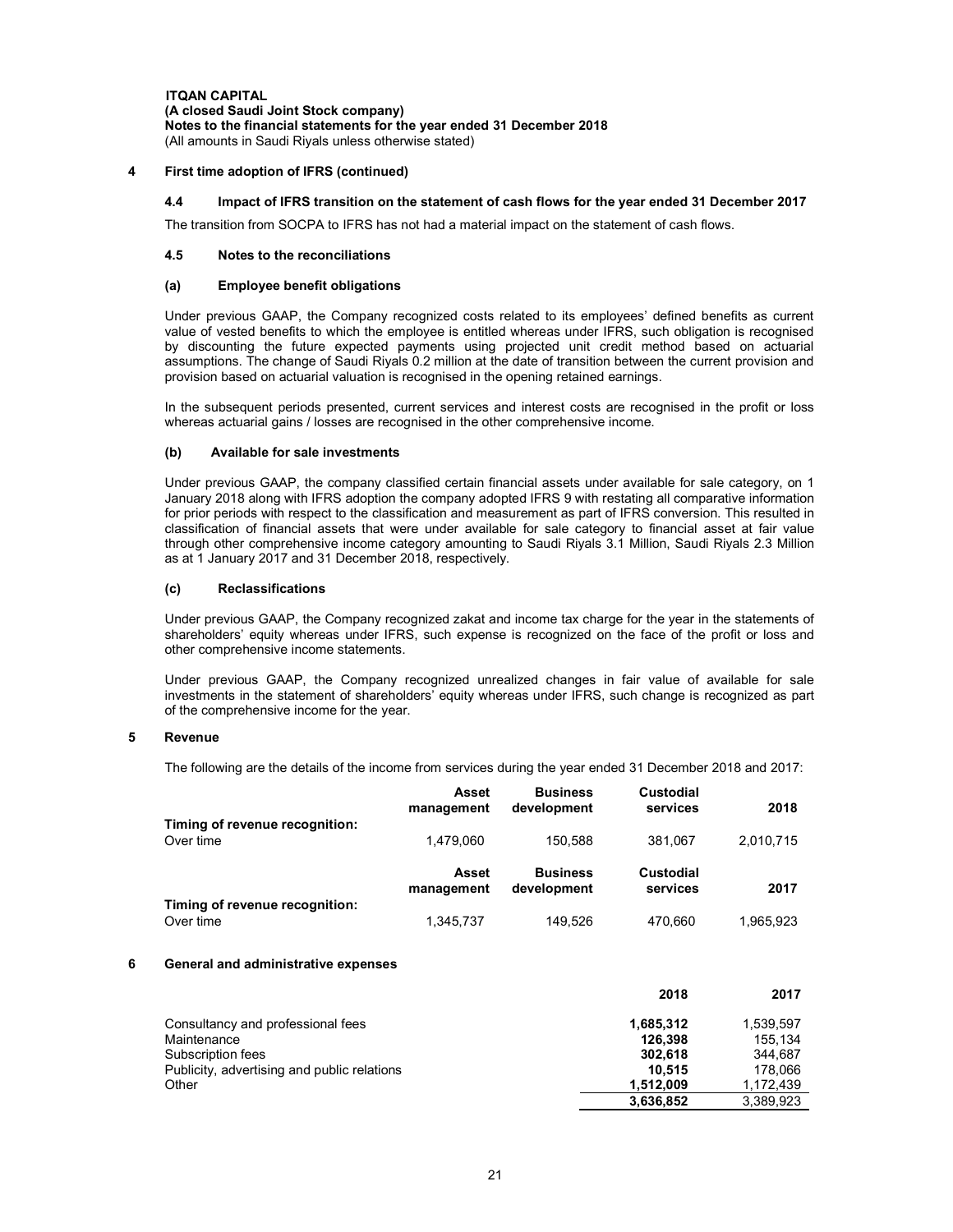# 7 Property and equipment

| At 1 January 2017                   | <b>Building</b>          | <b>Equipment</b> | <b>Computers</b><br>and software | <b>Furniture</b><br>and<br>fixtures | <b>Motor</b><br>vehicles | <b>Building</b><br>under<br>construction | <b>Total</b> |
|-------------------------------------|--------------------------|------------------|----------------------------------|-------------------------------------|--------------------------|------------------------------------------|--------------|
| Cost                                |                          | 16,699           | 2,056,057                        | 185,310                             | 197,700                  | 7,706,749                                | 10,162,515   |
| Accumulated depreciation            | $\overline{\phantom{0}}$ |                  | (1,710,072)                      | (101,386)                           | (197,700)                |                                          | (2,009,158)  |
| Net book value                      | ۰.                       | 16,699           | 345,985                          | 83,924                              | ٠                        | 7,706,749                                | 8,153,357    |
| Year ended 31 December 2017         |                          |                  |                                  |                                     |                          |                                          |              |
| Opening net book value              |                          | 16,699           | 345,985                          | 83,924                              | ۰.                       | 7,706,749                                | 8,153,357    |
| Additions                           |                          | 6,899            | 29,806                           | 12,020                              |                          | 10,474                                   | 59,199       |
| Transferred from investment in real |                          |                  |                                  |                                     |                          |                                          |              |
| estate                              | 2,607,692                |                  |                                  |                                     | ٠                        |                                          | 2,607,692    |
| Transfers                           | 1,234,083                |                  |                                  |                                     | ۰.                       | (1, 234, 083)                            |              |
| Depreciation charge                 | (115,253)                | (4, 434)         | (194, 284)                       | (17,472)                            | $\overline{\phantom{0}}$ |                                          | (331, 443)   |
| Closing net book value              | 3,726,522                | 19,164           | 181,507                          | 78,472                              | $\blacksquare$           | 6,483,140                                | 10,488,805   |
| At 31 December 2017                 |                          |                  |                                  |                                     |                          |                                          |              |
| Cost                                | 3,841,775                | 23,598           | 2,085,863                        | 197,330                             | 197,700                  | 6,483,140                                | 12,829,406   |
| Accumulated depreciation            | (115,253)                | (4, 434)         | (1,904,356)                      | (118,858)                           | (197,700)                |                                          | (2,340,601)  |
| Net book value                      | 3,726,522                | 19,164           | 181,507                          | 78,472                              | ۰.                       | 6,483,140                                | 10,488,805   |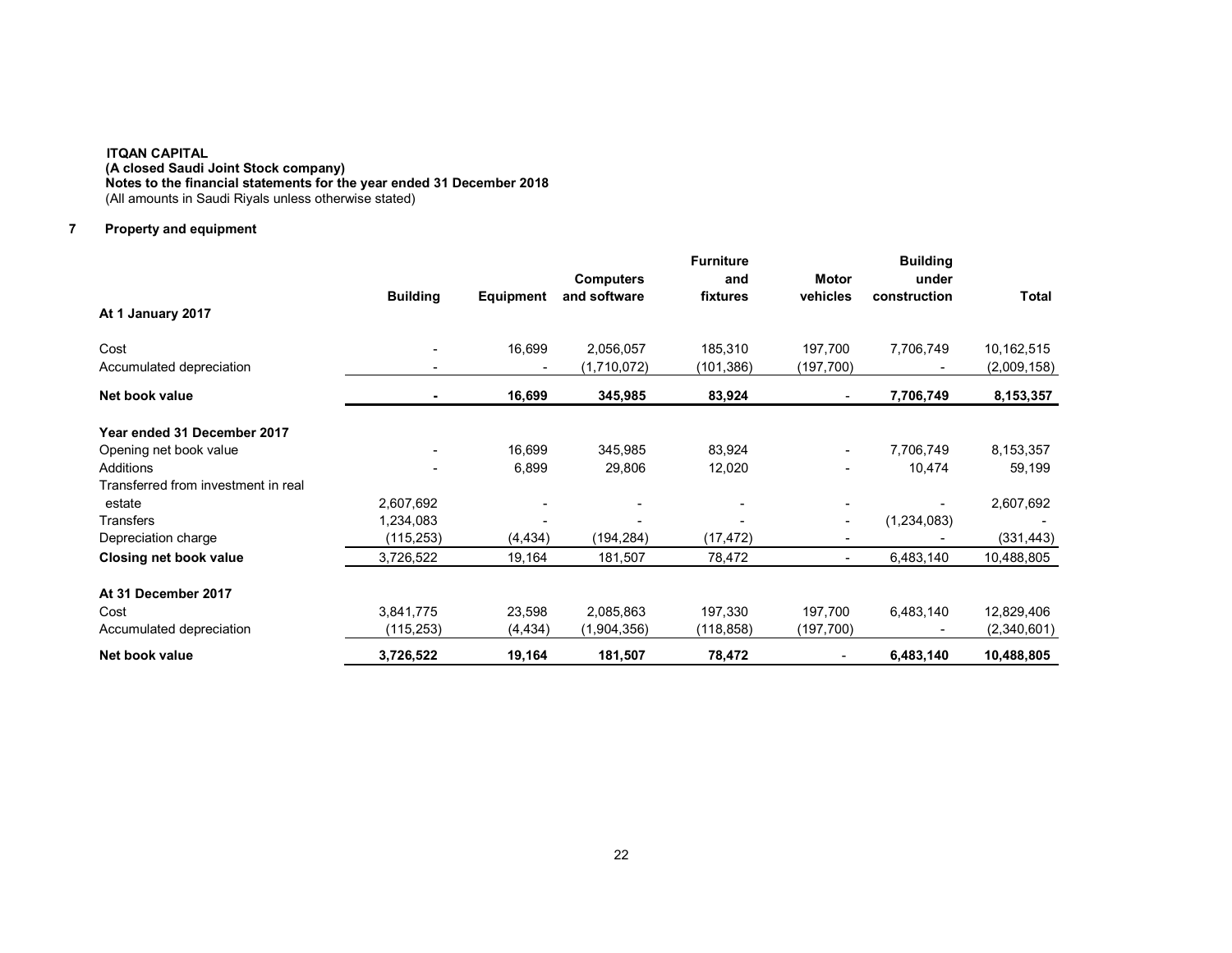# 7 Property and equipment (continued)

|                                      |                 |                  | <b>Computers</b> | <b>Furniture</b><br>and | <b>Motor</b>             | <b>Building</b><br>under |             |
|--------------------------------------|-----------------|------------------|------------------|-------------------------|--------------------------|--------------------------|-------------|
| At 1 January 2018                    | <b>Building</b> | <b>Equipment</b> | and software     | fixtures                | vehicles                 | construction             | Total       |
| Cost                                 | 3,841,775       | 23,598           | 2,085,863        | 197,330                 | 197,700                  | 6,483,140                | 12,829,406  |
| Accumulated depreciation             | (115, 253)      | (4, 434)         | (1,904,356)      | (118, 858)              | (197, 700)               |                          | (2,340,601) |
| Net book value                       | 3,726,522       | 19,164           | 181,507          | 78,472                  | $\blacksquare$           | 6,483,140                | 10,488,805  |
| Year ended 31 December 2018          |                 |                  |                  |                         |                          |                          |             |
| Opening net book value               | 3,726,522       | 19,164           | 181,507          | 78,472                  |                          | 6,483,140                | 10,488,805  |
| Additions                            |                 | 29,357           | 67,980           | 89,631                  |                          |                          | 186,968     |
| <b>Disposals</b>                     |                 |                  |                  |                         |                          |                          |             |
| Transfers                            |                 |                  |                  |                         | $\overline{\phantom{a}}$ | (6,483,140)              | (6,483,140) |
| Accumulated depreciation on disposal |                 |                  |                  |                         |                          |                          |             |
| Depreciation charge                  | (115, 253)      | (6,952)          | (85, 618)        | (26, 896)               | ٠                        | $\overline{\phantom{a}}$ | (234, 719)  |
| Closing net book value               | 3,611,269       | 41,569           | 163,869          | 141,207                 | $\blacksquare$           | ٠                        | 3,957,914   |
| At 31 December 2018                  |                 |                  |                  |                         |                          |                          |             |
| Cost                                 | 3,841,775       | 52,955           | 2,153,843        | 286,961                 | 197,700                  | $\blacksquare$           | 6,533,234   |
| Accumulated depreciation             | (230, 506)      | (11, 386)        | (1,989,974)      | (145, 754)              | (197, 700)               | $\blacksquare$           | (2,575,320) |
| Net book value                       | 3,611,269       | 41,569           | 163,869          | 141,207                 |                          |                          | 3,957,914   |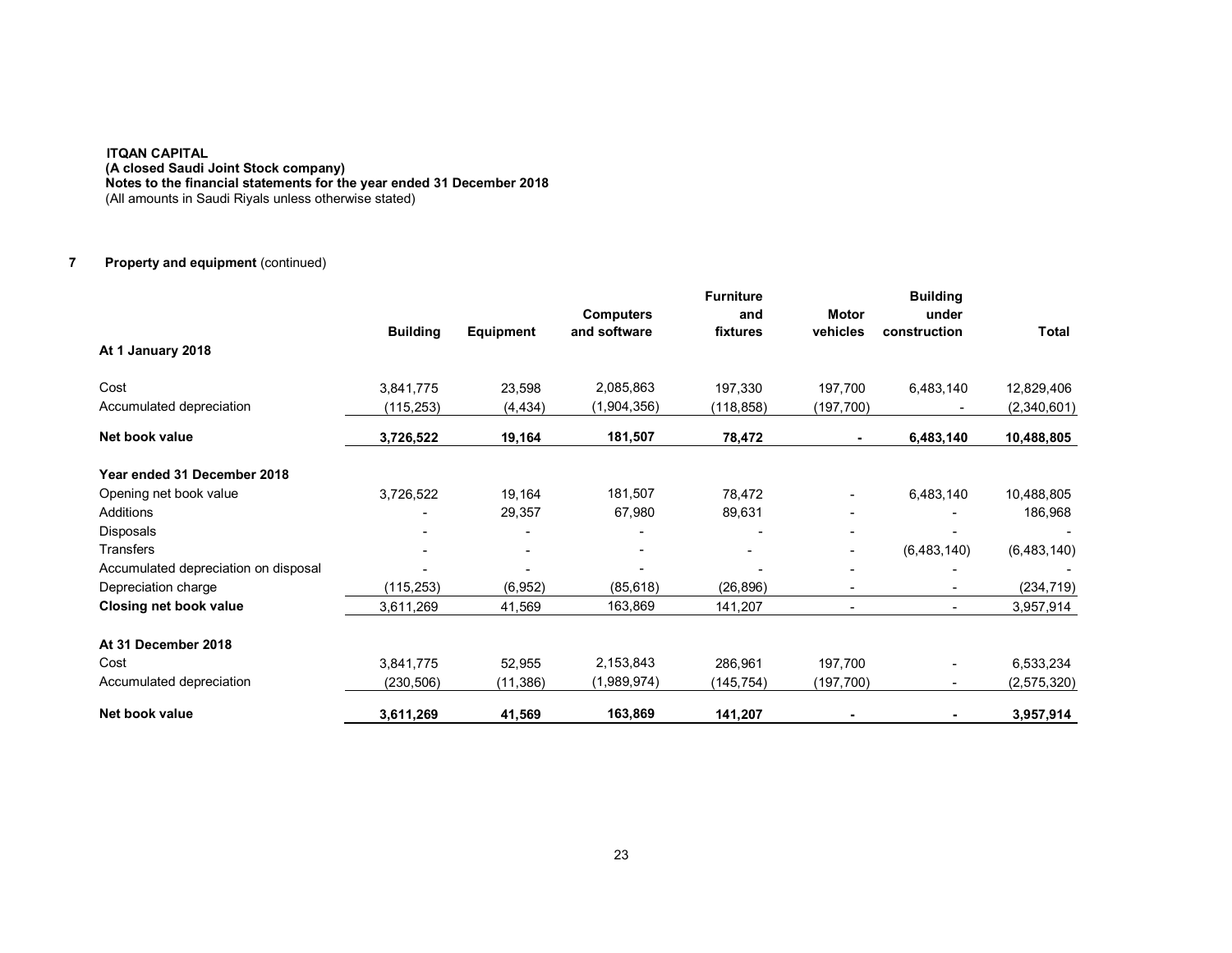# 7 Property and equipment (continued)

Depreciation is calculated on straight line basis over the following estimated useful lives of the assets:

|           |                               | <u>Years</u>   |
|-----------|-------------------------------|----------------|
| $\bullet$ | Equipment                     | 5 years        |
| $\bullet$ | Computers and software        | $3 - 6$ years  |
| $\bullet$ | <b>Furniture and fixtures</b> | $3 - 10$ years |
| $\bullet$ | Motor vehicles                | 4 years        |
| $\bullet$ | <b>Building</b>               | 33 years       |

# 8 Financial assets

|                                                  | <b>Note</b> | 31 December<br>2018 | 31 December<br>2017 | 1 January<br>2017 |
|--------------------------------------------------|-------------|---------------------|---------------------|-------------------|
| Financial assets at fair value through profit or |             |                     |                     |                   |
| loss, non-current                                | 8.1         | 51.293.923          | 61,587,359          | 67,398,963        |
| Financial assets at fair value through profit or |             |                     |                     |                   |
| loss, current                                    | 8.1         | 6.899.965           | 16.003.196          | 25.745.551        |
| Financial assets at fair value through other     |             |                     |                     |                   |
| comprehensive income                             | 8.2         | 2,223,158           | 2,325,398           | 3,090,157         |
|                                                  |             | 60,417,046          | 79,915,953          | 96,234,671        |

Movement in financial assets was as following:

| 2018                                                       | <b>Financial</b><br>assets at FVPL,<br>non-current | <b>Financial</b><br>assets at<br><b>FVPL, current</b> | <b>Financial</b><br>assets at<br><b>FVOCI</b> |
|------------------------------------------------------------|----------------------------------------------------|-------------------------------------------------------|-----------------------------------------------|
| Balance as at 1 January 2018                               | 61,587,359                                         | 16,003,196                                            | 2,325,398                                     |
| Addition                                                   |                                                    | 1,100,000                                             |                                               |
| Disposal                                                   |                                                    | (10, 399, 326)                                        |                                               |
| Change in fair value through other<br>comprehensive income |                                                    |                                                       | (102, 240)                                    |
| Change in fair value through profit or loss                | (10,293,436)                                       | 196,095                                               |                                               |
| Balance as at 1 January 2018                               | 51,293,923                                         | 6,899,965                                             | 2,223,158                                     |
|                                                            | <b>Financial assets</b>                            | <b>Financial</b>                                      | <b>Financial</b>                              |
| 2017                                                       | at FVPL, non-<br>current                           | assets at<br><b>FVPL, current</b>                     | assets at<br><b>FVOCI</b>                     |
| Balance as at 1 January 2017                               | 67,398,963                                         | 25,745,551                                            | 3,090,157                                     |
| Addition                                                   |                                                    | 15,943,213                                            |                                               |
| Disposal                                                   | (1,344,166)                                        | (25, 923, 567)                                        | (760, 312)                                    |
| Change in fair value through other<br>comprehensive income |                                                    |                                                       | (4, 447)                                      |
| Change in fair value through profit or loss                | (4,467,438)                                        | 237,999                                               |                                               |

The Company classifies the following financial assets at fair value through profit or loss:

(i) debt investments that do not qualify for measurement at either amortised cost or at fair value through other comprehensive income

(ii) equity investments that are held for trading, and

(iii) equity investments for which the entity has not elected to recognise fair value gains and losses through other comprehensive income.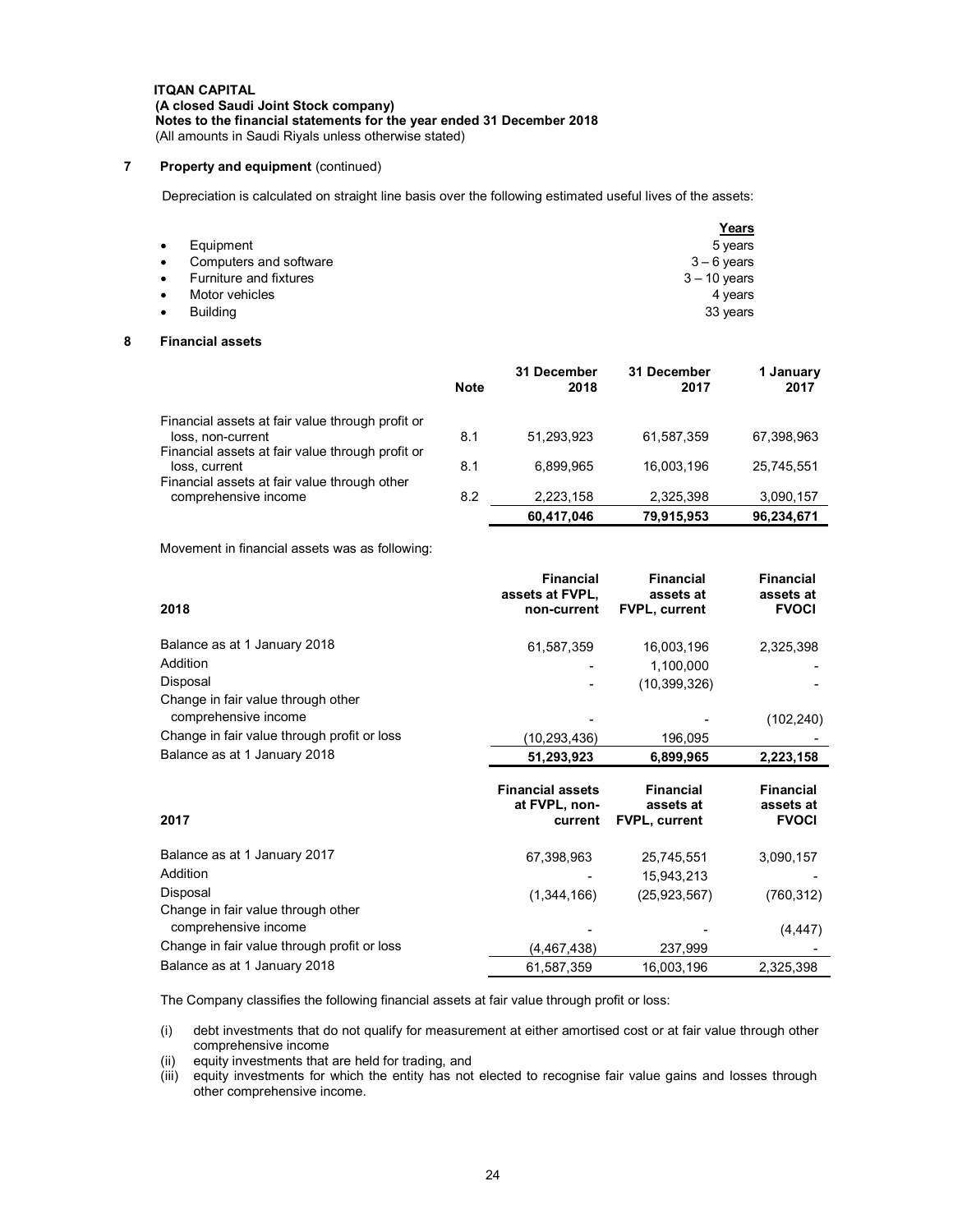# 8 Financial assets (continued)

#### 8.1 Financial assets at fair value through profit or loss (FVPL)

Financial assets mandatorily measured at fair value through profit or loss include the following classes of financial assets:

|                                   | 31 December<br>2018 | 31 December<br>2017 | 1 January 2017 |
|-----------------------------------|---------------------|---------------------|----------------|
| <b>Non-current assets</b>         |                     |                     |                |
| Investment in real estate funds   | 51,263,923          | 61,557,359          | 67,101,963     |
| Other investments                 | 30,000              | 30.000              | 297,000        |
|                                   | 51,293,923          | 61,587,359          | 67,398,963     |
| <b>Current assets</b>             |                     |                     |                |
| Investments in money market funds | 6,899,965           | 16,003,196          | 25,745,551     |
|                                   | 58,193,888          | 77,590,555          | 93.144.514     |

The entity is also exposed to credit risk in relation to debt investments that are measured at fair value through profit or loss. The maximum exposure at the end of the reporting period is the carrying amount of these investments of Saudi Riyals 2.2 million (2017: Saudi Riyals 2.3 million).

#### 8.2 Financial assets at fair value through other comprehensive income (OCI)

Financial assets at fair value through other comprehensive income comprise:

- (i) equity securities which are not held for trading, and for which the company has made an irrevocable election at initial recognition to recognise changes in fair value through OCI rather than profit or loss as these are strategic investments and the company considered this to be more relevant, and
- (ii) debt securities where the contractual cash flows are solely principal and interest and the objective of the company's business model is achieved both by collecting contractual cash flows and selling financial assets.
- (iii) equity investments at fair value through other comprehensive income

Equity investments at fair value through other comprehensive income (FVOCI) comprise the following individual investments:

|                           | 31 December<br>2018 | 31 December<br>2017 | 1 January<br>2017 |
|---------------------------|---------------------|---------------------|-------------------|
| <b>Non-current assets</b> |                     |                     |                   |
| Listed sukuk              | 2.223.158           | 2.325.398           | 3,090,157         |
|                           | 2,223,158           | 2,325,398           | 3,090,157         |

On disposal of these debt investments, any related balance within the FVOCI reserve will reclassified to profit or loss.

#### Amounts recognised in other comprehensive income

During the year, the following losses were recognised in other comprehensive income.

|                                                 | 2018      | 2017    |
|-------------------------------------------------|-----------|---------|
| Changes in fair value of FVOCI financial assets | (102.240) | (4.447) |
|                                                 | (102,240) | (4.447) |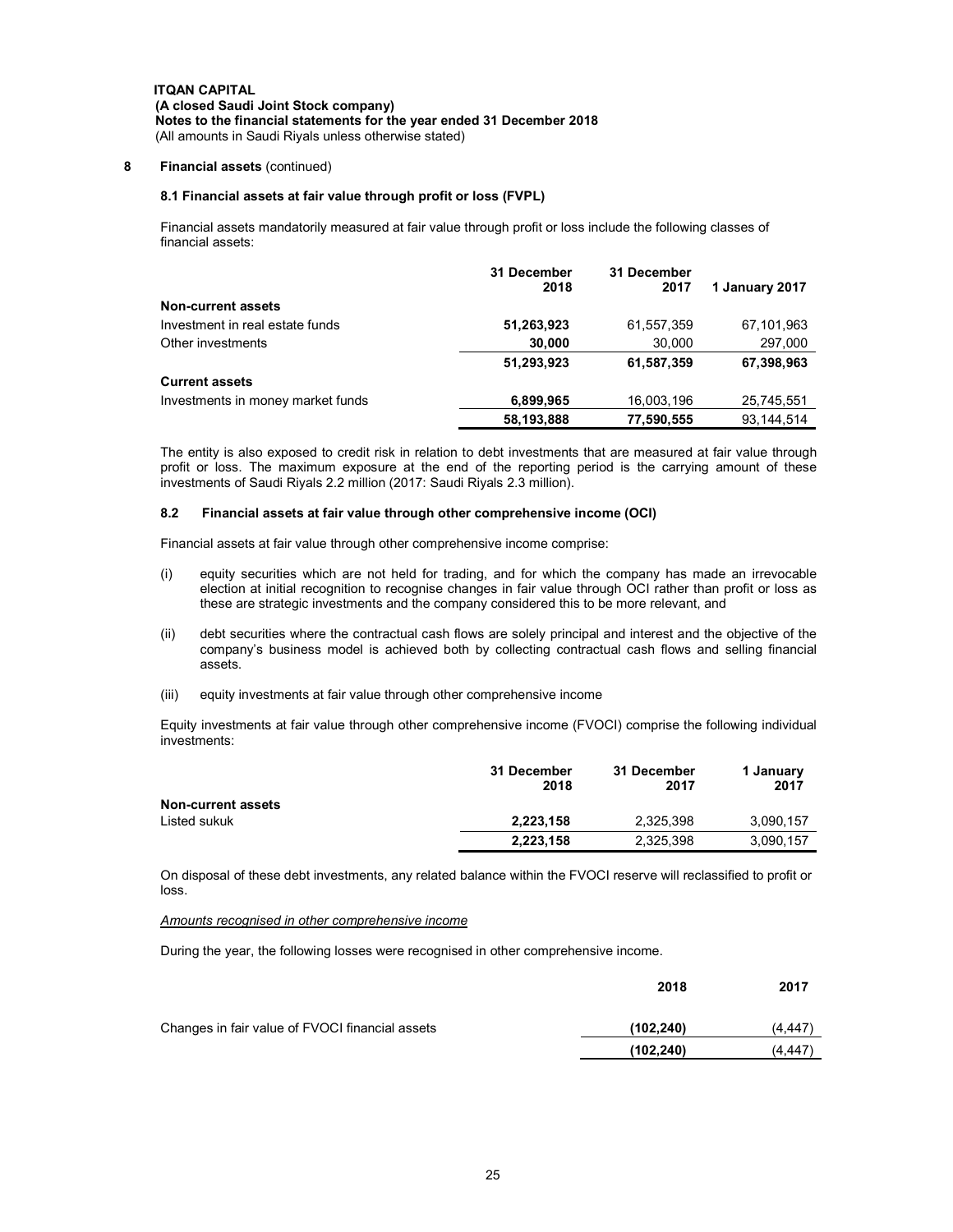# 9 Investment properties

|                                                | <b>Buildings and</b> |               |
|------------------------------------------------|----------------------|---------------|
|                                                | residential houses   | <b>Total</b>  |
| At 1 January 2018                              |                      |               |
| Cost                                           | 3,193,748            | 3,193,748     |
| Accumulated depreciation                       | (163, 546)           | (163, 546)    |
| Net book value                                 | 3,030,202            | 3,030,202     |
| Year ended 31 December 2018                    |                      |               |
| Opening net book value                         | 3,030,202            | 3,030,202     |
| Transfers from property and equipment (Note 7) | 6,483,140            | 6,483,140     |
| Impairment loss                                | (2, 155, 890)        | (2, 155, 890) |
| Depreciation charge                            | (77,086)             | (77,086)      |
| <b>Closing net book value</b>                  | 7,280,366            | 7,280,366     |
| At 31 December 2018                            |                      |               |
| Cost                                           | 7,520,998            | 7,520,998     |
| Accumulated depreciation                       | (240, 632)           | (240, 632)    |
| Net book value                                 | 7,280,366            | 7,280,366     |
| At 1 January 2017                              |                      |               |
| Cost                                           | 5,801,440            | 5,801,440     |
| Accumulated depreciation                       | (105, 368)           | (105, 368)    |
| Net book value                                 | 5,696,072            | 5,696,072     |
| Year ended 31 December 2017                    |                      |               |
| Opening net book value                         | 5,696,072            | 5,696,072     |
| Transfers to property and equipment (Note 7)   | (2,607,692)          | (2,607,692)   |
| Depreciation charge                            | (58, 178)            | (58, 178)     |
| <b>Closing net book value</b>                  | 3,030,202            | 3,030,202     |
| At 31 December 2017                            |                      |               |
| Cost                                           | 3,193,748            | 3,193,748     |
| Accumulated depreciation                       | (163, 546)           | (163, 546)    |
| Net book value                                 | 3,030,202            | 3,030,202     |

Direct operating expenses in respect of investment properties generating rental income for the year amounts to Saudi Riyals 0.03 million (2017: Saudi Riyals 0.03 million).

No assets related to investment properties were pledged as security by the company.

As at 31 December 2018 the fair value of investment properties were estimated value to be Saudi Riyals 7,280,367. The measurement of the fair value was carried forward by the following real estate valuers:

# Valuer name **Accreditation** Value Expert Company Member of TAQEEM<br>
Remax Partners **COMPANY** Member of TAQEEM Member of TAQEEM First Avenue Member of TAQEEM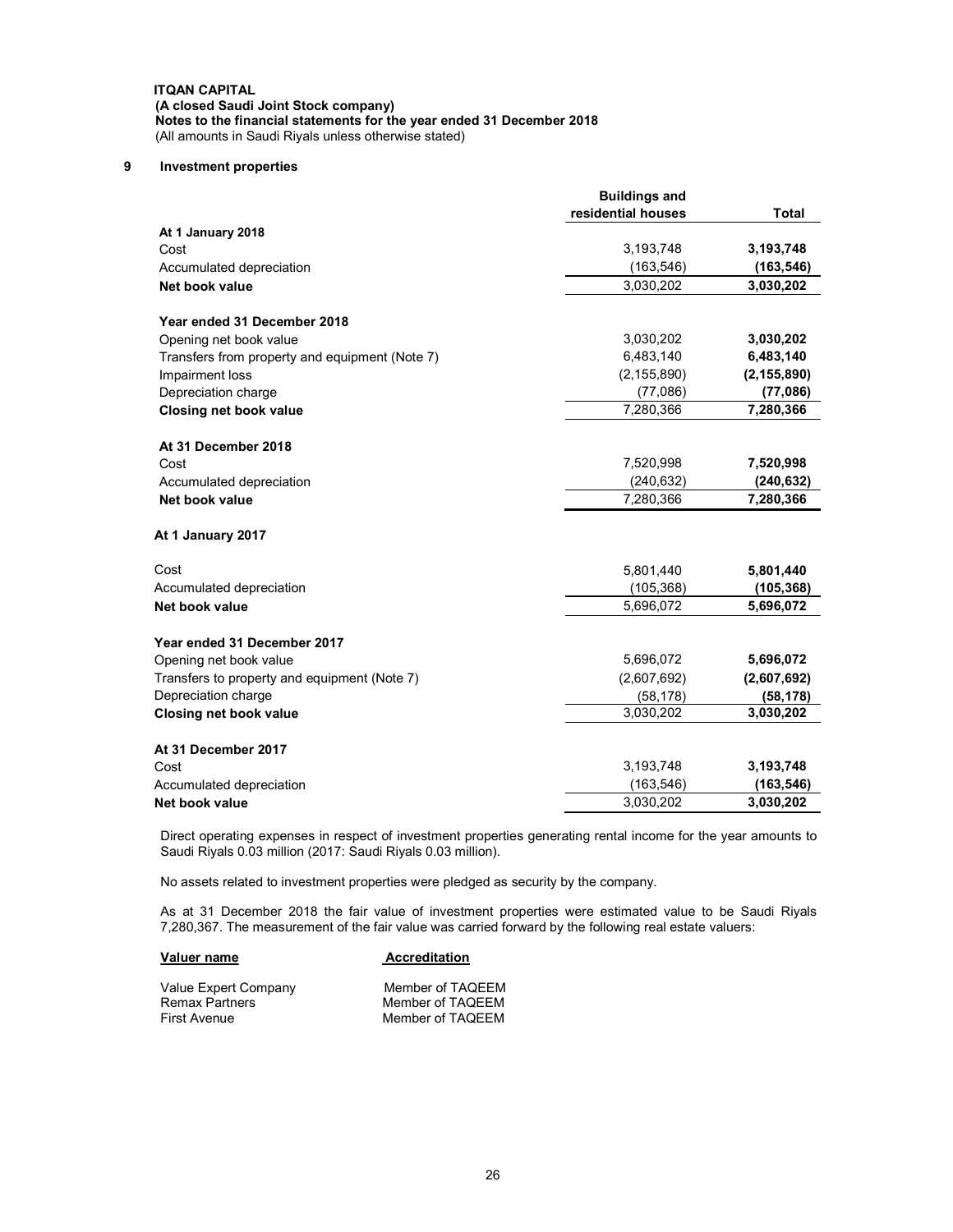# 10 Prepayments and other assets

|                                  | <b>Note</b> | 31 December<br>2018 | 31 December<br>2017 | 1 January<br>2017 |
|----------------------------------|-------------|---------------------|---------------------|-------------------|
| Amounts due from related parties | 17          | 5,204,062           | 5,800,220           | 5,645,333         |
| Letter of quarantee deposit      |             | 1,820,168           | 1,820,168           | 1,820,168         |
| <b>Debtors</b>                   |             | 1,000,000           | 1,000,000           | 473,334           |
| Employees receivables            |             | 340,472             | 474,128             | 40,884            |
| Prepaid expenses                 |             | 442,875             | 215,054             | 334,734           |
| Accrued income                   |             | 171,924             | 20,907              | 28,905            |
| Other assets                     |             | 396,125             | 306,567             | 1,218,728         |
|                                  |             | 9,375,626           | 9,637,044           | 9.562.086         |

#### 11 Cash and cash equivalents

|              | 31 December | 31 December | 1 January |  |
|--------------|-------------|-------------|-----------|--|
|              | 2018        | 2017        | 2017      |  |
| Cash at bank | 1.569.138   | 1,891,404   | 1.462.987 |  |

# 12 Share capital

On October 27, 2014 (corresponding to 3 Muharam 1436H), the shareholders of the Company resolved in the Extraordinary General Assembly meeting to increase the Company's capital by capitalizing the subordinated loan amount totaling SR 100,000,000 through the entry of Albaraka Banking Group (A Bahraini Joint Stock Company) as a new shareholder in the Company's capital by the full amount of the subordinated loan. This has resulted in a change of the shareholders and their percentage of ownership after obtaining CMA's approval. All original shareholders waived their priority subscription rights in the new shares issued at the time of capitalizing the subordinated loan for the capital. The issued and paid up capital after the increase is SR 173,417,900.

During the year ended 31 December 2017, the Board of Directors of the Company proposed to decrease the Company's share capital from SR 173,417,900 to SR 111,229,140 via the resolution dated June 3, 2017 (corresponding to 08 Ramadan 1439H). In 2018 the Company's shareholders, in their extraordinary general meeting dated January 31, 2018 (corresponding to 14 Jumada I 1439 H) approved the reduction in the share capital.

The issued paid in capital for the year ended 31 December 2018 and 2017 as follows:

| Shareholder name                                                                              | <b>Nationality</b>           | Ownership<br>percentage<br>% | 2018        | Ownership<br>percentage<br>% | 2017        |
|-----------------------------------------------------------------------------------------------|------------------------------|------------------------------|-------------|------------------------------|-------------|
| Al Baraka Banking Group B.S.C.                                                                | Kingdom of<br><b>Bahrain</b> | 57.6642                      | 64,139,370  | 57.6642                      | 100,000,000 |
| Al Baraka Islamic Bank-Bahrain                                                                | Kingdom of<br><b>Bahrain</b> | 25.4015                      | 28,253,860  | 25.4015                      | 44,050,740  |
| Aseer For Trading, Tourism,<br>Industrial, Agricultural, Real Estate<br>& Contracting Company | Kingdom of<br>Saudi Arabia   | 8.4672                       | 9,417,950   | 8.4672                       | 14,683,580  |
| Sheikh Saleh Abdullah Kamel                                                                   | Kingdom of<br>Saudi Arabia   | 7.1971                       | 8,005,260   | 6.7737                       | 11,746,860  |
| Al Baraka Investment & Development Co.                                                        | Kingdom of<br>Saudi Arabia   | 0.4234                       | 470,900     | 0.4234                       | 734,180     |
| Dallah Albaraka Holding Co. (Saudi<br>Arabia)                                                 | Kingdom of<br>Saudi Arabia   | 0.4234                       | 470,900     | 0.4234                       | 734,180     |
| Mr. Mohey Aldeen Saleh Abdullah Kamel                                                         | Kingdom of<br>Saudi Arabia   |                              |             | 0.4234                       | 734,180     |
| Mr. Abdullah Mohammed Abdo Yamani                                                             | Kingdom of<br>Saudi Arabia   | 0.4234                       | 470,900     | 0.4234                       | 734,180     |
|                                                                                               |                              |                              | 111,229,140 |                              | 173,417,900 |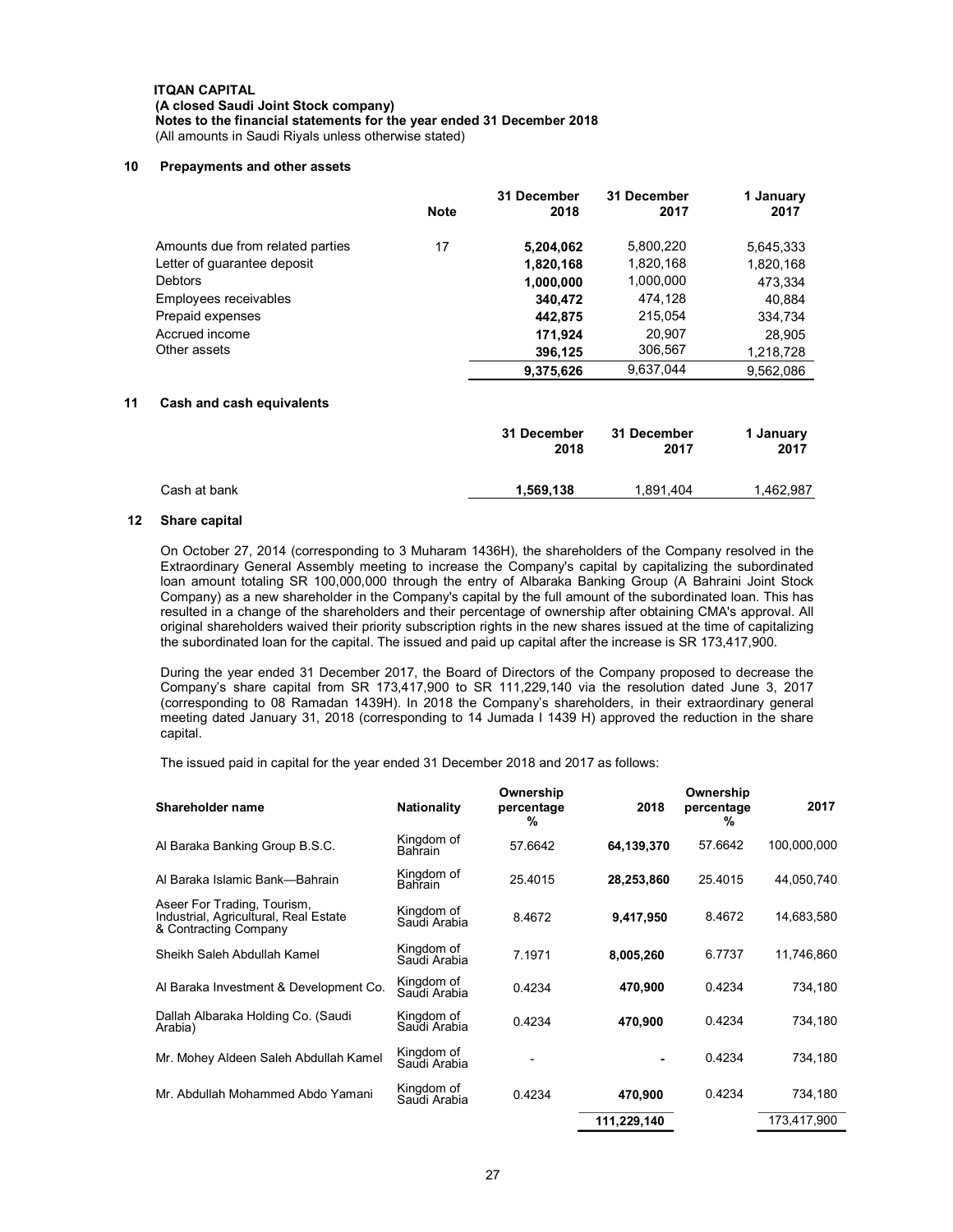#### 13 Statutory reserve

In accordance with the Company's Articles of Association and the Regulations for Companies in the Kingdom of Saudi Arabia, the Company is required to transfer 10% of the profit for the year to a statutory reserve until it equals to at least 30% (previously 50%) of its share capital. As the Company has incurred a loss for the year, no transfer was made to the statutory reserve. The reserve currently is not available for distribution to the shareholders of the Company.

# 14 Employee benefit obligations

# 14.1 General description of the plan

The Company operates a defined benefit plan in line with the Labour Law requirement in the Kingdom of Saudi Arabia. The end-of-service benefit payments under the plan are based on the employees' final salaries and allowances and their cumulative years of service at the date of their termination of employment, as defined by the conditions stated in the Labour Laws of the Kingdom of Saudi Arabia. Employees' end-of-service benefit plans are unfunded plans and the benefit payment obligation are met when they fall due upon termination of employment.

|                          | 31 December<br>2018 | 31 December<br>2017 | 1 January<br>2017 |
|--------------------------|---------------------|---------------------|-------------------|
| 1-Jan                    | 670,830             | 1,659,223           | 1,852,127         |
| Current service cost     | 169,246             | 135,753             | 507,358           |
| Interest cost            | 16.257              | 36,984              | 11.049            |
| Actuarial (gains) losses | 384,346             | (213, 451)          | (163, 295)        |
| Benefit paid             | (497,130)           | (947, 679)          | (548, 016)        |
| 31-Dec                   | 743.549             | 670,830             | 1.659.223         |

# 14.2 Amounts recognised in the statement of comprehensive income

The amounts recognised in the statement of comprehensive income related to employee benefit obligations are as follows:

|                                                       | 2018              | 2017              |
|-------------------------------------------------------|-------------------|-------------------|
| Current service cost                                  | 169,246           | 135,753           |
| Interest expense                                      | 16,257            | 36,984            |
| Total amount recognised in profit or loss             | 185,503           | 172,737           |
| Remeasurements                                        |                   |                   |
| Gain from change in financial assumptions             | (16, 257)         |                   |
| Experience losses                                     | 400,603           | (213,451)         |
| Total amount recognised in other comprehensive income | 384,346           | (213,451)         |
| Key actuarial assumptions<br>14.3                     |                   |                   |
|                                                       | 2018              | 2017              |
| Discount rate                                         | 3.85%             | 3.12%             |
| Salary growth rate                                    | 2.85%             | 2.85%             |
| Mortality rate                                        | $0.11\% - 0.25\%$ | $0.11\% - 0.25\%$ |

#### 14. 4 Sensitivity analysis for actuarial assumptions

|                                    | 31 December 2018 |           | 31 December 2017 |           |
|------------------------------------|------------------|-----------|------------------|-----------|
|                                    | <b>Increase</b>  | Decrease  | Increase         | Decrease  |
| Discount rate (1% movement)        | (37, 265)        | 6.223     | (20, 745)        | 21.262    |
| Future salary growth (1% movement) | 6.223            | (37, 664) | 21.105           | (20, 991) |
| Future mortality (10% movement)    | (16, 187)        | (16, 328) | (413)            | (390)     |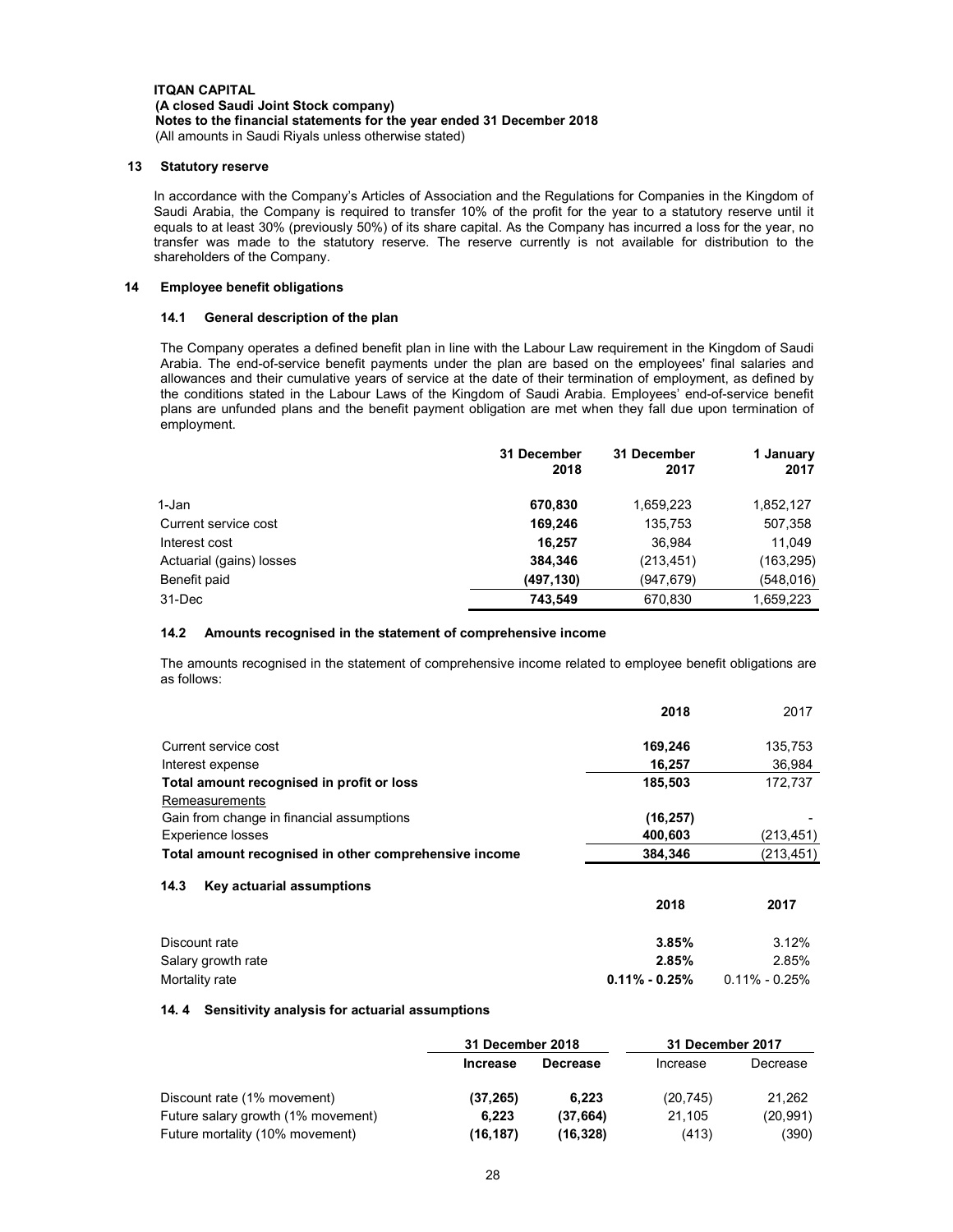# 14 Employee benefit obligations (continued)

The sensitivity analysis is based on a change in an assumption while holding all other assumptions constant. In practice, this is unlikely to occur, and changes in some of the assumptions may be correlated. When calculating the sensitivity of the defined benefit obligation to significant actuarial assumptions the same method (present value of defined benefit obligation calculated with projected unit credit method at the end of the reporting period) has been applied when calculating the employee termination.

# 15 Trade and other payables

|                               | 31 December<br>2018 | 31 December<br>2017 | 1 January<br>2017 |
|-------------------------------|---------------------|---------------------|-------------------|
| Employees' bonus and salaries | $\blacksquare$      | ۰                   | 28,908            |
| Accrued vacation              | 333.614             | 210.615             | 339,680           |
| Claims and other payables     | 3.998.870           | 3,377,311           | 4,000,617         |
|                               | 4,332,484           | 3,587,926           | 4,369,205         |

# 16 Income tax and zakat matters

#### 16.1 Zakat base

The significant components of the Company's zakat base for the years ended 31 December are comprised of the following:

|                                                        | 2018           | 2017           |
|--------------------------------------------------------|----------------|----------------|
| Capital                                                | 173,417,900    | 173,417,900    |
| Provisions                                             | 3,870,961      | 3,777,456      |
| Adjusted net loss for the year                         | (9,763,673)    | (8,526,394)    |
| Loss on remeasurements of employee benefits obligation | (384,346)      |                |
| Property and equipment                                 | (3,958,471)    | (4,344,960)    |
| Buildings under construction                           |                | (6,483,140)    |
| Investments, amended                                   | (70, 827, 520) | (69, 237, 569) |
| Accumulated losses                                     | (73, 332, 974) | (59,150,822)   |
| Approximate zakat base                                 | 19,021,877     | 29,452,471     |
| Saudi shareholders' share of zakat base-84.3057%       | 16,036,526     | 24,830,112     |
| Zakat at 2.5%                                          | 400,913        | 620,753        |
| Adjustments for zakat for prior years                  | 23,392         | (36)           |
| Zakat expense for the year                             | 424,305        | 620,717        |

#### 16.2 Income Tax

Tax was not charged to the foreign shareholders for the year ended 31 December 2018 and 31 December 2017, since the Company has incurred net loss for this year.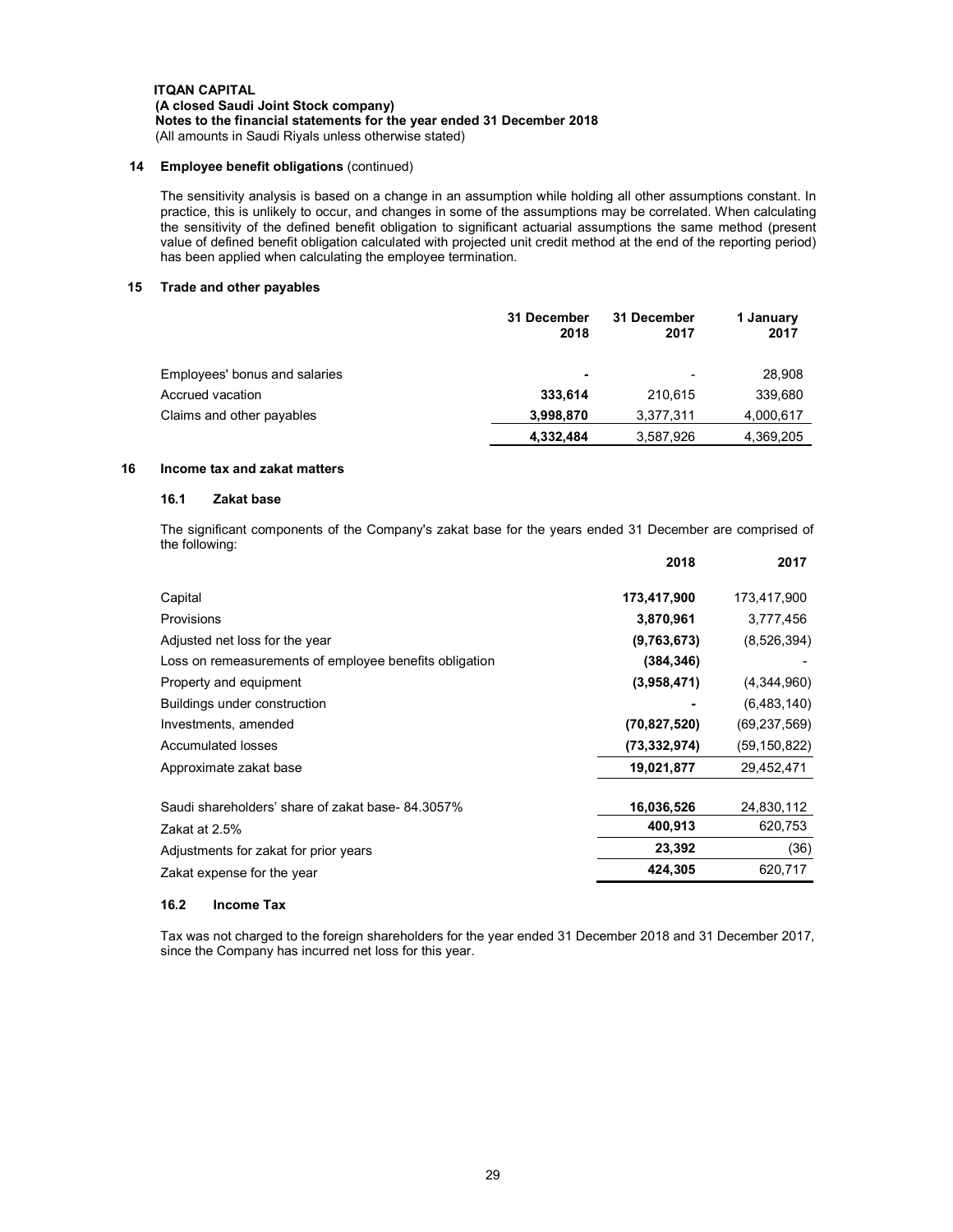# 16 Income tax and zakat matters (continued)

# 16.3 Tax and zakat liability

| 620,753    |
|------------|
| 424,305    |
| (644, 129) |
| 400,929    |
|            |
| 799,522    |
| 620,717    |
| (799,486)  |
| 620,753    |
|            |

# 16.4 Status of certificates and final assessments

The Company filed its Zakat return for the period ended 31 December 2008. GAZT issued the Zakat assessment for the period ended 31 December 2008 and claimed additional Zakat differences of Saudi Riyals 1,855,916. The Company objected against the said assessment which was transferred to the Preliminary Objection Committee (POC) for review and decision. The POC issued its decision which resulted in reduction of the payable Zakat to the amount of Saudi Riyals 1,820,168. The Company filed an appeal against the POC's decision with the Higher Appeal Committee (HAC). The HAC issued its decision which rejected the Company's appeal. The Company filed an appeal against the said decision with the Board of Grievance (BOG). The BOG issued its decision which supported the HAC's decision. The Company accepted the BOG decision and the case is considered closed.

The Company filed its Zakat and Tax returns for the years ended 31 December 2009 to 2014 and obtained the Zakat and Tax certificate for the said years. The GAZT issued the Zakat and Tax assessment for the said years and claimed Zakat, Tax, delay fine and non-filing penalty of Saudi Riyals 7,346,052. The Company objected against GAZT's assessment. GAZT issued an amended assessment for the said years, which showed a reduction in the Zakat, tax and non-filing penalty of Saudi Riyals 4,942,450 for the said years. The Company objected against the said Zakat and tax assessment, which is still under review by the GAZT as at the date of the financial statements.

The Company filed its Zakat and Tax returns for the year ended 31 December 2015 and 2016 and obtained the restricted Zakat and Tax certificate for the said years. GAZT issued the preliminary Zakat and tax assessment for the year ended 31 December 2015 and claimed additional Zakat differences of Saudi Riyals 2,090,300. The Company objected against the GAZT's assessment. GAZT issued the final Zakat and tax assessment for the years 2015 and 2016, which showed Zakat and withholding tax differences of Saudi Riyals 3,340,557 for the said years. The Company objected against the said Zakat and tax assessment, which is still under review by the GAZT as at the date of the financial statements.

The Company filed its Zakat and Tax return for the year ended 31 December 2017 and obtained the restricted Zakat and Tax certificate for the said year. The GAZT did not issue the final assessment for the said year as at the date of the financial statements.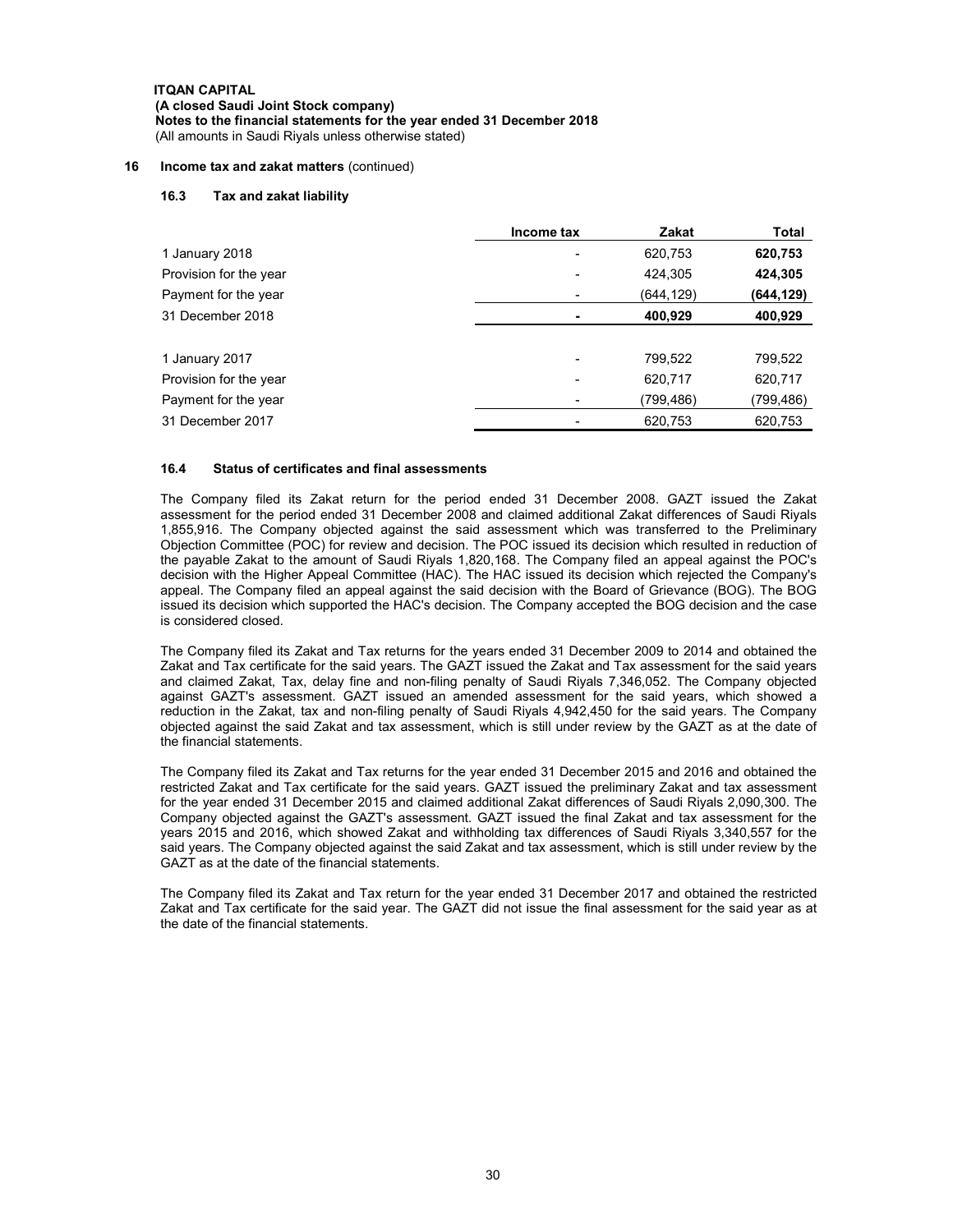# 17 Related party transactions and balances

Related parties comprise the shareholders, directors, associate company, and key management personnel. Related parties also include business entities in which certain directors or senior management have an interest (other related parties).

(a) Following are the significant transactions entered into by the Company :

| <b>Related party</b>                                                                           | Nature of<br>transaction | <b>Amount of transaction</b> |           |
|------------------------------------------------------------------------------------------------|--------------------------|------------------------------|-----------|
|                                                                                                |                          | 2018                         | 2017      |
| Al Tawfeek Development House Co.                                                               | Rent - expense           |                              | 11,571    |
| Investment funds                                                                               | Various                  | 395,450                      | 505,421   |
| Real Estate Income Fund - I, Real Estate Income<br>Fund - II and Real Estate Income Fund - III | Management fees          | 1,505,875                    | 1,495,263 |
| Board of Directors expenses                                                                    | Compensation             | 109,970                      | 108,713   |
| (b)<br>Key management personnel compensation:                                                  |                          |                              |           |
|                                                                                                |                          | 2018                         | 2017      |
| Salaries and other short-term employee benefits                                                |                          | 3,096,633                    | 2,612,362 |
| Post-employment benefits                                                                       |                          | 95,557                       | 49,704    |
|                                                                                                |                          | 3,192,190                    | 2,662,066 |

Board of directors' fee for the year ended 31 December 2018 was Saudi Riyals 109,970 (2017: Saudi Riyals 108,713).

(c) Outstanding balances arising from sales / purchases of goods and services

(i) Due from related parties

|                               | 31 December<br>2018 | 31 December<br>2017 | 1 January<br>2017 |
|-------------------------------|---------------------|---------------------|-------------------|
| Real Estate Income Fund - I   | 149,166             | 111,940             | 23,889            |
| Real Estate Income Fund - II  | 4,360,445           | 4,482,454           | 4,890,452         |
| Real Estate Income Fund - III | 592,520             | 598,607             | 640.441           |
| Itgan Murabahat & Sukuk Fund  | 101.931             | 607.219             | 87,551            |
| <b>Others</b>                 | $\blacksquare$      |                     | 3,000             |
|                               | 5,204,062           | 5,800,220           | 5.645,333         |

The Company's rent agreement with Al Tawfeek Development House Co. has expired at 31 March 2017 and was not renewed. Prices and terms of payment with related parties are approved by the management.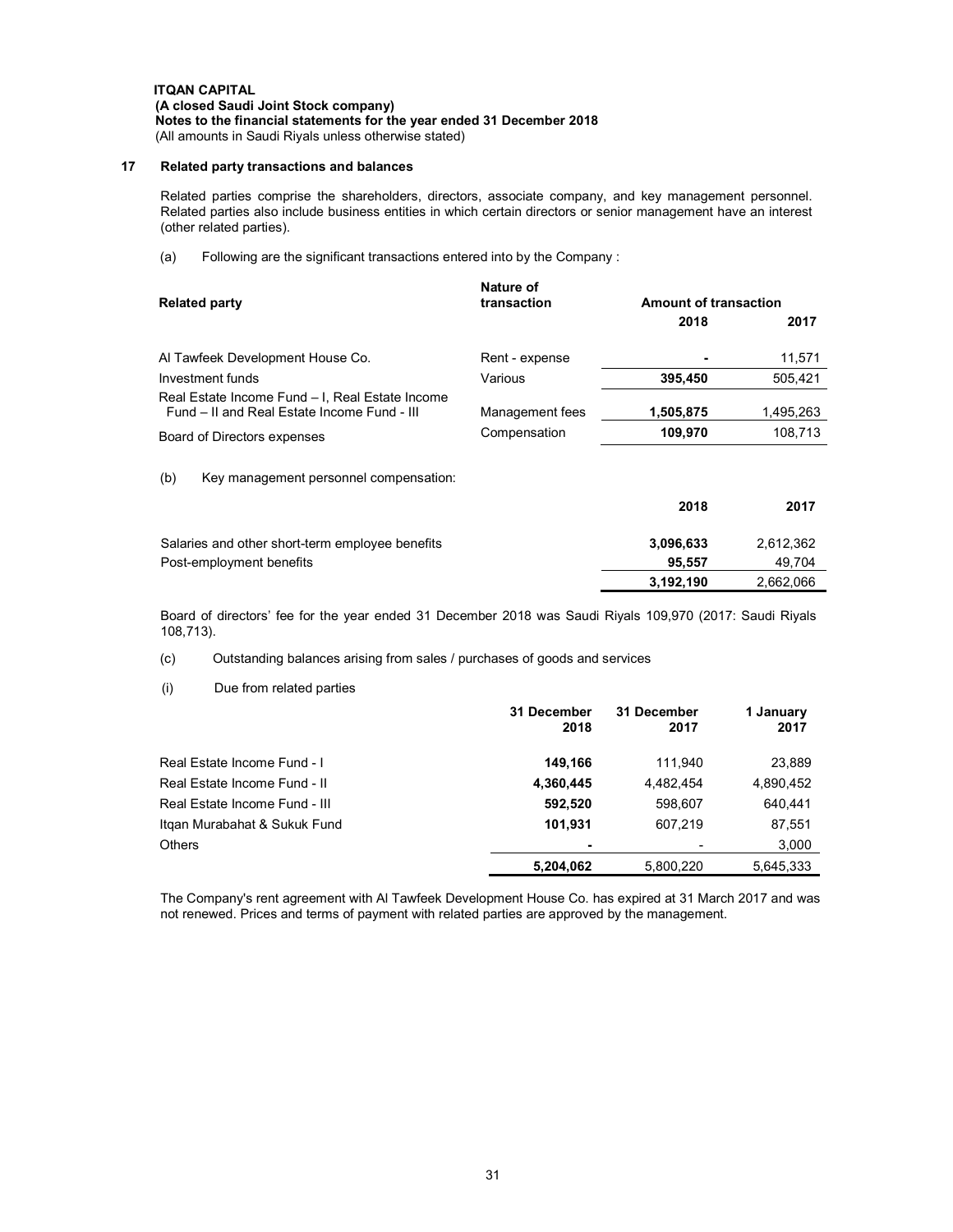# 18 Financial instruments

A financial instrument is any contract that gives rise to a financial asset of one entity and a financial liability or equity instrument of another entity. The Company holds various financial instruments in the ordinary course of its activities.

#### Categories of financial instruments

# (a) Financial assets subsequently measured at amortised cost:

|                           | <b>Note</b> | 31 December<br>2018 | 31 December<br>2017 | 1 January<br>2017 |
|---------------------------|-------------|---------------------|---------------------|-------------------|
| Other receivables         |             | 8,932,752           | 9.421.990           | 9.227.352         |
| Cash and cash equivalents | 11          | 1.569.138           | 1.891.404           | 1.462.987         |
|                           |             | 10,501,890          | 11,313,394          | 10,690,339        |

(b) Financial assets at fair value through profit or loss:

|                                   | <b>Note</b> | 31 December<br>2018 | 31 December<br>2017 | 1 January<br>2017 |
|-----------------------------------|-------------|---------------------|---------------------|-------------------|
| Investment in real estate funds   | 8.1         | 51,263,923          | 61,557,359          | 67,101,963        |
| Investments in money market funds | 8.1         | 6,899,965           | 16,003,196          | 25,745,551        |
| Other investments                 | 8.1         | 30,000              | 30.000              | 297,000           |
|                                   |             | 58,193,888          | 77,590,555          | 93, 144, 514      |

(c) Financial assets at fair value through other comprehensive income:

|                                                | <b>Note</b> | 31 December<br>2018 | 31 December<br>2017 | 1 January<br>2017 |
|------------------------------------------------|-------------|---------------------|---------------------|-------------------|
| Listed sukuk                                   | 8.2         | 2,223,158           | 2,325,398           | 3,090,157         |
| (d)<br>Financial liabilities at amortised cost | <b>Note</b> | 31 December<br>2018 | 31 December<br>2017 | 1 January<br>2017 |
| Trade and other payables                       | 15          | 4,332,484           | 3,587,926           | 4,369,205         |

The carrying amount of financial assets approximates their fair value. Financial assets are not considered to pose a significant credit risk.

#### 19 Fair value of financial instruments

Fair value is the price that would be received to sell an asset or paid to transfer a liability in an orderly transaction between market participants at the measurement date in the principal or, in its absence, the most advantageous market to which the Company has access at that date. The fair value of a liability reflects its nonperformance risk.

When measuring the fair value of an asset or liability, the Company uses observable market data as far as possible. Fair values are categorized into different levels in a fair value hierarchy based on the inputs used in the valuation techniques as follows:

- Level 1: quoted prices (unadjusted) in active markets for identical assets or liabilities.
- Level 2: inputs other than quoted prices included level 1 that are observable for the asset or liability, either directly (i.e. as prices) or indirectly (i.e. derived from prices).
- Level 3: inputs for the asset or liability that are not based on observable market data (unobservable inputs).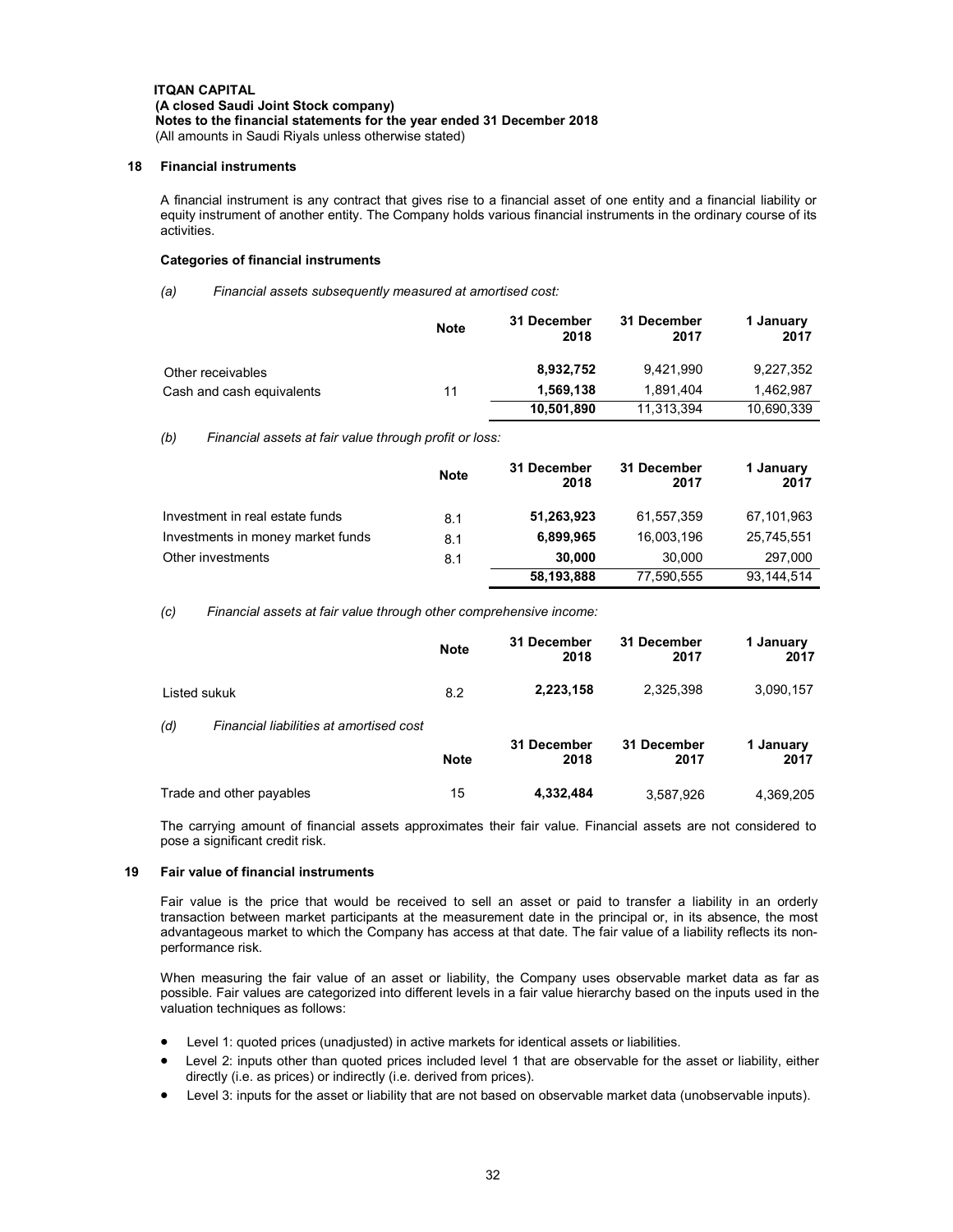# 19 Fair value of financial instruments (continued)

The fair value of listed sukuk and investments in money market fund based on quoted market prices at the end of the reporting period, accordingly these instruments are included in level 1. The fair value of investment in real estate funds is based on the net assets value (NAV) communicated by the fund manager, accordingly these instruments are included in level 2.

The table below presents the financial assets at their fair values as at 31 December 2018 and 2017 based on the fair value hierarchy:

| 31 December 2018                                                      | Level 1    | Level <sub>2</sub> | <b>Total</b> |
|-----------------------------------------------------------------------|------------|--------------------|--------------|
| Financial assets at fair value through other<br>comprehensive income: |            |                    |              |
| Listed sukuk                                                          | 2,223,158  |                    | 2,223,158    |
|                                                                       | 2,223,158  |                    | 2,223,158    |
| Financial assets at fair value through other profit or loss:          |            |                    |              |
| Investment in real estate funds                                       |            | 51,263,923         | 51,263,923   |
| Investments in money market funds                                     | 6,899,965  |                    | 6,899,965    |
| Other investments                                                     |            | 30,000             | 30,000       |
|                                                                       | 6,899,965  | 51,293,923         | 58,193,888   |
| 31 December 2017                                                      | Level 1    | Level <sub>2</sub> | <b>Total</b> |
| Financial assets at fair value through other<br>comprehensive income: |            |                    |              |
| Listed sukuk                                                          | 2,325,398  |                    | 2,325,398    |
|                                                                       | 2,325,398  |                    | 2,325,398    |
| Financial assets at fair value through other profit or loss:          |            |                    |              |
| Investment in real estate funds                                       |            | 61,557,359         | 61,557,359   |
| Investments in money market funds                                     | 16,003,196 |                    | 16,003,196   |
| Other investments                                                     |            | 30,000             | 30,000       |
|                                                                       | 16,003,196 | 61,587,359         | 77,590,555   |

The Company recognizes transfers between levels of the fair value hierarchy at the end of the reporting period during which the change has occurred. During the years ended 31 December 2018 and 2017, there were no transfers into or out of Level 3 fair value measurements and no movements between the levels 1 and 2.

# 20 Financial risk management

The Company's activities expose it to a variety of financial risks: market risk (including currency risk, fair value and cash flow interest rate risks and price risk), credit risk and liquidity risk. The Company's overall risk management program focuses on the unpredictability of financial markets and seeks to minimize potential adverse effects on the Company's financial performance.

# (a) Market risk

Market risk is the risk that the fair value or future cash flows of a financial instrument will fluctuate because of changes in market prices. Market risk is represented by: interest rate risk, foreign currency risk and other price risk.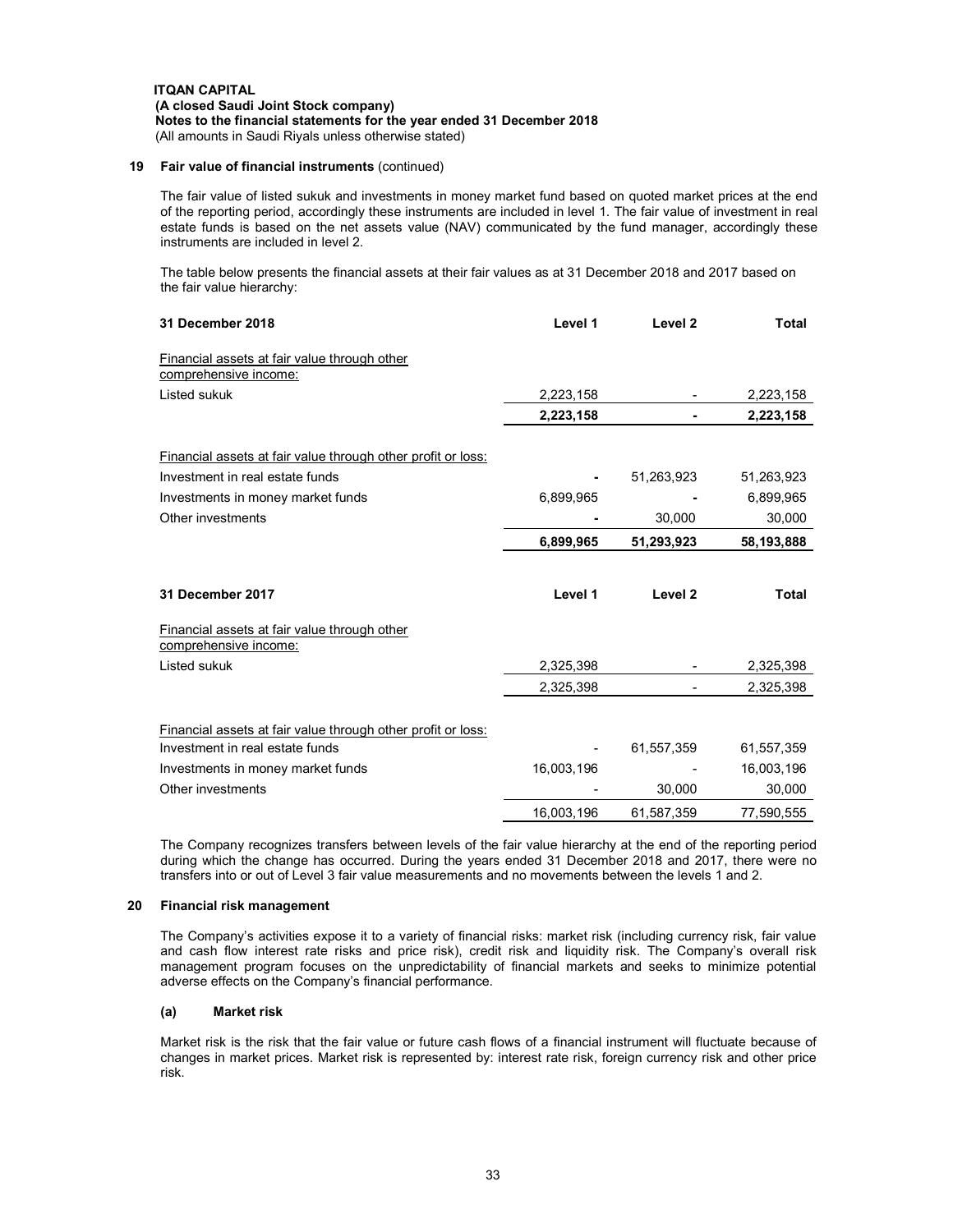# 20 Financial risk management (continued)

#### (i) Foreign exchange risk

Currency risk is the risk that the value of a financial instrument will fluctuate due to changes in foreign exchange rates. The Company's transactions are primarily in Saudi Riyals and United States dollars. Since Saudi Riyal is pegged to United States dollars, management of the Company believes that the currency risk for the financial instruments is not significant.

#### (ii) Fair value and cash flow interest rate risk

Interest rate risk is the risk that the value of a financial instrument will fluctuate due to changes in market interest rates. Management of the Company believes that the Company is not exposed to that risk since there are no financial assets or liabilities bearing variable interest.

#### (iii) Price risk

The risk that the value of a financial instrument will fluctuate as a result of changes in market prices, whether those changes are caused by factors specific to the individual instrument or its issuer or factors affecting all instruments traded in the market. The Company's exposure to equity securities price risk arises from investments held by the group and classified in the balance sheet either at fair value through other comprehensive income (FVOCI) (Note 8) or at fair value through profit or loss (FVPL) (Note 8).

To manage its price risk arising from investments in equity and debt securities, the Company diversifies its portfolio. Diversification of the portfolio is done in accordance with the limits set by the Company. The Company's equity and debt investments are publicly traded.

#### **Sensitivity**

The table below summarises the impact of increases/decreases of these investments on the Company's profit or loss, and other comprehensive income for the year. The analysis is based on the assumption that the instruments had increased or decreased by 10% with all other variables held constant, and that all the Company's equity and debt instruments moved in line with assumed change.

|                                      | Impact on P&L  |           | Impact on OCI |         |
|--------------------------------------|----------------|-----------|---------------|---------|
|                                      | 2018           | 2017      | 2018          | 2017    |
| Investments in money<br>market funds |                |           |               |         |
| $(10\%$ movement)                    | 690.957        | 1.600.320 |               |         |
| Listed sukuk (10% movement)          | $\blacksquare$ | -         | 222.299       | 232.540 |

# (b) Credit risk

Credit risk is the risk that one party to a financial instrument will fail to discharge an obligation and cause the other party to incur a financial loss.

The management continuously monitors the credit exposure towards the customers and makes allowances against those balances considered doubtful of recovery using the expected credit loss model. To mitigate the risk, the Group has developed a system of assigning credit limits to its customers based on an extensive evaluation based on customer profile and payment history. Outstanding customer receivables are regularly monitored. Some of the customers are secured, where possible, by way of inland letters of credit, cash security deposit, bank guarantees and insurance guarantees.

The Company's gross maximum exposure to credit risk at the reporting date is as follows:

|                           | <b>Note</b> | 31 December<br>2018 | 31 December<br>2017 | 1 January<br>2017 |
|---------------------------|-------------|---------------------|---------------------|-------------------|
| Other receivables         |             | 8,932,752           | 9.421.990           | 9,227,352         |
| Cash and cash equivalents | 11          | 1,569,138           | 1.891.404           | 1,462,987         |
|                           |             | 10,501,890          | 11,313,394          | 10,690,339        |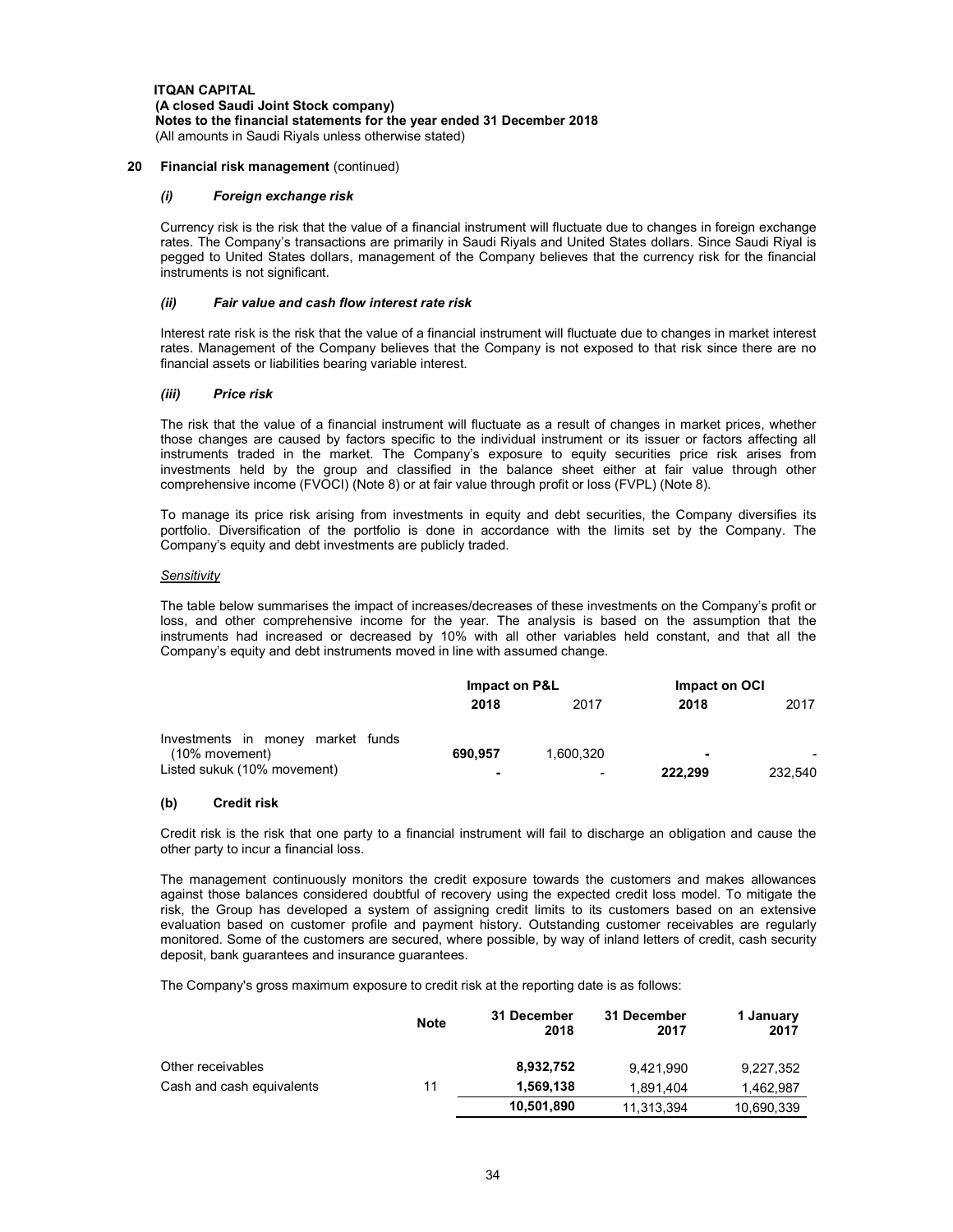#### 21 Financial risk management (continued)

#### (c) Liquidity risk

Liquidity risk is the risk that the Company will not be able to meet its financial obligations as they fall due. The Company's approach to managing liquidity is to ensure, as far as possible, that it will have sufficient liquidity to meet its liabilities when due, under both normal and stressed conditions, without incurring unacceptable losses or risking damage to the Company's reputation.

Typically, the Company ensures that it has sufficient cash on demand to meet expected operational expenses including the servicing of financial obligations. This excludes the potential impact of extreme circumstances that cannot be reasonably predicted, such as natural disasters. In addition, the Company has access to credit facilities.

Cash flow forecasting is performed by the management which monitors rolling forecasts of the Company's liquidity requirements to ensure it has sufficient cash to meet operational needs while maintaining sufficient headroom on its undrawn committed borrowing facilities at all times so that the Company does not breach borrowing limits or covenants (where applicable) on any of its borrowing facilities. Such forecasting takes into consideration the Company's debt financing plans, covenant compliance and compliance with internal ratio targets.

The table below analyses the Company's financial liabilities into the relevant maturity groupings based on the remaining period at the reporting date to the contractual maturity date. The amounts disclosed in the table are the contractual undiscounted cash flows. Balances due within twelve months equal their carrying balances, as the impact of discounting is not significant.

| <b>Total</b> |
|--------------|
|              |
| 4,332,484    |
|              |
|              |
| <b>Total</b> |
|              |
| 3,587,926    |
|              |

# 22 Capital risk management

The Company's objectives when managing capital are to safeguard the Company's ability to continue as a going concern in order to provide returns for shareholders and benefits for other stakeholders and to maintain an optimal capital structure to reduce the cost of capital.

Consistent with others in the industry, the Company monitors capital on the basis of the gearing ratio. This ratio is calculated as net debt divided by total capital. Net debt is calculated as total borrowings as shown in the statement of financial position, less cash and cash equivalent. Total capital is calculated as 'equity' as shown in the statement of financial position plus net debt.

|                                                      | 31 December<br>2018                      | 31 December<br>2017                    | 1 January<br>2017                    |
|------------------------------------------------------|------------------------------------------|----------------------------------------|--------------------------------------|
| Trade and other payables                             | 4,332,484                                | 3,587,926                              | 4,369,205                            |
| Total debt                                           | 4.332.484                                | 3.587.926                              | 4.369.205                            |
| Cash and cash equivalents<br>Net debt                | 1,569,138<br>2,763,346                   | 1,891,404<br>1,696,522                 | 1,462,987<br>2,906,218               |
| Share capital<br>Other reserve<br>Accumulated losses | 111,229,140<br>(103,267)<br>(34,002,745) | 173.417.900<br>(1,027)<br>(73.332,974) | 173.417.900<br>3.420<br>(59,140,097) |
| Equity                                               | 77,123,128                               | 100,083,899                            | 114,281,223                          |
| Capital gearing ratio - %                            | 4%                                       | 2%                                     | 3%                                   |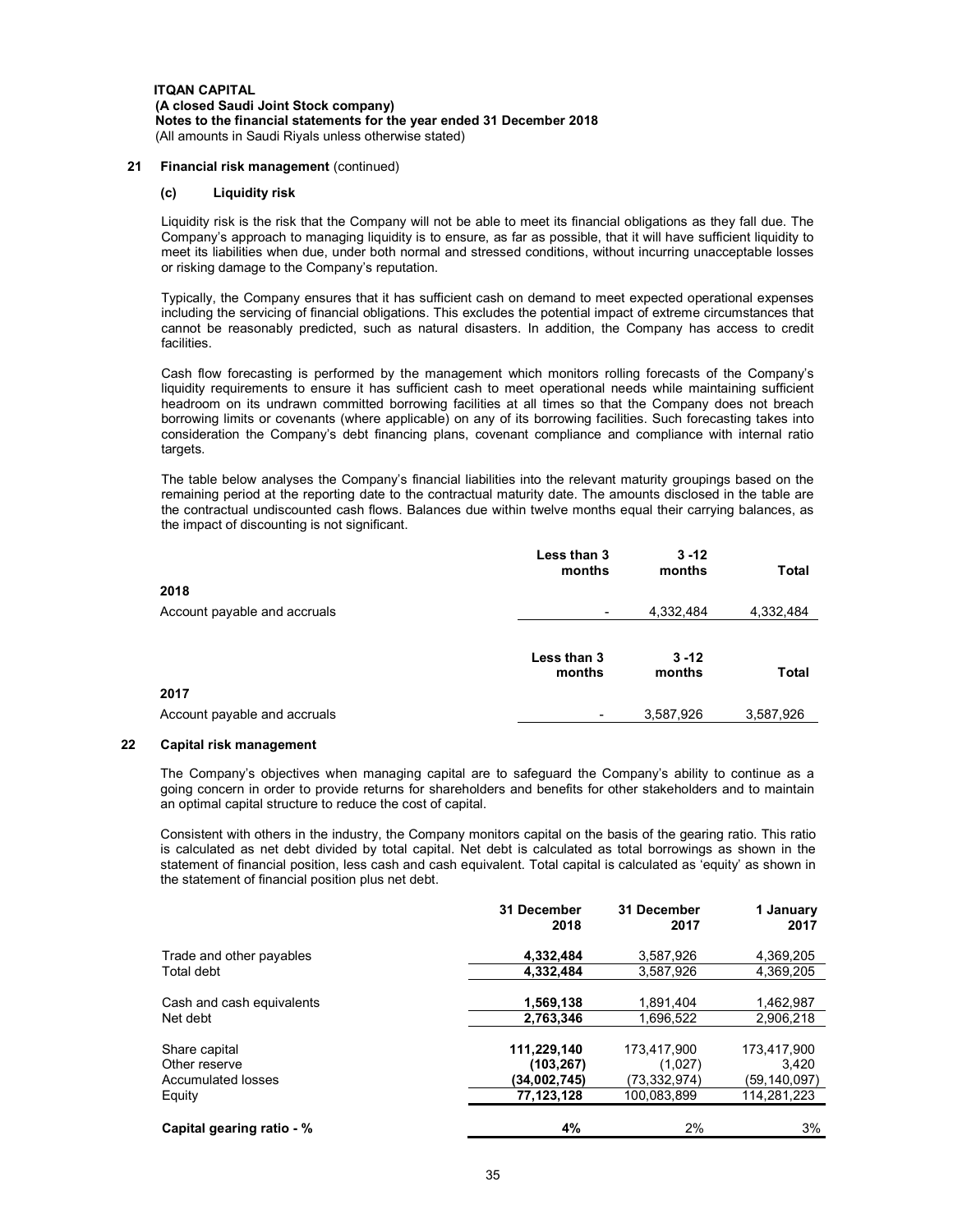# 21 Regulatory capital requirement and capital adequacy ratio

The Company's objectives when managing capital is to comply with the capital requirements set by the Capital Market Authority (CMA) to safeguard the Company's ability to continue as a going concern and to maintain a strong capital base.

|                                                           | 2018                 | 2017                 | Change<br>percentage % |
|-----------------------------------------------------------|----------------------|----------------------|------------------------|
| Capital base                                              |                      |                      |                        |
| Tier I capital                                            | 77,123,128           | 100,083,899          | $-23%$                 |
| Total                                                     | 77,123,128           | 100,083,899          | $-23%$                 |
| Minimum capital requirement<br>Credit risk<br>Market risk | 45,150,277<br>44,881 | 52,275,719<br>46,926 | $-14%$<br>$-4%$        |
| Operation risk                                            | 3,521,414            | 3,544,611            | $-1%$                  |
| Total                                                     | 48,716,572           | 55,867,256           | $-13%$                 |
| Capital adequacy ratio                                    | 1.58                 | 1.79                 | $-12%$                 |
| Surplus                                                   | 28,406,556           | 44,216,643           | $-36%$                 |

# Capital base comprise of:

#### Tier-I capital

Comprise of paid up capital, accumulated losses, share premium and reserves.

#### Tier-II capital:

Comprise of perpetual subordinated loan and fixed term subordinated loans with not less than 5 years of original maturity. The minimum capital requirement related to credit risk, market risk and operation risk is calculated based on specific conditions stated in pillar III of the regulations issued by the CMA. The Company's goal of capital management is to comply with the capital requirements approved by the CMA, maintaining the Company's ability to continue its operations on a going concern basis and maintain a sound capital base.

The Company's management monitors the capital adequacy and its deployment of capital on a periodical basis. As per the regulations of the CMA, the Company shall maintain a minimum limit of regulatory capital. Whereas the ratio of the total regulatory capital over risk weighted asset is at or above the minimum required ratio. The Company monitors the capital adequacy by using the ratios specified by the CMA. Based on such ratios, the Company measures the extent of its capital adequacy for the assets and commitments appearing in its financial statements using weighted balances to reveal its relative risk.

#### 22 Loss per share

The Company presents loss per share data for its ordinary shares. Basic loss per share is calculated by dividing the loss attributable to ordinary shareholders of the Company by the weighted average number of ordinary shares outstanding during the period.

|                                   | 31 December<br>2018 | 31 December<br>2017 |
|-----------------------------------|---------------------|---------------------|
| Loss for the year                 | (22, 474, 185)      | (14, 406, 328)      |
| Weighted average number of shares | 11.641.154          | 17,341,790          |
| Loss per share                    | (1.93)              | (0.83)              |